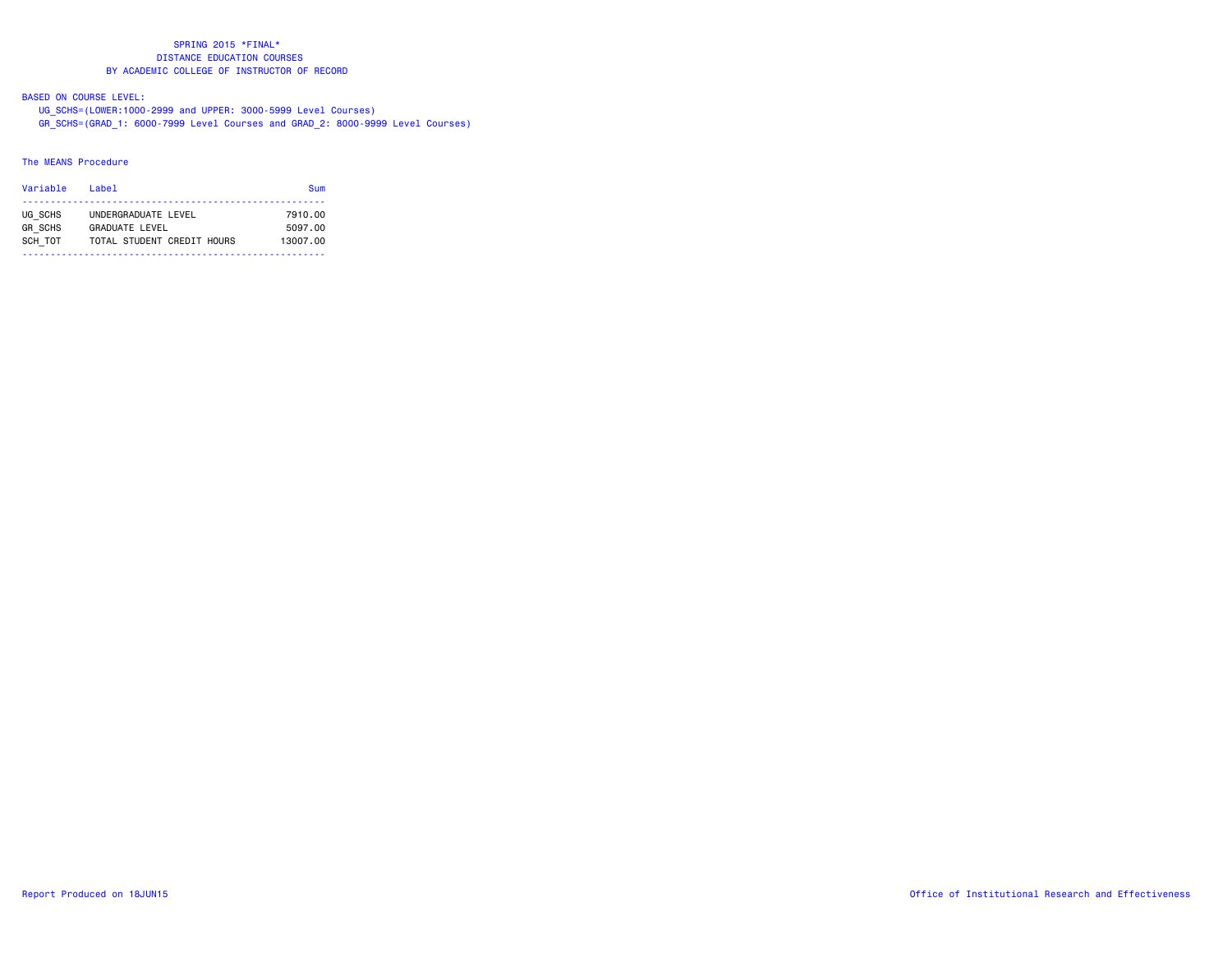# BASED ON COURSE LEVEL:

 UG\_SCHS=(LOWER:1000-2999 and UPPER: 3000-5999 Level Courses \*\*Excludes CVM 5000-5999 Level Courses\*\*) GR\_SCHS=(GRAD\_1: 6000-7999 Level Courses and GRAD\_2: 8000-9999 Level Courses)

# The MEANS Procedure

|                             | N          |          |                            |            |
|-----------------------------|------------|----------|----------------------------|------------|
| <b>ACADEMIC COLLEGE</b>     | <b>Obs</b> | Variable | Label                      | <b>Sum</b> |
| Agriculture & Life Sciences | 23         | UG SCHS  | UNDERGRADUATE LEVEL        | 468,00     |
|                             |            | GR SCHS  | <b>GRADUATE LEVEL</b>      | 258.00     |
|                             |            | SCH TOT  | TOTAL STUDENT CREDIT HOURS | 726.00     |
| Architecture, Art & Design  | 3          | UG SCHS  | UNDERGRADUATE LEVEL        | 129,00     |
|                             |            | GR SCHS  | <b>GRADUATE LEVEL</b>      | 0.00       |
|                             |            | SCH TOT  | TOTAL STUDENT CREDIT HOURS | 129,00     |
| Arts & Sciences             | 111        | UG SCHS  | UNDERGRADUATE LEVEL        | 4489.00    |
|                             |            | GR SCHS  | <b>GRADUATE LEVEL</b>      | 1217.00    |
|                             |            | SCH TOT  | TOTAL STUDENT CREDIT HOURS | 5706.00    |
| <b>Business</b>             | 26         | UG SCHS  | UNDERGRADUATE LEVEL        | 642.00     |
|                             |            | GR SCHS  | <b>GRADUATE LEVEL</b>      | 807.00     |
|                             |            | SCH TOT  | TOTAL STUDENT CREDIT HOURS | 1449.00    |
| Education                   | 110        | UG SCHS  | UNDERGRADUATE LEVEL        | 2176.00    |
|                             |            | GR SCHS  | <b>GRADUATE LEVEL</b>      | 2063.00    |
|                             |            | SCH TOT  | TOTAL STUDENT CREDIT HOURS | 4239.00    |
| Engineering                 | 80         | UG SCHS  | UNDERGRADUATE LEVEL        | 6.00       |
|                             |            | GR SCHS  | <b>GRADUATE LEVEL</b>      | 704.00     |
|                             |            | SCH TOT  | TOTAL STUDENT CREDIT HOURS | 710.00     |
| Forest Resources            | 8          | UG SCHS  | UNDERGRADUATE LEVEL        | 0.00       |
|                             |            | GR SCHS  | <b>GRADUATE LEVEL</b>      | 48.00      |
|                             |            | SCH TOT  | TOTAL STUDENT CREDIT HOURS | 48.00      |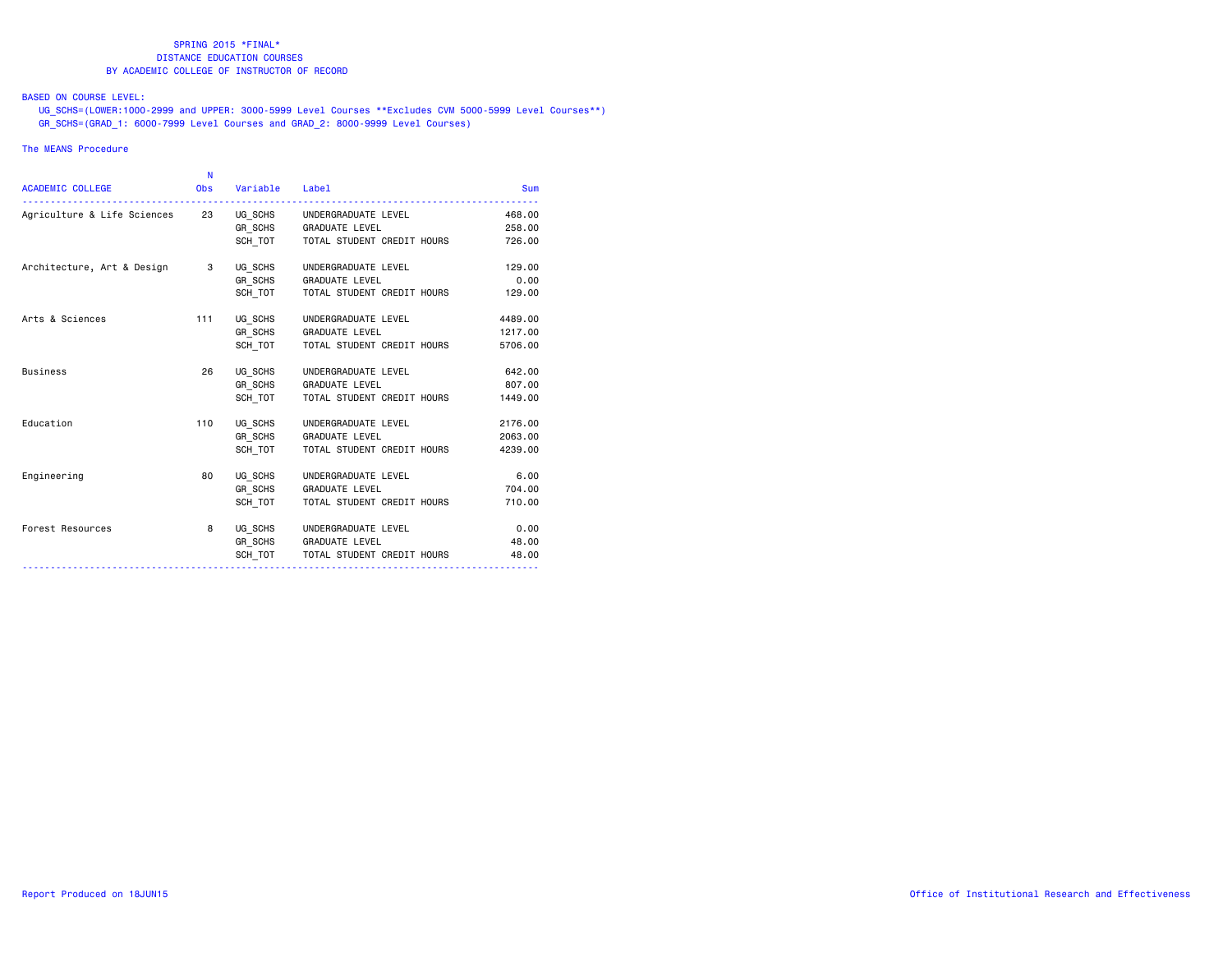# BASED ON COURSE LEVEL:

 UG\_SCHS=(LOWER:1000-2999 and UPPER: 3000-5999 Level Courses \*\*Excludes CVM 5000-5999 Level Courses\*\*) GR\_SCHS=(GRAD\_1: 6000-7999 Level Courses and GRAD\_2: 8000-9999 Level Courses)

|                                            | <b>UNDERGRADUATE</b> | <b>GRADUATE</b> |              |
|--------------------------------------------|----------------------|-----------------|--------------|
| <b>ACADEMIC DEPARTMENT</b>                 | <b>LEVEL</b>         | <b>LEVEL</b>    | <b>TOTAL</b> |
|                                            |                      |                 |              |
| Agricultural Economics                     | 0.00                 | 33.00           | 33.00        |
| Food Science, Nutrition & Health Promotion | 303.00               | 222.00          | 525.00       |
| Landscape Architecture                     | 144.00               | 0.00            | 144.00       |
| Plant & Soil Sciences                      | 0.00                 | 3.00            | 3.00         |
| School of Human Sciences                   | 21.00                | 0.00            | 21.00        |
|                                            |                      |                 |              |
|                                            | 468.00               | 258.00          | 726.00       |
|                                            |                      |                 |              |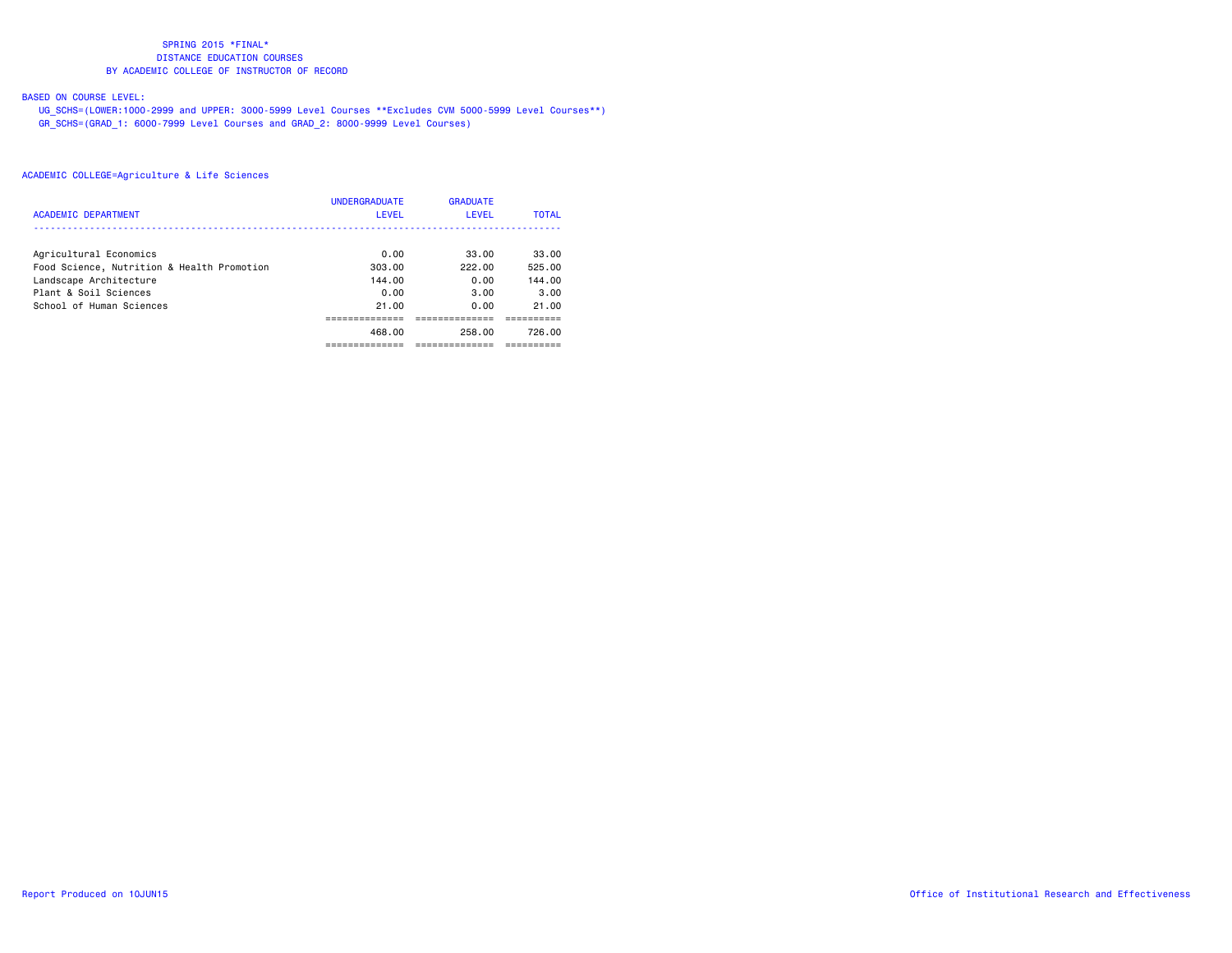# BASED ON COURSE LEVEL:

 UG\_SCHS=(LOWER:1000-2999 and UPPER: 3000-5999 Level Courses \*\*Excludes CVM 5000-5999 Level Courses\*\*) GR\_SCHS=(GRAD\_1: 6000-7999 Level Courses and GRAD\_2: 8000-9999 Level Courses)

| <b>ACADEMIC DEPARTMENT</b> | <b>UNDERGRADUATE</b><br><b>LEVEL</b> | <b>GRADUATE</b><br>LEVEL | <b>TOTAL</b> |
|----------------------------|--------------------------------------|--------------------------|--------------|
|                            |                                      |                          |              |
| Art AAD                    | 69.00                                | 0.00                     | 69.00        |
| Interior Design            | 27.00                                | 0.00                     | 27.00        |
| School of Architecture     | 33.00                                | 0.00                     | 33.00        |
|                            |                                      |                          |              |
|                            | 129.00                               | 0.00                     | 129.00       |
|                            |                                      |                          |              |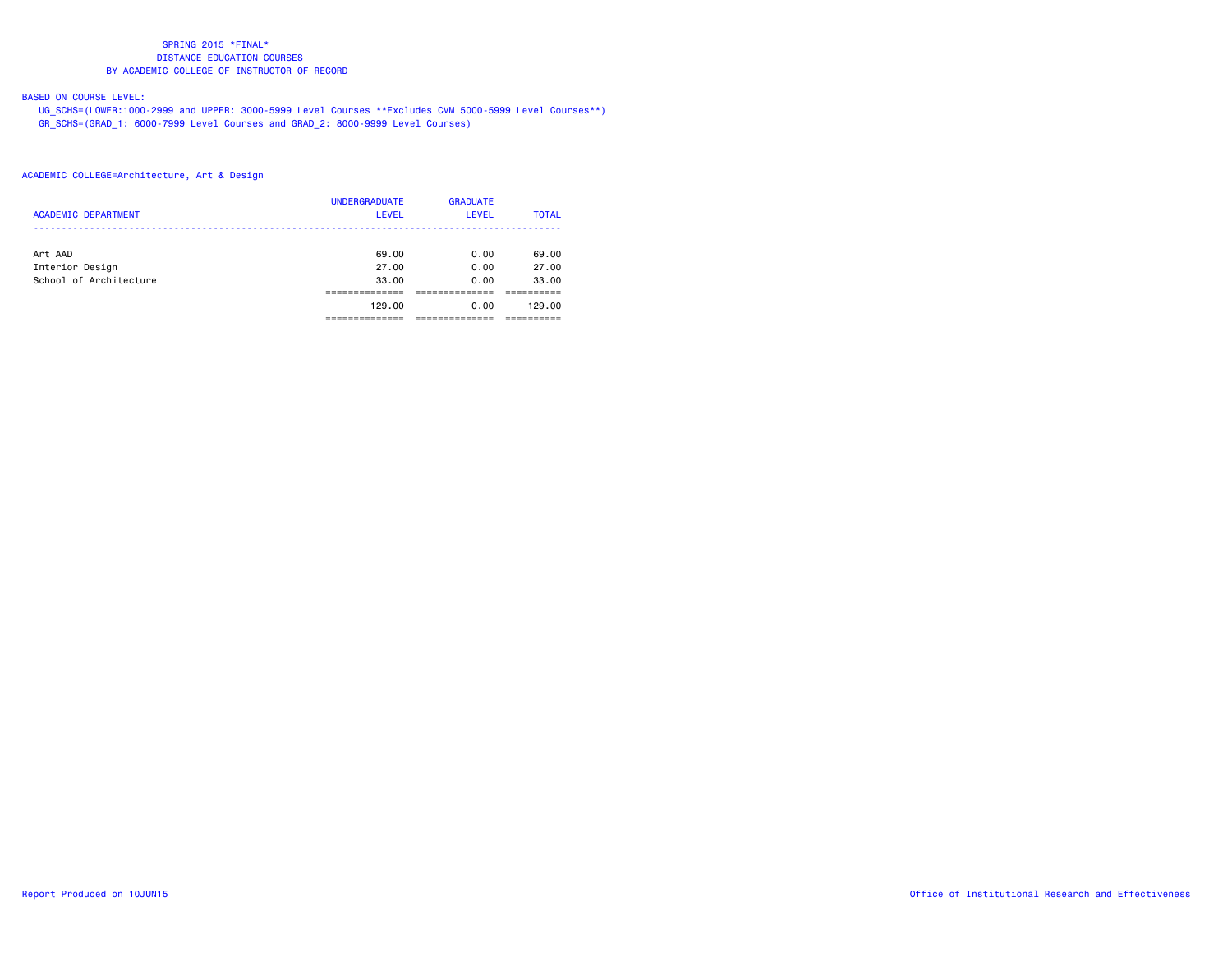# BASED ON COURSE LEVEL:

 UG\_SCHS=(LOWER:1000-2999 and UPPER: 3000-5999 Level Courses \*\*Excludes CVM 5000-5999 Level Courses\*\*) GR\_SCHS=(GRAD\_1: 6000-7999 Level Courses and GRAD\_2: 8000-9999 Level Courses)

|                                           | <b>UNDERGRADUATE</b> | <b>GRADUATE</b> |              |
|-------------------------------------------|----------------------|-----------------|--------------|
| <b>ACADEMIC DEPARTMENT</b>                | <b>LEVEL</b>         | <b>LEVEL</b>    | <b>TOTAL</b> |
|                                           |                      |                 |              |
| Biological Sciences                       | 0.00                 | 234.00          | 234.00       |
| Communication                             | 651,00               | 12.00           | 663,00       |
| Dean of Arts & Sciences                   | 24.00                | 0.00            | 24.00        |
| English                                   | 162,00               | 18,00           | 180.00       |
| Geosciences                               | 1820.00              | 884.00          | 2704.00      |
| History                                   | 372.00               | 3,00            | 375.00       |
| Mathematics & Statistics                  | 414.00               | 0.00            | 414.00       |
| Philosophy & Religion                     | 87.00                | 0.00            | 87.00        |
| Physics & Astronomy                       | 77.00                | 0.00            | 77.00        |
| Political Science & Public Administration | 0.00                 | 66.00           | 66.00        |
| Psychology                                | 315.00               | 0.00            | 315,00       |
| Sociology                                 | 567.00               | 0.00            | 567.00       |
|                                           |                      | ============    |              |
|                                           | 4489.00              | 1217.00         | 5706.00      |
|                                           | ==============       | ==============  | ==========   |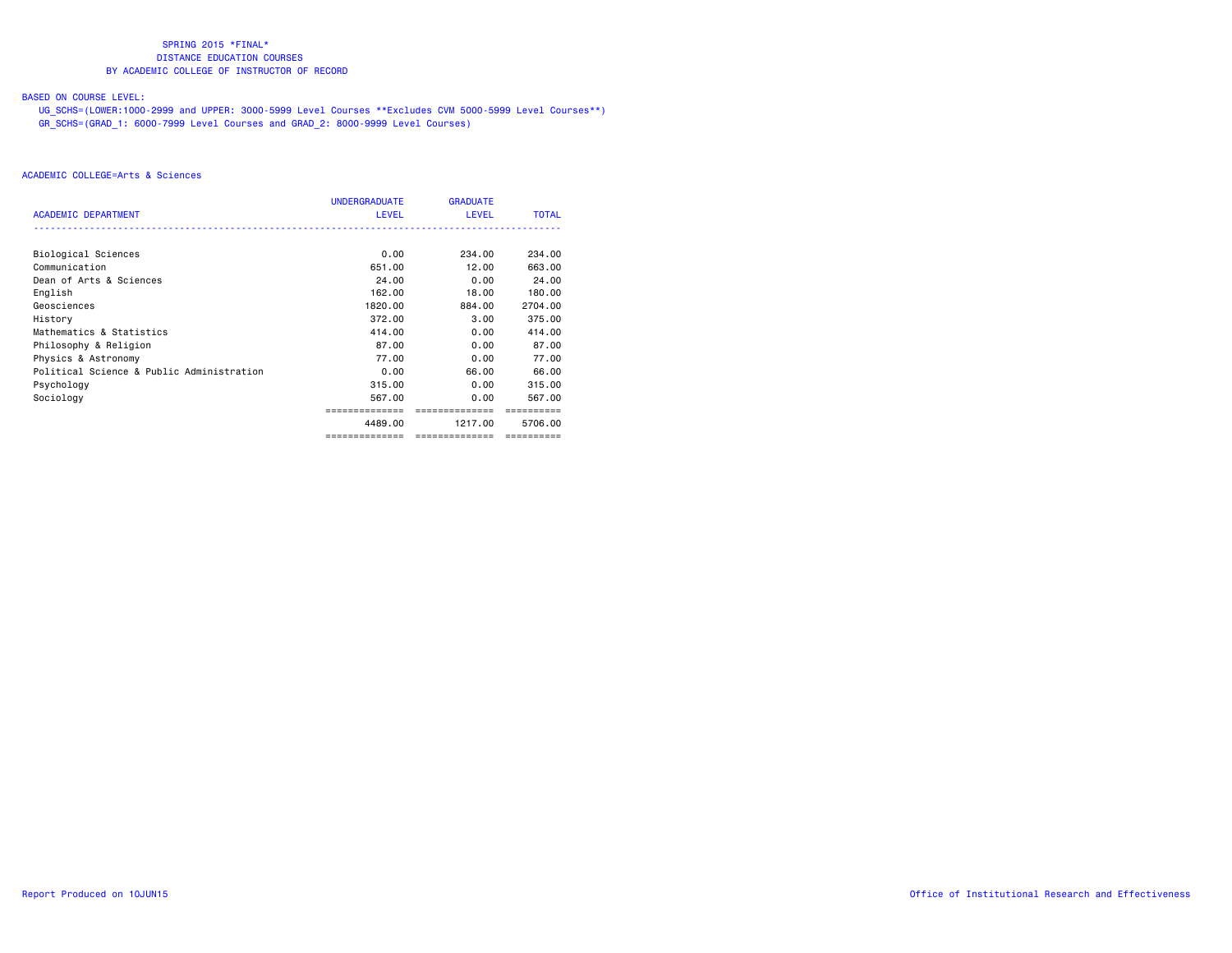# BASED ON COURSE LEVEL:

 UG\_SCHS=(LOWER:1000-2999 and UPPER: 3000-5999 Level Courses \*\*Excludes CVM 5000-5999 Level Courses\*\*) GR\_SCHS=(GRAD\_1: 6000-7999 Level Courses and GRAD\_2: 8000-9999 Level Courses)

|                                                 | <b>UNDERGRADUATE</b> | <b>GRADUATE</b> |              |
|-------------------------------------------------|----------------------|-----------------|--------------|
| ACADEMIC DEPARTMENT                             | LEVEL                | LEVEL           | <b>TOTAL</b> |
| Finance & Economics                             | 447.00               | 117.00          | 564.00       |
| Management & Information Systems                | 93.00                | 304.00          | 397.00       |
| Marketing, Quantitative Analysis & Business Law | 102.00               | 316.00          | 418.00       |
| School of Accountancy                           | 0.00                 | 70.00           | 70.00        |
|                                                 |                      |                 |              |
|                                                 | 642.00               | 807.00          | 1449.00      |
|                                                 |                      |                 |              |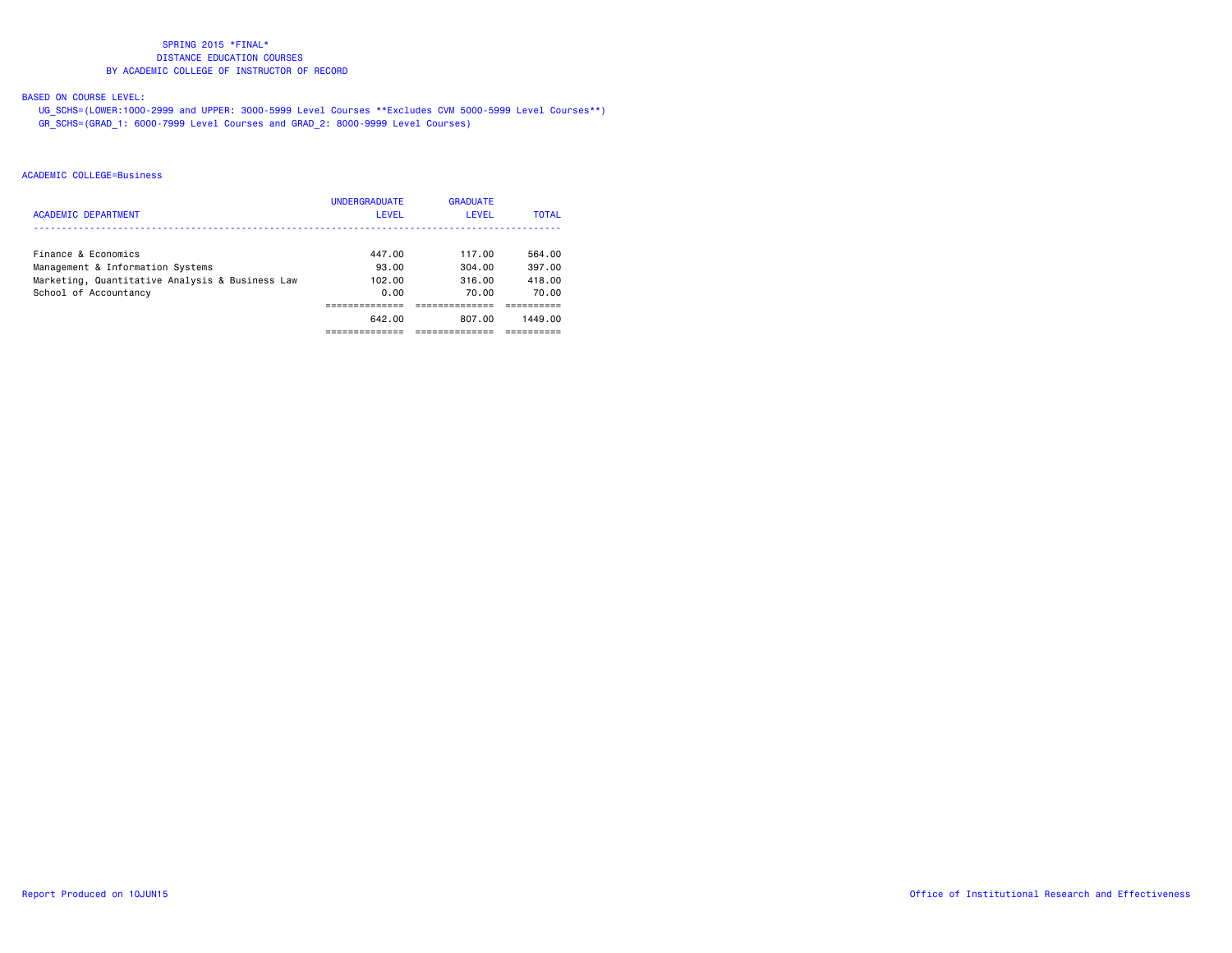# BASED ON COURSE LEVEL:

 UG\_SCHS=(LOWER:1000-2999 and UPPER: 3000-5999 Level Courses \*\*Excludes CVM 5000-5999 Level Courses\*\*) GR\_SCHS=(GRAD\_1: 6000-7999 Level Courses and GRAD\_2: 8000-9999 Level Courses)

| <b>ACADEMIC DEPARTMENT</b>                    | <b>UNDERGRADUATE</b><br><b>LEVEL</b> | <b>GRADUATE</b><br>LEVEL | <b>TOTAL</b> |
|-----------------------------------------------|--------------------------------------|--------------------------|--------------|
|                                               |                                      |                          |              |
| Counseling & Educational Psychology           | 0.00                                 | 301.00                   | 301.00       |
| Curriculum, Instruction & Special Education   | 1299.00                              | 874.00                   | 2173.00      |
| Instructional Systems & Workforce Development | 748.00                               | 276.00                   | 1024.00      |
| Kinesiology                                   | 9.00                                 | 0.00                     | 9.00         |
| Leadership and Foundations                    | 0.00                                 | 612.00                   | 612.00       |
| Music                                         | 120.00                               | 0.00                     | 120.00       |
|                                               |                                      |                          |              |
|                                               | 2176.00                              | 2063.00                  | 4239.00      |
|                                               | ----------                           | ----------               | ------       |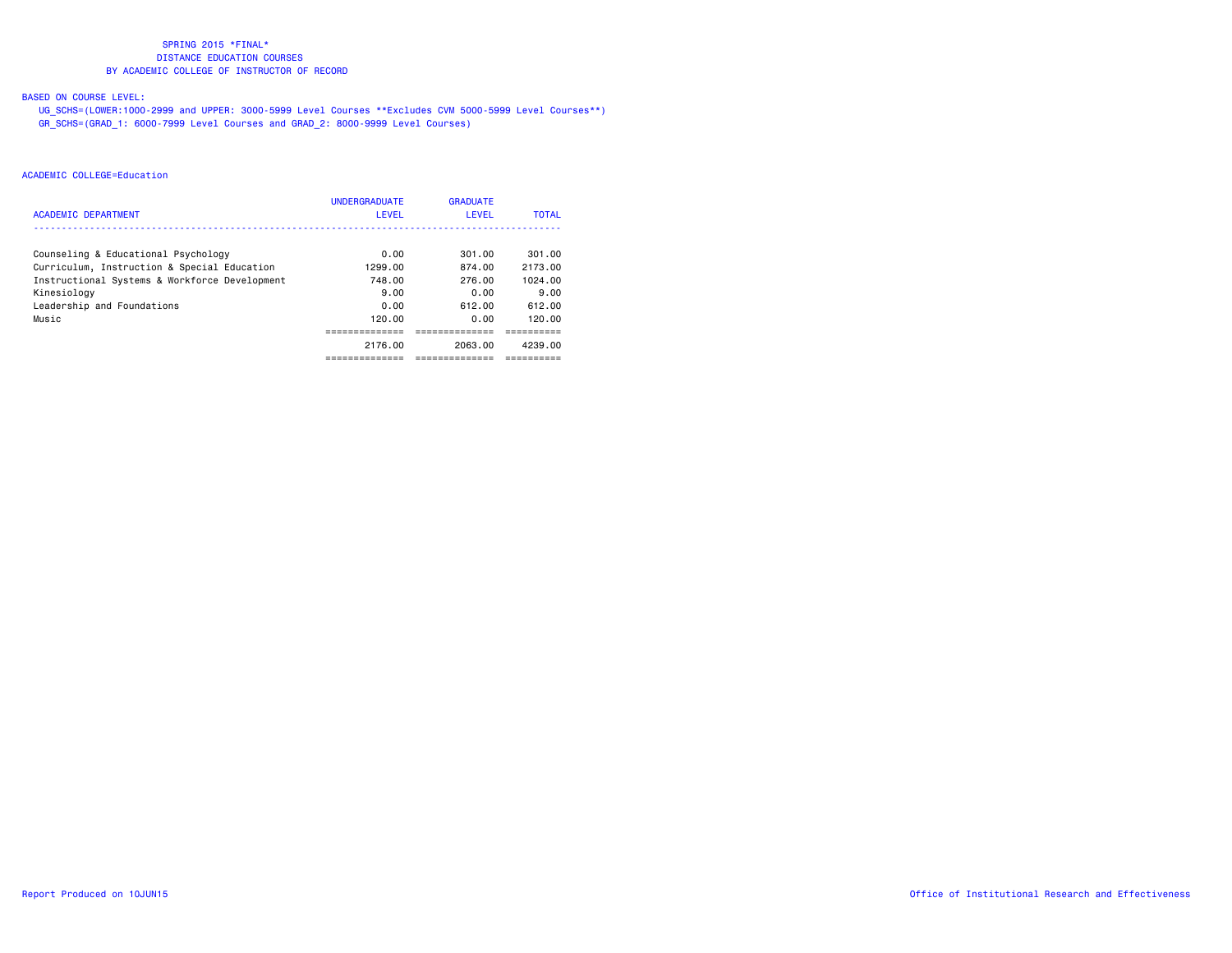# BASED ON COURSE LEVEL:

 UG\_SCHS=(LOWER:1000-2999 and UPPER: 3000-5999 Level Courses \*\*Excludes CVM 5000-5999 Level Courses\*\*) GR\_SCHS=(GRAD\_1: 6000-7999 Level Courses and GRAD\_2: 8000-9999 Level Courses)

|                                   | <b>UNDERGRADUATE</b> | <b>GRADUATE</b> |              |
|-----------------------------------|----------------------|-----------------|--------------|
| <b>ACADEMIC DEPARTMENT</b>        | LEVEL                | <b>LEVEL</b>    | <b>TOTAL</b> |
|                                   |                      |                 |              |
| Aerospace Engineering             | 0.00                 | 53.00           | 53.00        |
| Civil & Environmental Engineering | 0.00                 | 198.00          | 198.00       |
| Computer Science & Engineering    | 0.00                 | 4.00            | 4.00         |
| Electrical & Computer Engineering | 0.00                 | 141.85          | 141.85       |
| Industrial & Systems Engineering  | 6.00                 | 274.15          | 280.15       |
| Mechanical Engineering            | 0.00                 | 33.00           | 33.00        |
|                                   |                      |                 |              |
|                                   | 6.00                 | 704.00          | 710.00       |
|                                   |                      |                 |              |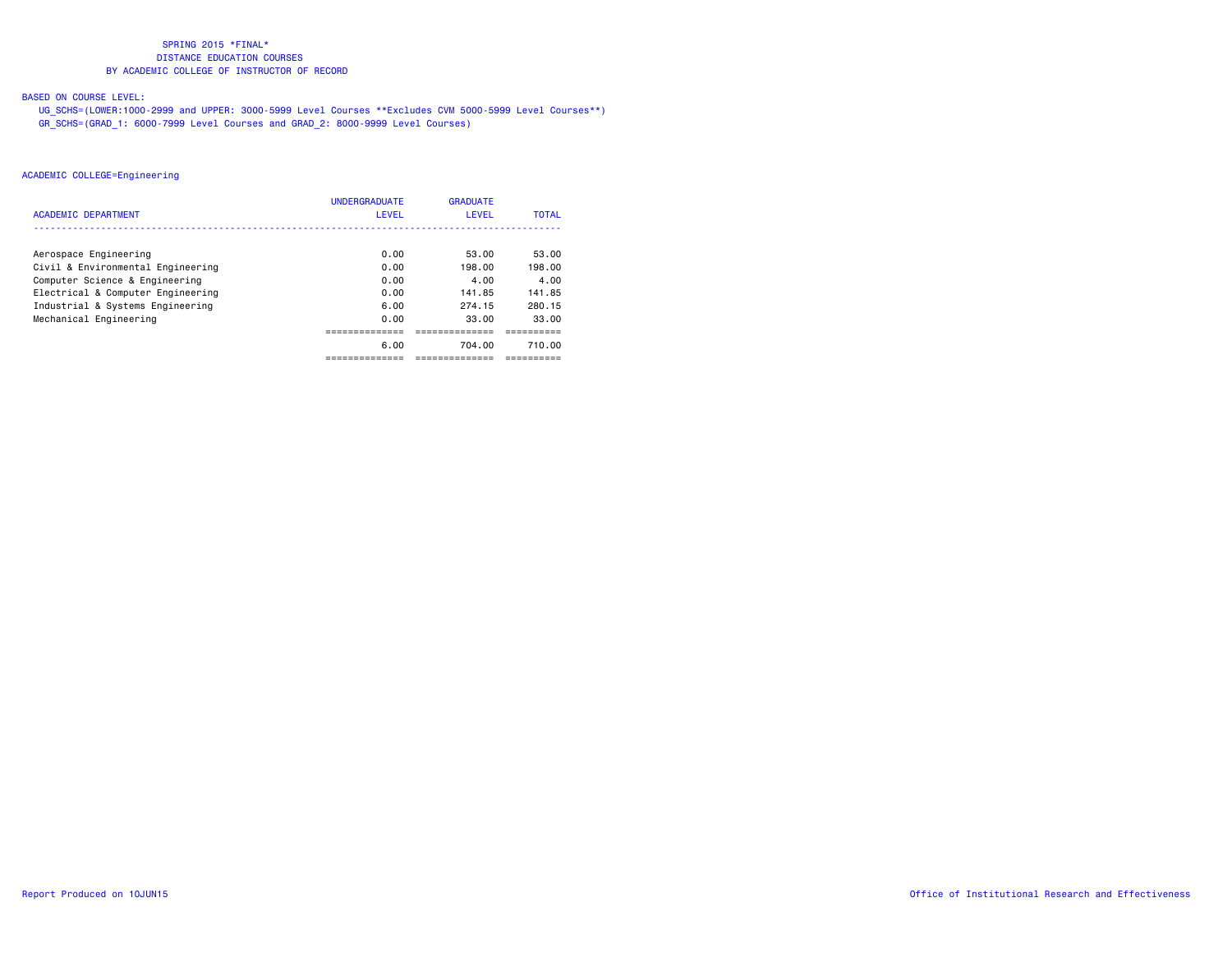# BASED ON COURSE LEVEL:

 UG\_SCHS=(LOWER:1000-2999 and UPPER: 3000-5999 Level Courses \*\*Excludes CVM 5000-5999 Level Courses\*\*) GR\_SCHS=(GRAD\_1: 6000-7999 Level Courses and GRAD\_2: 8000-9999 Level Courses)

#### ACADEMIC COLLEGE=Forest Resources

| <b>ACADEMIC DEPARTMENT</b> | <b>UNDERGRADUATE</b><br><b>LEVEL</b> | <b>GRADUATE</b><br><b>LEVEL</b> | <b>TOTAL</b> |
|----------------------------|--------------------------------------|---------------------------------|--------------|
| Forestry                   | 0.00                                 | 48.00                           | 48.00        |
|                            | 0.00                                 | 48.00                           | 48.00        |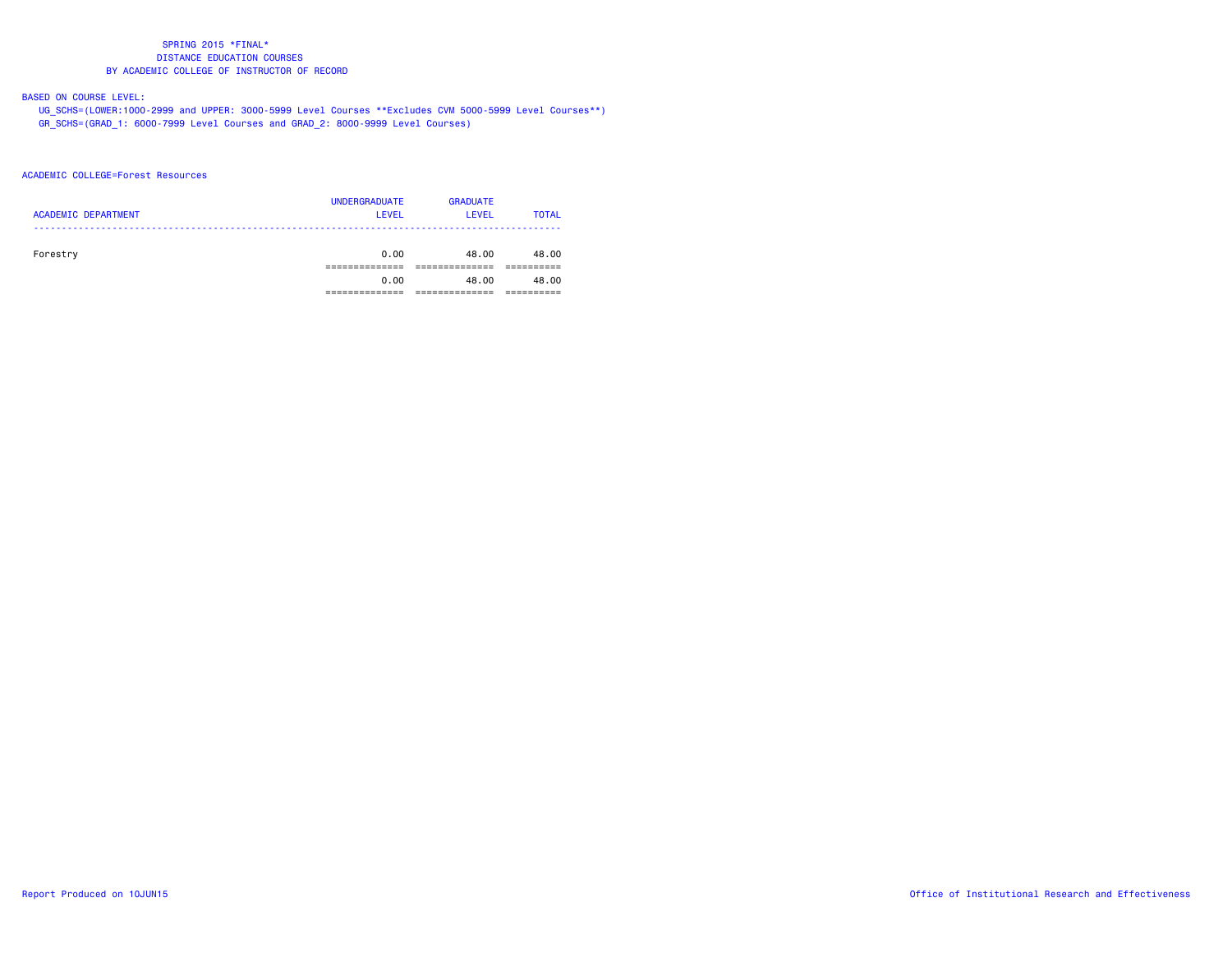| <b>ACADEMIC DEPARTMENT</b> | Instructor Name  | Rank                              | Tenure<br>Status | Course<br>$Cip$ # | <b>CRN</b> | Course # Sec Type Title |       | Crs |                           | Inst<br>Per | <b>UG</b><br><b>SCHS</b> | GR<br><b>SCHS</b>    | Total<br><b>SCHS</b> |
|----------------------------|------------------|-----------------------------------|------------------|-------------------|------------|-------------------------|-------|-----|---------------------------|-------------|--------------------------|----------------------|----------------------|
| Agricultural Economics     | Barefield, Danny | Extension Professor Non-Ten Track |                  | 010103            |            | 13642 AEC 8713          | 501 C |     | Rural Comm & Econ De 1.00 |             | 0.00<br>---------        | 33,00                | 33.00<br>            |
|                            |                  |                                   |                  |                   |            |                         |       |     |                           |             | 0.00                     | 33.00                | 33.00                |
|                            |                  |                                   |                  |                   |            |                         |       |     |                           |             | $=$ = = = = = = =        |                      |                      |
| Agricultural Economics     |                  |                                   |                  |                   |            |                         |       |     |                           |             | 0.00                     | 33.00                | 33.00                |
|                            |                  |                                   |                  |                   |            |                         |       |     |                           |             | --------                 | --------<br>-------- | -----------          |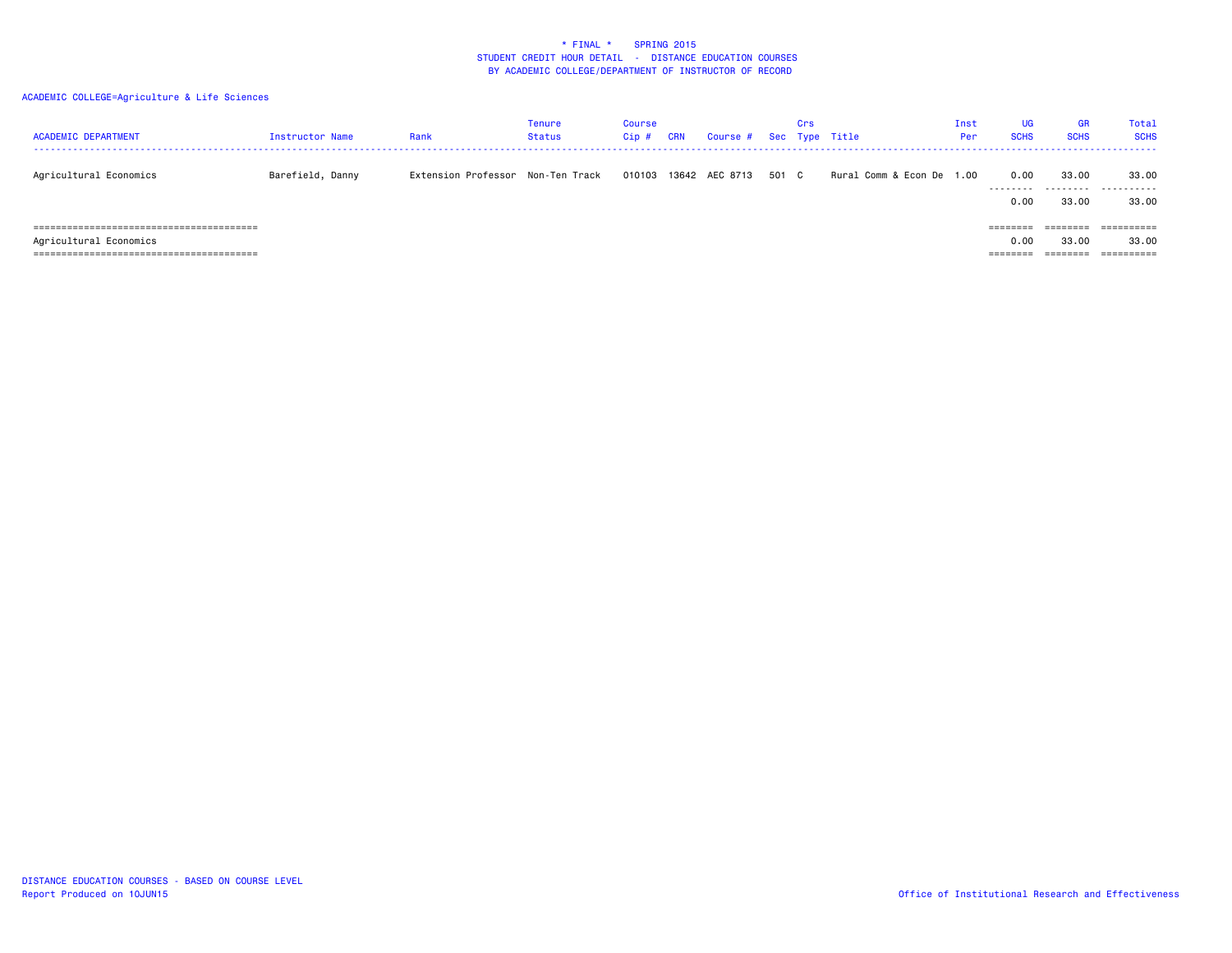| <b>ACADEMIC DEPARTMENT</b>                             | Instructor Name  | Rank                          | <b>Tenure</b><br><b>Status</b> | <b>Course</b><br>Cip# | <b>CRN</b> | Course #                         |                | Crs | Sec Type Title                                         | Inst<br>Per  | UG<br><b>SCHS</b> | <b>GR</b><br><b>SCHS</b> | Total<br><b>SCHS</b> |
|--------------------------------------------------------|------------------|-------------------------------|--------------------------------|-----------------------|------------|----------------------------------|----------------|-----|--------------------------------------------------------|--------------|-------------------|--------------------------|----------------------|
| Food Science, Nutrition & Health Promoti Hall, Michael |                  | Lecturer                      | Non-Ten Track                  | 190501<br>512207      | 14557      | FNH 4773<br>13763 FNH 6773       | 501 C<br>501 C |     | Intro to Env Health<br>Intro to Env Health             | 1.00<br>1.00 | 39.00<br>0.00     | 0.00<br>9.00             | 39.00<br>9.00        |
|                                                        |                  |                               |                                |                       |            |                                  |                |     |                                                        |              | .<br>39.00        | .<br>9.00                | .<br>48.00           |
|                                                        | Haque, Zahur     | Professor                     | Tenured                        | 190504                | 13759      | 13754 FNH 1003<br>FNH 4293       | 501 C<br>501 C |     | Intro to Vitamins &<br>Micronutrients                  | 1.00<br>1.00 | 24.00<br>18.00    | 0.00<br>0.00             | 24.00<br>18.00       |
|                                                        |                  |                               |                                |                       |            | 13762 FNH 6293                   | 501 C          |     | Micronutrients                                         | 1.00         | 0.00<br>.         | 3.00<br>.                | 3.00<br>.            |
|                                                        |                  |                               |                                |                       |            |                                  |                |     |                                                        |              | 42.00             | 3.00                     | 45.00                |
|                                                        | Hunt, Barry      | Professor                     | Tenured                        | 512207                |            | 13765 FNH 8553<br>13767 FNH 8673 | 501 C<br>501 I |     | Behavioral Epidemiol 1.00<br>Appl Proj for CHES        | 1.00         | 0.00<br>0.00      | 48.00                    | 48.00<br>24.00       |
|                                                        |                  |                               |                                |                       |            |                                  |                |     |                                                        |              | .                 | 24.00<br>$- - - - - - -$ | .                    |
|                                                        |                  |                               |                                |                       |            |                                  |                |     |                                                        |              | 0.00              | 72.00                    | 72.00                |
|                                                        | Khan, Fauzia     | Lecturer                      | Non-Ten Track                  | 190501                |            | 13757 FNH 4193<br>13760 FNH 6193 | 501 C<br>501 C |     | Soc-Cult Aspect Food 1.00<br>Soc-Cult Aspect Food 1.00 |              | 24.00<br>0.00     | 0.00<br>9.00             | 24.00<br>9.00        |
|                                                        |                  |                               |                                |                       |            |                                  |                |     |                                                        |              | .<br>24.00        | .<br>9.00                | <u>.</u><br>33.00    |
|                                                        | Oliver, Brittney | Assistant Professor Ten Track |                                | 512207                |            | 13766 FNH 8613<br>14558 FNH 8563 | 501 C<br>501 C |     | Dsgn Admin Hp Prog<br>Prin Epic & Hlth Sci 1.00        | 1.00         | 0.00<br>0.00      | 45.00<br>51.00           | 45.00<br>51.00       |
|                                                        |                  |                               |                                |                       |            |                                  |                |     |                                                        |              | .<br>0.00         | $- - - - -$<br>96.00     | .<br>96.00           |
|                                                        | Street, Susan    | Lecturer                      | Not Applicable                 | 190503                | 13821      | HS 2293                          | 501 C          |     | Indiv & Family Nutri 1.00                              |              | 12.00             | 0.00                     | 12.00                |
|                                                        |                  |                               |                                | 190504                |            | 13755 FNH 2283                   | 501 C          |     | Child Health & Nutri 1.00                              |              | 36.00             | 0.00                     | 36.00                |
|                                                        |                  |                               |                                |                       |            | 13756 FNH 2293                   | 501 C          |     | Indiv & Family Nutri 1.00                              |              | 78.00             | 0.00                     | 78.00                |
|                                                        |                  |                               |                                |                       |            | 13820 HS 2283                    | 501 C          |     | Child Health & Nutri 1.00                              |              | 27.00<br>.        | 0.00<br>.                | 27.00<br>.           |
|                                                        |                  |                               |                                |                       |            |                                  |                |     |                                                        |              | 153.00            | 0.00                     | 153.00               |
|                                                        | Thompson, Amy    | Lecturer                      | Non-Ten Track                  | 190501                | 14559      | FNH 4393                         | 501 C          |     | Prevention of Diseas 1.00                              |              | 33.00             | 0.00                     | 33.00                |
|                                                        |                  |                               |                                | 190504                |            | 14560 FNH 6393                   | 501 C          |     | Prevention of Diseas 1.00                              |              | 0.00<br>.         | 18.00                    | 18.00                |
|                                                        |                  |                               |                                |                       |            |                                  |                |     |                                                        |              | 33.00             | 18.00                    | 51.00                |
|                                                        | White, Kelly     | Non-Faculty                   | Not Applicable                 | 190501                | 13761      | FNH 6223                         | 501 C          |     | Sports Nutrition                                       | 1.00         | 0.00              | 15.00                    | 15.00                |
|                                                        |                  |                               |                                | 190504                |            | 13758 FNH 4223                   | 501 C          |     | Sports Nutrition                                       | 1.00         | 12.00<br><u>.</u> | 0.00<br>.                | 12.00<br>.           |
|                                                        |                  |                               |                                |                       |            |                                  |                |     |                                                        |              | 12.00             | 15.00                    | 27.00                |
|                                                        |                  |                               |                                |                       |            |                                  |                |     |                                                        |              | ========          | <b>EEEEEEE</b>           | ==========           |
| Food Science, Nutrition & Health Promoti               |                  |                               |                                |                       |            |                                  |                |     |                                                        |              | 303.00            | 222.00                   | 525.00               |
|                                                        |                  |                               |                                |                       |            |                                  |                |     |                                                        |              | ========          |                          | --------- ---------  |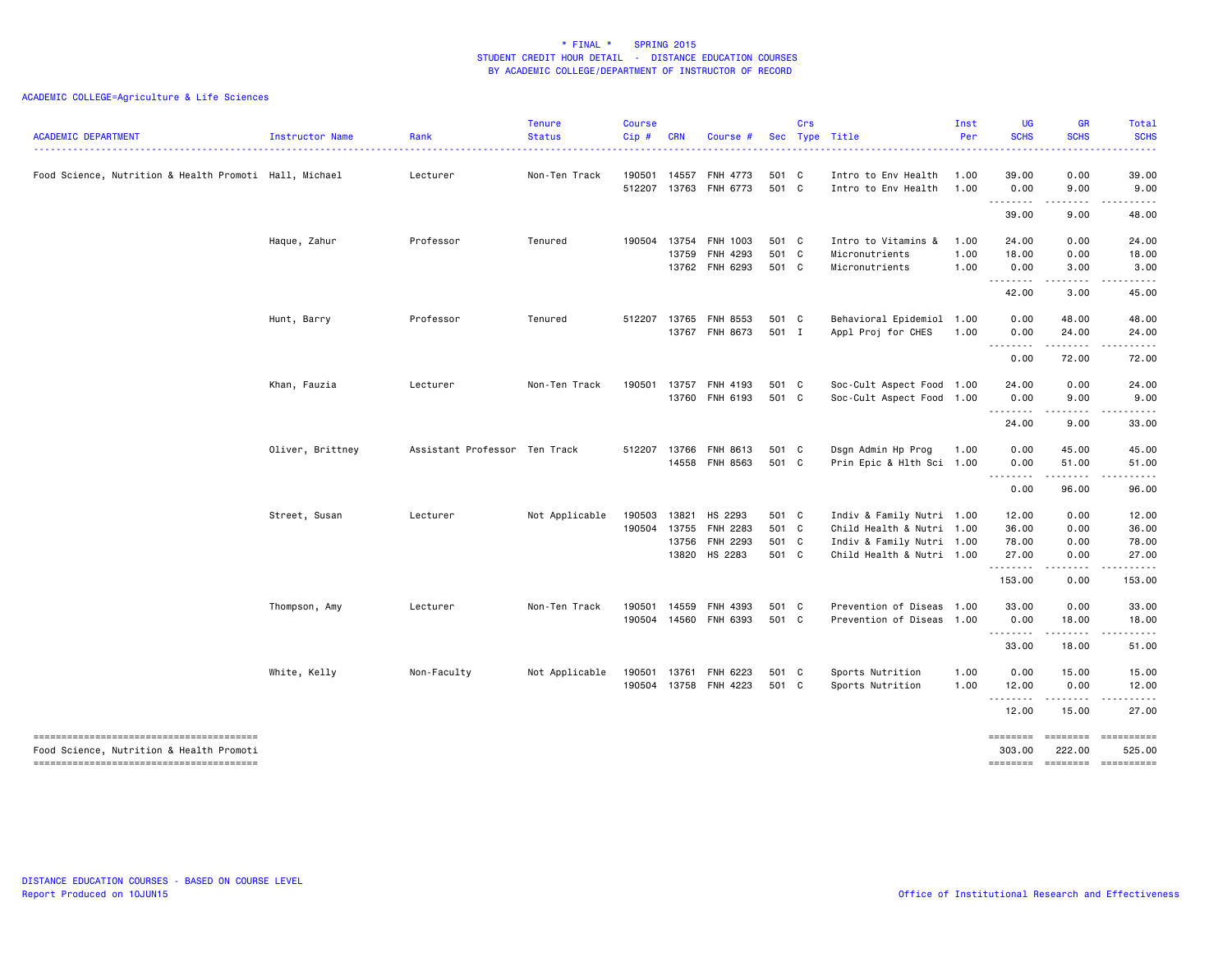| <b>ACADEMIC DEPARTMENT</b> | Instructor Name | Rank     | Tenure<br>Status | Course<br>$Cip$ # | CRN | Course # Sec Type Title |       | Crs |                 | Inst<br>Per | <b>UG</b><br><b>SCHS</b> | <b>GR</b><br><b>SCHS</b> | Total<br><b>SCHS</b> |
|----------------------------|-----------------|----------|------------------|-------------------|-----|-------------------------|-------|-----|-----------------|-------------|--------------------------|--------------------------|----------------------|
| Landscape Architecture     | Rood, Cynthia   | Lecturer | Non-Ten Track    | 040601            |     | 13836 LA 1803           | 501 C |     | Land Arch Appre | 1.00        | 144.00                   | 0.00<br>                 | 144.00<br>.          |
|                            |                 |          |                  |                   |     |                         |       |     |                 |             | 144.00                   | 0.00                     | 144.00               |
|                            |                 |          |                  |                   |     |                         |       |     |                 |             | =======                  |                          | ==========           |
| Landscape Architecture     |                 |          |                  |                   |     |                         |       |     |                 |             | 144.00                   | 0.00                     | 144.00               |
|                            |                 |          |                  |                   |     |                         |       |     |                 |             | ========                 | ========                 | ==========           |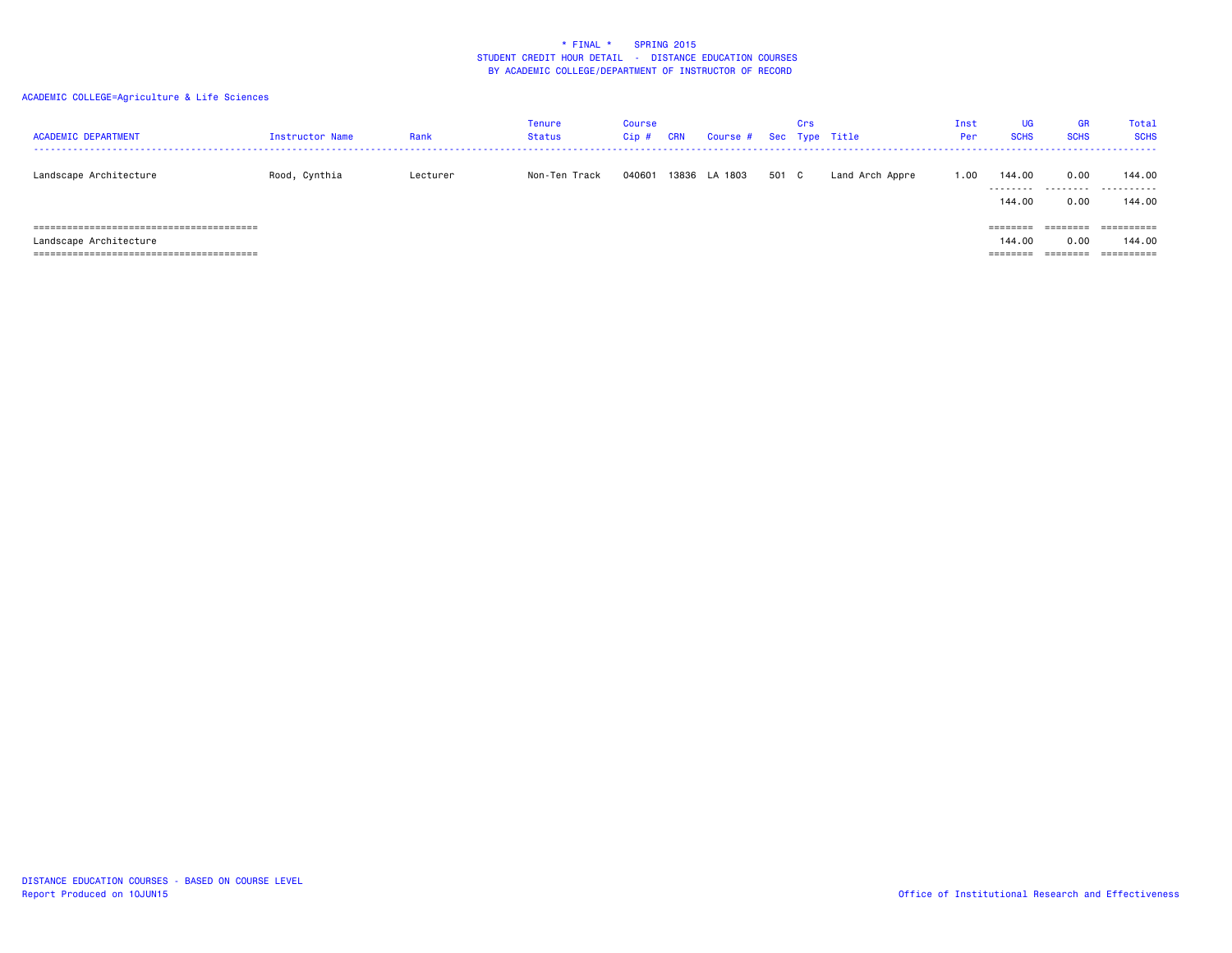| <b>ACADEMIC DEPARTMENT</b> | Instructor Name | Rank      | Tenure<br><b>Status</b> | Course<br>$Cip$ # | <b>CRN</b> | Course # Sec Type Title |       | Crs |              | Inst<br>Per | <b>UG</b><br><b>SCHS</b> | <b>GR</b><br><b>SCHS</b> | Total<br><b>SCHS</b> |
|----------------------------|-----------------|-----------|-------------------------|-------------------|------------|-------------------------|-------|-----|--------------|-------------|--------------------------|--------------------------|----------------------|
| Plant & Soil Sciences      | Lang, David     | Professor | Tenured                 | 020402            |            | 14959 PSS 8123          | 501 C |     | Crop Ecology | 00.1        | 0.00                     | 3.00                     | 3.00<br>             |
|                            |                 |           |                         |                   |            |                         |       |     |              |             | 0.00                     | 3.00                     | 3.00                 |
|                            |                 |           |                         |                   |            |                         |       |     |              |             | ========                 | ========                 | ==========           |
| Plant & Soil Sciences      |                 |           |                         |                   |            |                         |       |     |              |             | 0.00                     | 3.00                     | 3.00                 |
|                            |                 |           |                         |                   |            |                         |       |     |              |             | ========                 | ========                 | ==========           |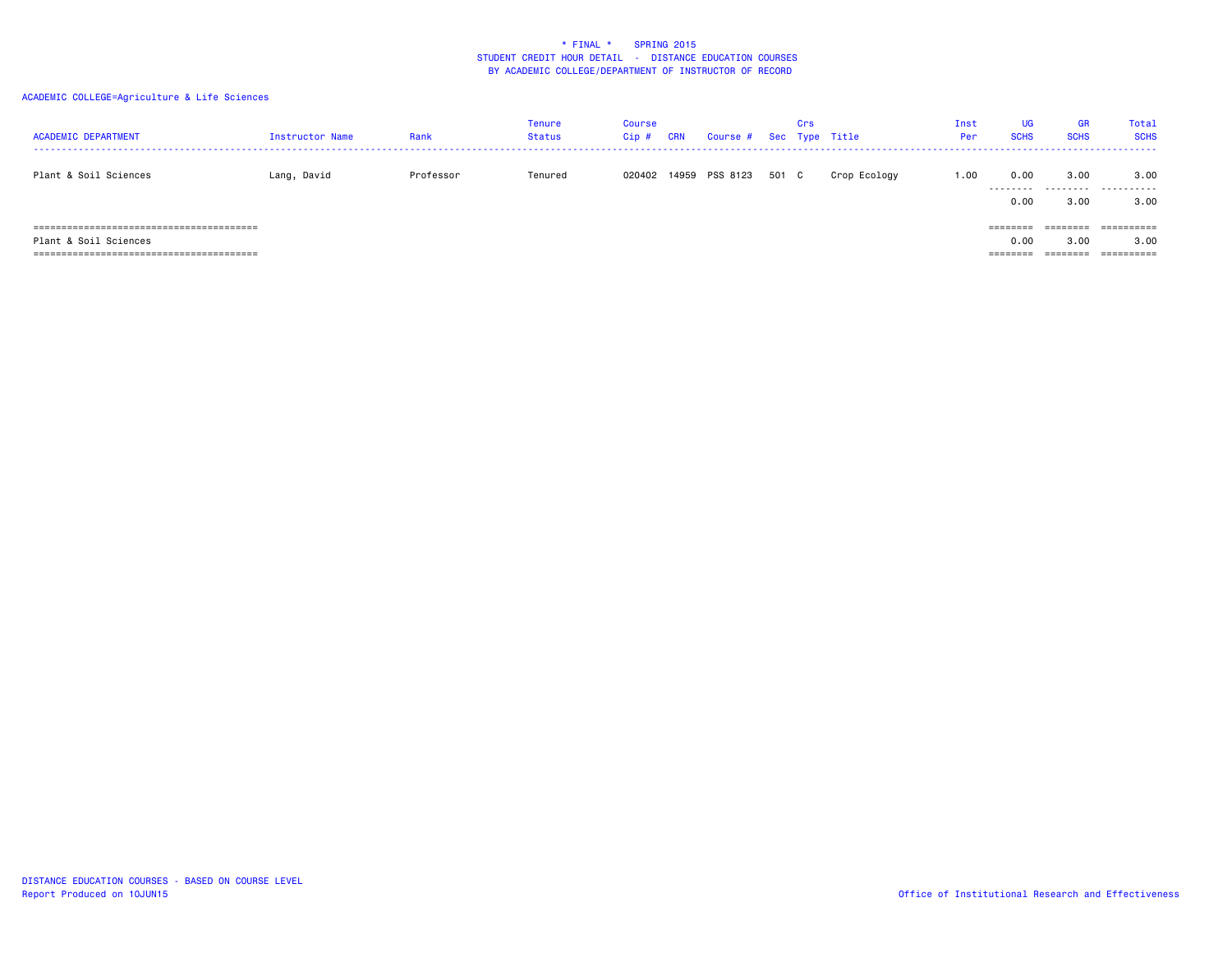| <b>ACADEMIC DEPARTMENT</b> | Instructor Name  | Rank     | <b>Tenure</b><br>Status | Course<br>$Cip$ # | CRN | Course # Sec Type Title |       | Crs |                   | Inst<br>Per | <b>UG</b><br><b>SCHS</b> | <b>GR</b><br><b>SCHS</b> | Total<br><b>SCHS</b> |
|----------------------------|------------------|----------|-------------------------|-------------------|-----|-------------------------|-------|-----|-------------------|-------------|--------------------------|--------------------------|----------------------|
| School of Human Sciences   | Boutwell, Angela | Lecturer | Non-Ten Track           | 190706            |     | 13822 HS 2813           | 501 B |     | Child Development | 1.00        | 21.00                    | 0.00                     | 21.00<br>            |
|                            |                  |          |                         |                   |     |                         |       |     |                   |             | 21.00                    | 0.00                     | 21.00                |
|                            |                  |          |                         |                   |     |                         |       |     |                   |             | ========                 |                          | ==========           |
| School of Human Sciences   |                  |          |                         |                   |     |                         |       |     |                   |             | 21.00                    | 0.00                     | 21.00                |
|                            |                  |          |                         |                   |     |                         |       |     |                   |             | ========                 | ========                 | ==========           |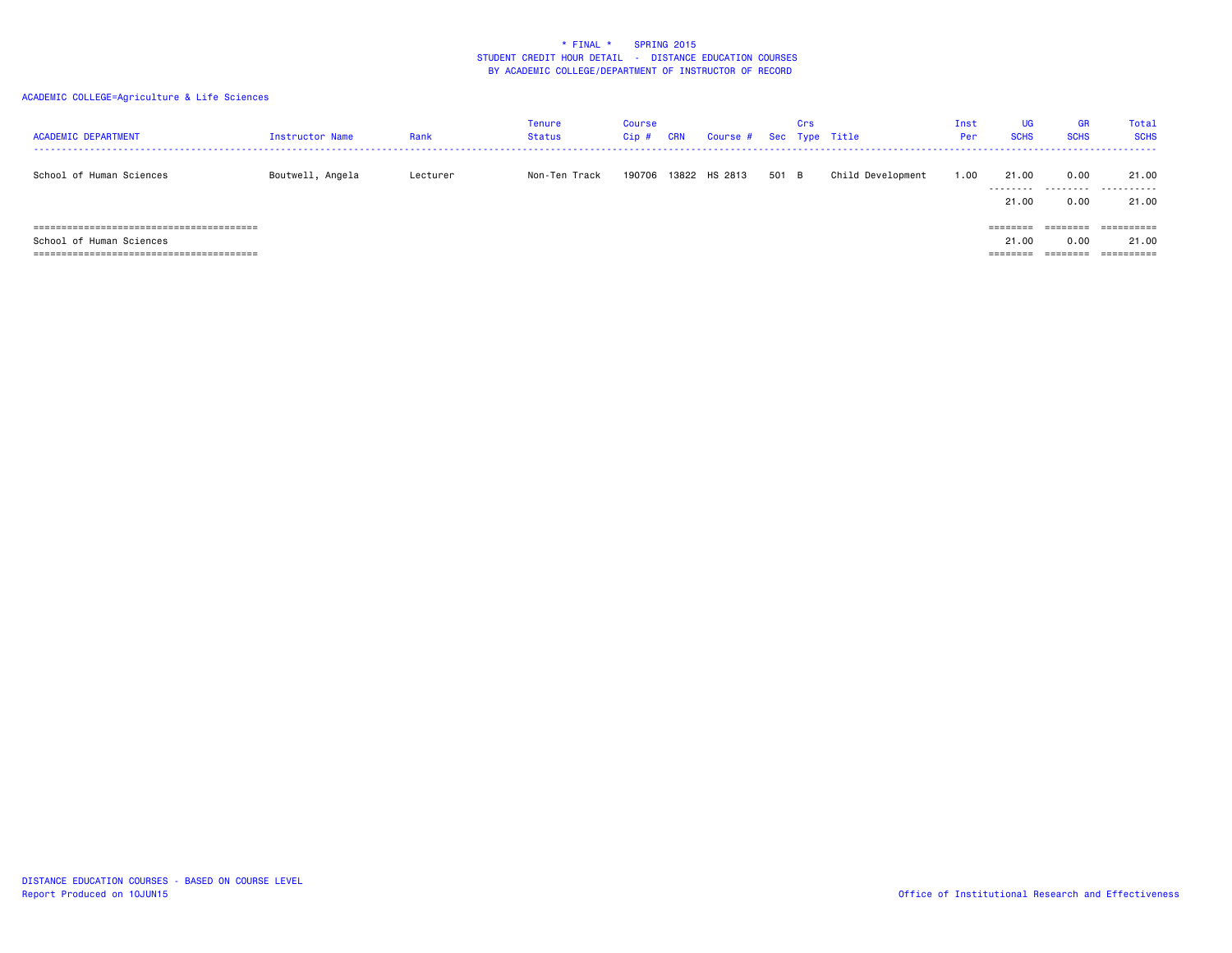| <b>ACADEMIC DEPARTMENT</b> | Instructor Name     | Rank        | <b>Tenure</b><br>Status | Course<br>$Cip$ # | CRN | Course # Sec Type Title |       | Crs |                  | Inst<br>Per | UG<br><b>SCHS</b>                | GR<br><b>SCHS</b>            | Total<br><b>SCHS</b>              |
|----------------------------|---------------------|-------------|-------------------------|-------------------|-----|-------------------------|-------|-----|------------------|-------------|----------------------------------|------------------------------|-----------------------------------|
| Art AAD                    | Callander, Adrienne | Non-Faculty | Not Applicable          |                   |     | 500703 13644 ART 1113   | 501 C |     | Art Appreciation | 1.00        | 69.00<br>---------<br>69.00      | 0.00<br>0.00                 | 69.00<br><br>69.00                |
| Art AAD                    |                     |             |                         |                   |     |                         |       |     |                  |             | $=$ =======<br>69.00<br>-------- | ========<br>0.00<br>======== | ==========<br>69.00<br>========== |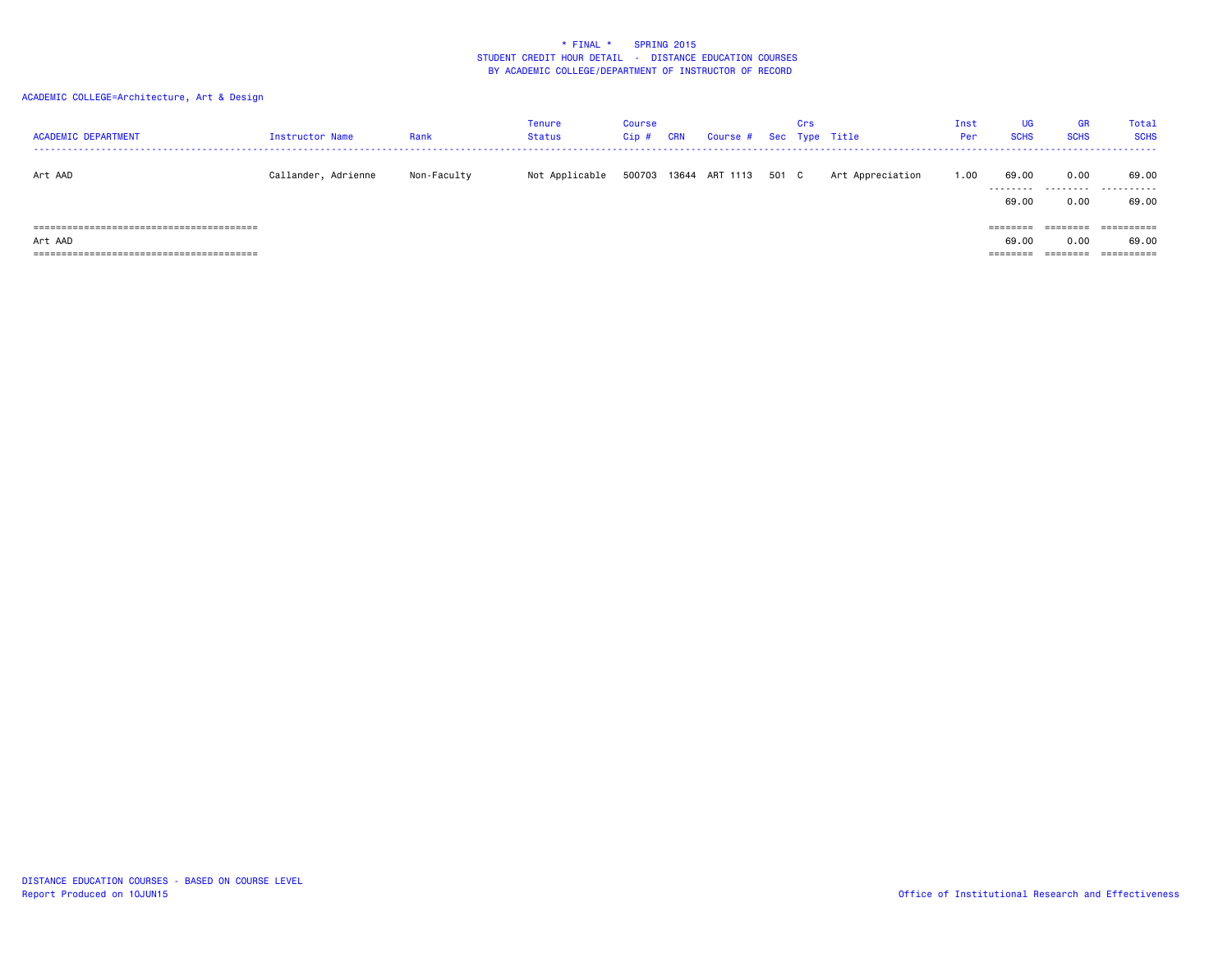| <b>ACADEMIC DEPARTMENT</b>          | Instructor Name | Rank       | <b>Tenure</b><br><b>Status</b> | <b>Course</b><br>Cip# | <b>CRN</b> | Course # Sec Type Title |       | Crs |                           | Inst<br>Per | <b>UG</b><br><b>SCHS</b> | <b>GR</b><br><b>SCHS</b> | Total<br><b>SCHS</b> |
|-------------------------------------|-----------------|------------|--------------------------------|-----------------------|------------|-------------------------|-------|-----|---------------------------|-------------|--------------------------|--------------------------|----------------------|
| Interior Design                     | Carroll, Robin  | Instructor | Non-Ten Track                  | 190601                |            | 13823 ID 2603           | 501 C |     | Interior Design Fund 1.00 |             | 27.00<br>.               | 0.00<br>.                | 27.00<br>.           |
|                                     |                 |            |                                |                       |            |                         |       |     |                           |             | 27.00                    | 0.00                     | 27.00                |
| ==========================<br>===== |                 |            |                                |                       |            |                         |       |     |                           |             | $=$ = = = = = = =        | ========                 | ==========           |
| Interior Design                     |                 |            |                                |                       |            |                         |       |     |                           |             | 27.00                    | 0.00                     | 27.00                |
|                                     |                 |            |                                |                       |            |                         |       |     |                           |             | --------                 | ========                 | -----------          |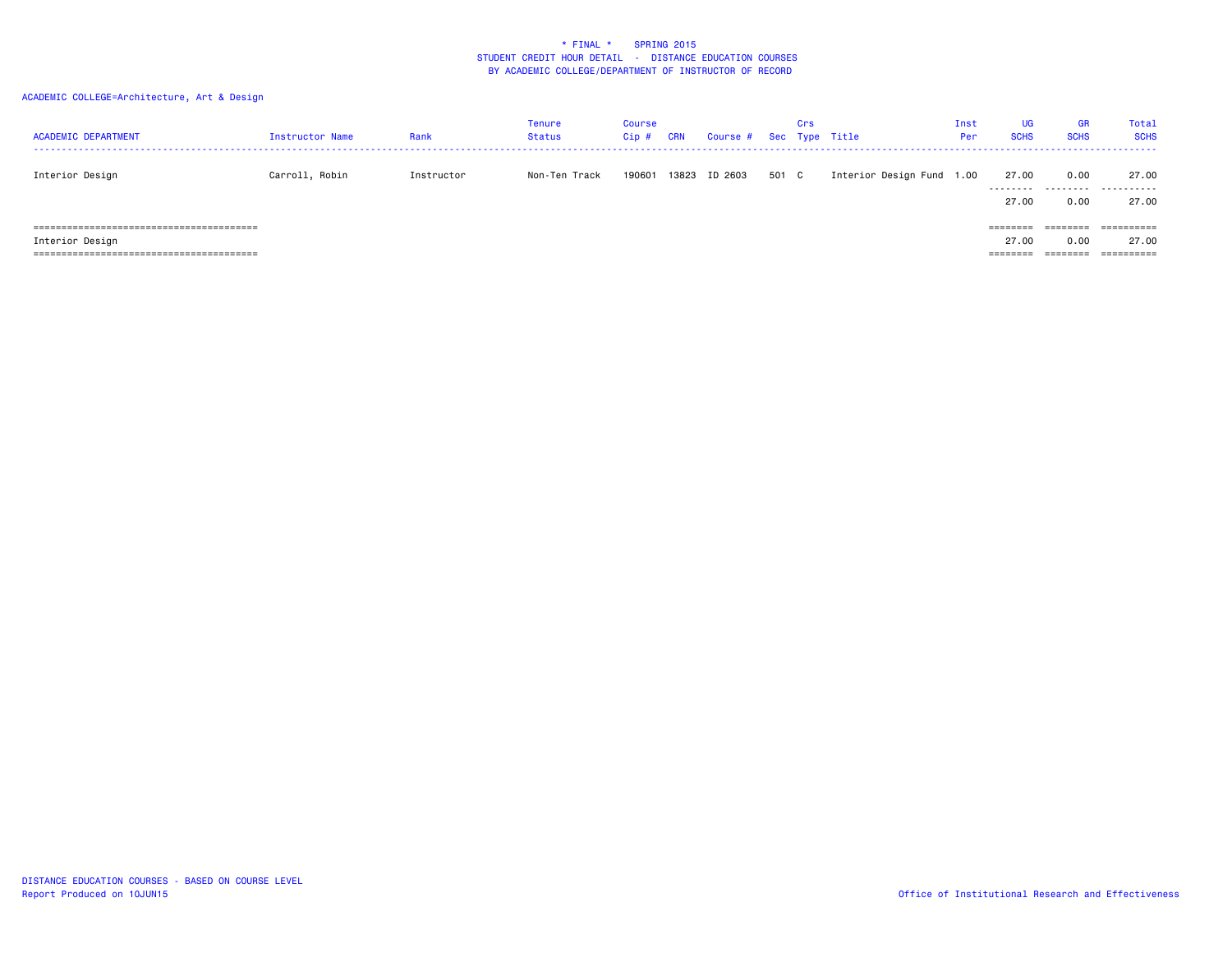| <b>ACADEMIC DEPARTMENT</b> | Instructor Name | Rank        | Tenure<br>Status | Course<br>$Cip$ # | <b>CRN</b> | Course # Sec Type Title |       | Crs |                   | Inst<br>Per | <b>UG</b><br><b>SCHS</b>                                                                     | <b>GR</b><br><b>SCHS</b> | Total<br><b>SCHS</b> |
|----------------------------|-----------------|-------------|------------------|-------------------|------------|-------------------------|-------|-----|-------------------|-------------|----------------------------------------------------------------------------------------------|--------------------------|----------------------|
| School of Architecture     | Kemp, Leah      | Non-Faculty | Not Applicable   | 040201            |            | 13643 ARC 1013          | 501 C |     | Arch Appreciation | 1.00        | 33.00<br>.<br>33.00                                                                          | 0.00<br>0.00             | 33.00<br><br>33.00   |
| School of Architecture     |                 |             |                  |                   |            |                         |       |     |                   |             | $\qquad \qquad \equiv \equiv \equiv \equiv \equiv \equiv \equiv \equiv$<br>33,00<br>======== | 0.00<br>========         | 33.00                |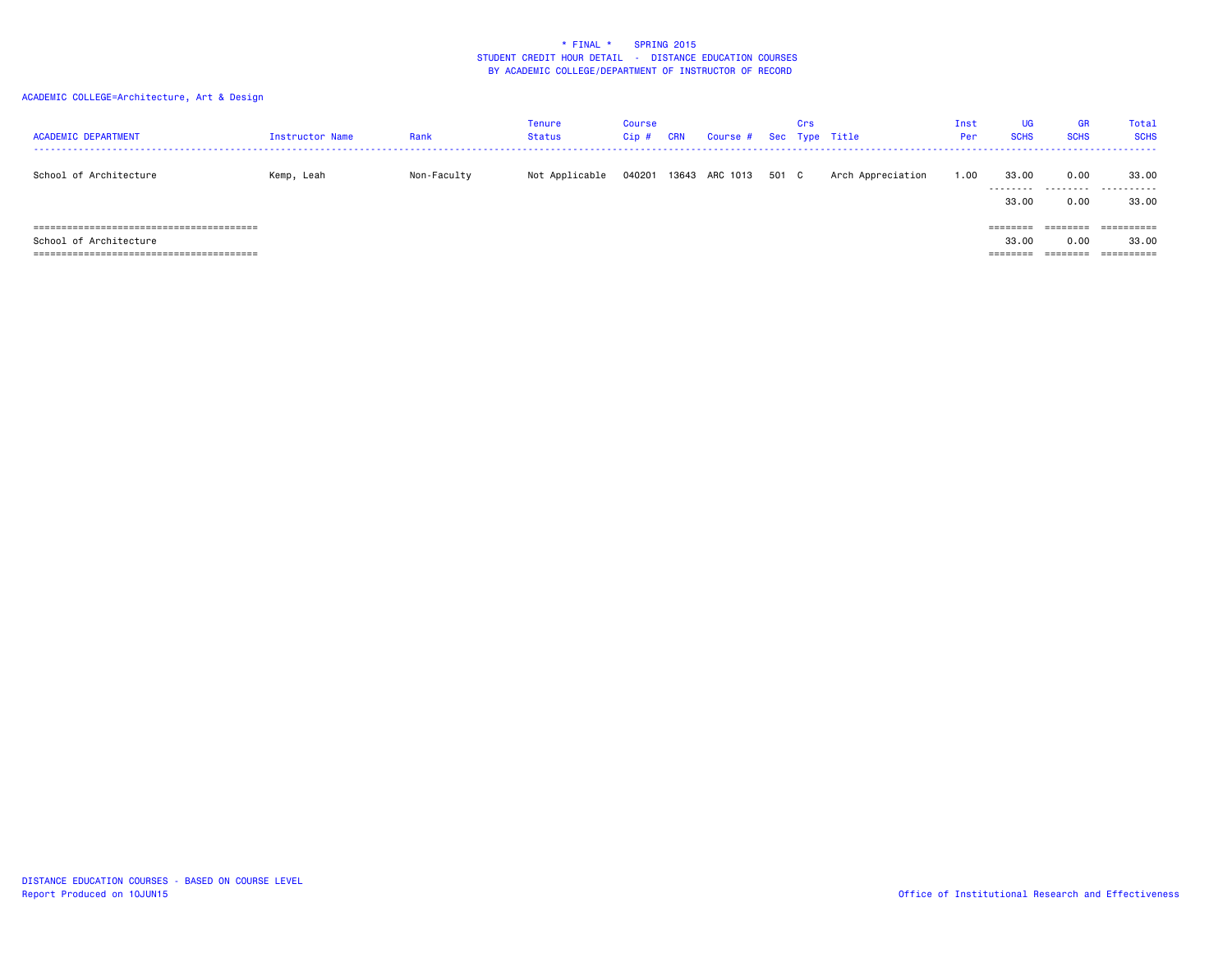| <b>ACADEMIC DEPARTMENT</b>                                   | <b>Instructor Name</b> | Rank                        | <b>Tenure</b><br><b>Status</b> | <b>Course</b><br>Cip# | <b>CRN</b> | Course #              | Sec   | Crs | Type Title                | Inst<br>Per | <b>UG</b><br><b>SCHS</b> | <b>GR</b><br><b>SCHS</b> | Total<br><b>SCHS</b>  |
|--------------------------------------------------------------|------------------------|-----------------------------|--------------------------------|-----------------------|------------|-----------------------|-------|-----|---------------------------|-------------|--------------------------|--------------------------|-----------------------|
| Biological Sciences                                          | Chevalier, David       | Lecturer                    | Non-Ten Track                  | 260301                | 13647      | BIO 8063              | 501 C |     | Comp Study of Plants 1.00 |             | 0.00                     | 72.00                    | 72.00                 |
|                                                              |                        |                             |                                |                       |            |                       |       |     |                           |             | 0.00                     | 72.00                    | 72.00                 |
|                                                              | Gordon, Donna          | Associate Professor Tenured |                                | 260401                |            | 13646 BIO 8033        | 501 C |     | Adv. Cell Biology         | 1.00        | 0.00                     | 39,00<br>. <b>.</b> .    | 39.00                 |
|                                                              |                        |                             |                                |                       |            |                       |       |     |                           |             | 0.00                     | 39,00                    | 39.00                 |
|                                                              | Reichert, Nancy        | Professor                   | Tenured                        | 261102                |            | 13648 BIO 8093        | 501 C |     | Experm Bio & Biostat 0.50 |             | 0.00                     | 37.50                    | 37.50                 |
|                                                              |                        |                             |                                |                       |            |                       |       |     |                           |             | 0.00                     | 37.50                    | 37.50                 |
|                                                              | Schartel, Tyler        | Grad Teach Assist           | Not Applicable                 |                       |            | 261102 13648 BIO 8093 | 501 C |     | Experm Bio & Biostat 0.50 |             | 0.00                     | 37.50<br>. <b>.</b>      | 37.50                 |
|                                                              |                        |                             |                                |                       |            |                       |       |     |                           |             | 0.00                     | 37.50                    | 37.50                 |
|                                                              | Welch, Mark            | Associate Professor Tenured |                                |                       |            | 261310 13645 BIO 6023 | 501 C |     | Prin Evolutionary Bi 1.00 |             | 0.00<br>--------         | 48.00<br>.               | 48.00<br>. <u>.</u> . |
|                                                              |                        |                             |                                |                       |            |                       |       |     |                           |             | 0.00                     | 48.00                    | 48.00                 |
|                                                              |                        |                             |                                |                       |            |                       |       |     |                           |             | ========                 | ========                 | ==========            |
| Biological Sciences<br>===================================== |                        |                             |                                |                       |            |                       |       |     |                           |             | 0.00<br>========         | 234.00<br>========       | 234.00                |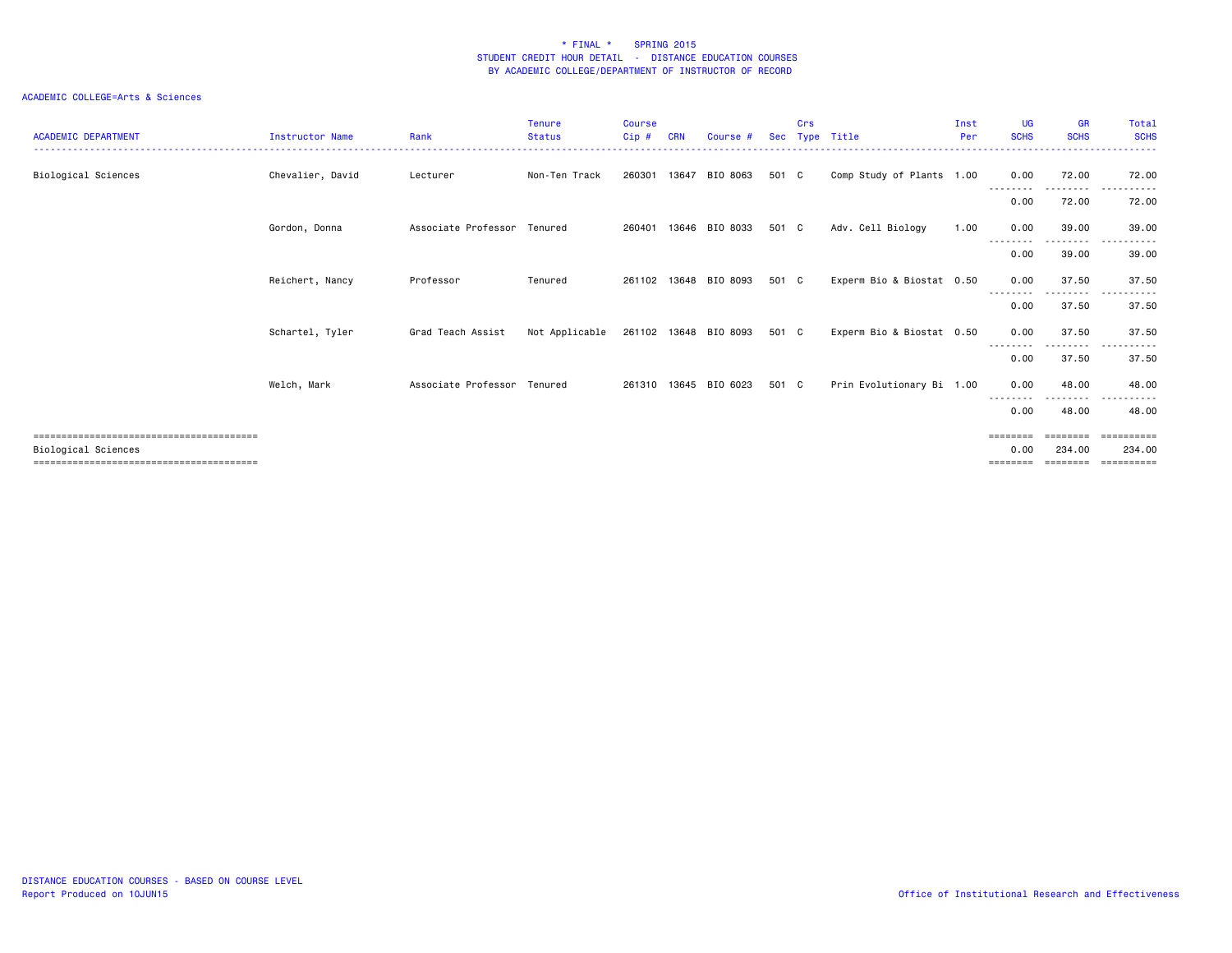| <b>ACADEMIC DEPARTMENT</b> | <b>Instructor Name</b> | Rank                        | <b>Tenure</b><br><b>Status</b> | <b>Course</b><br>Cip# | CRN   | Course #      | <b>Sec</b> | Crs | Type Title                | Inst<br>Per | UG<br><b>SCHS</b>  | <b>GR</b><br><b>SCHS</b> | Total<br><b>SCHS</b>   |
|----------------------------|------------------------|-----------------------------|--------------------------------|-----------------------|-------|---------------|------------|-----|---------------------------|-------------|--------------------|--------------------------|------------------------|
|                            |                        |                             |                                |                       |       |               |            |     |                           |             |                    |                          |                        |
| Communication              | Anthony, Kelli         | Instructor                  | Non-Ten Track                  | 090101                | 13674 | CO 1223       | 501 C      |     | Intro Comm Theory         | 1.00        | 84.00              | 0.00                     | 84.00                  |
|                            |                        |                             |                                |                       | 13678 | CO 3833       | 501 C      |     | Interviewing              | 1.00        | 69.00              | 0.00                     | 69.00                  |
|                            |                        |                             |                                | 090401                | 13675 | CO 1403       | 501 C      |     | Intro Mass Media          | 1.00        | 141.00             | 0.00                     | 141.00                 |
|                            |                        |                             |                                | 090900                | 13677 | CO 3813       | 501 C      |     | PR Case Problems          | 1.00        | 30,00              | 0.00                     | 30.00                  |
|                            |                        |                             |                                |                       |       |               |            |     |                           |             | .<br>324.00        | .<br>0.00                | . <b>.</b> .<br>324.00 |
|                            | Forde, John            | Associate Professor Tenured |                                | 090900                |       | 13676 CO 3803 | 501 C      |     | Prin Public Relation 1.00 |             | 87.00              | 0.00                     | 87.00                  |
|                            |                        |                             |                                |                       |       |               |            |     |                           |             | .<br>87.00         | --------<br>0.00         | 87.00                  |
|                            | Fountain, Amy          | Instructor                  | Non-Ten Track                  | 090101                |       | 13672 CO 1013 | 501 C      |     | Intro to Communicati 1.00 |             | 96.00              | 0.00                     | 96.00                  |
|                            |                        |                             |                                |                       |       |               |            |     |                           |             | .<br>96.00         | -----<br>0.00            | .<br>96.00             |
|                            | Goodman, Mark          | Professor                   | Tenured                        | 090701                | 13680 | CO 4433       | 501 C      |     | Television Criticism      | 1.00        | 60.00              | 0.00                     | 60.00                  |
|                            |                        |                             |                                | 090702                |       | 13682 CO 6433 | 501 C      |     | Television Criticism      | 1.00        | 0.00               | 9.00                     | 9.00                   |
|                            |                        |                             |                                |                       |       |               |            |     |                           |             | 60.00              | 9.00                     | 69.00                  |
|                            | Williams, Kevin        | Associate Professor         | Tenured                        | 090102                | 13679 | CO 4323       | 501 C      |     | Mass Media-Society        | 1.00        | 84.00              | 0.00                     | 84.00                  |
|                            |                        |                             |                                | 090401                | 13681 | CO 6323       | 501 C      |     | Mass Media-Society        | 1.00        | 0.00<br>.          | 3.00<br>.                | 3.00                   |
|                            |                        |                             |                                |                       |       |               |            |     |                           |             | 84.00              | 3.00                     | 87.00                  |
|                            |                        |                             |                                |                       |       |               |            |     |                           |             | ========           | <b>ESSESSE</b>           | ==========             |
| Communication              |                        |                             |                                |                       |       |               |            |     |                           |             | 651,00<br>======== | 12.00<br><b>EEEEEEE</b>  | 663,00<br>==========   |
|                            |                        |                             |                                |                       |       |               |            |     |                           |             |                    |                          |                        |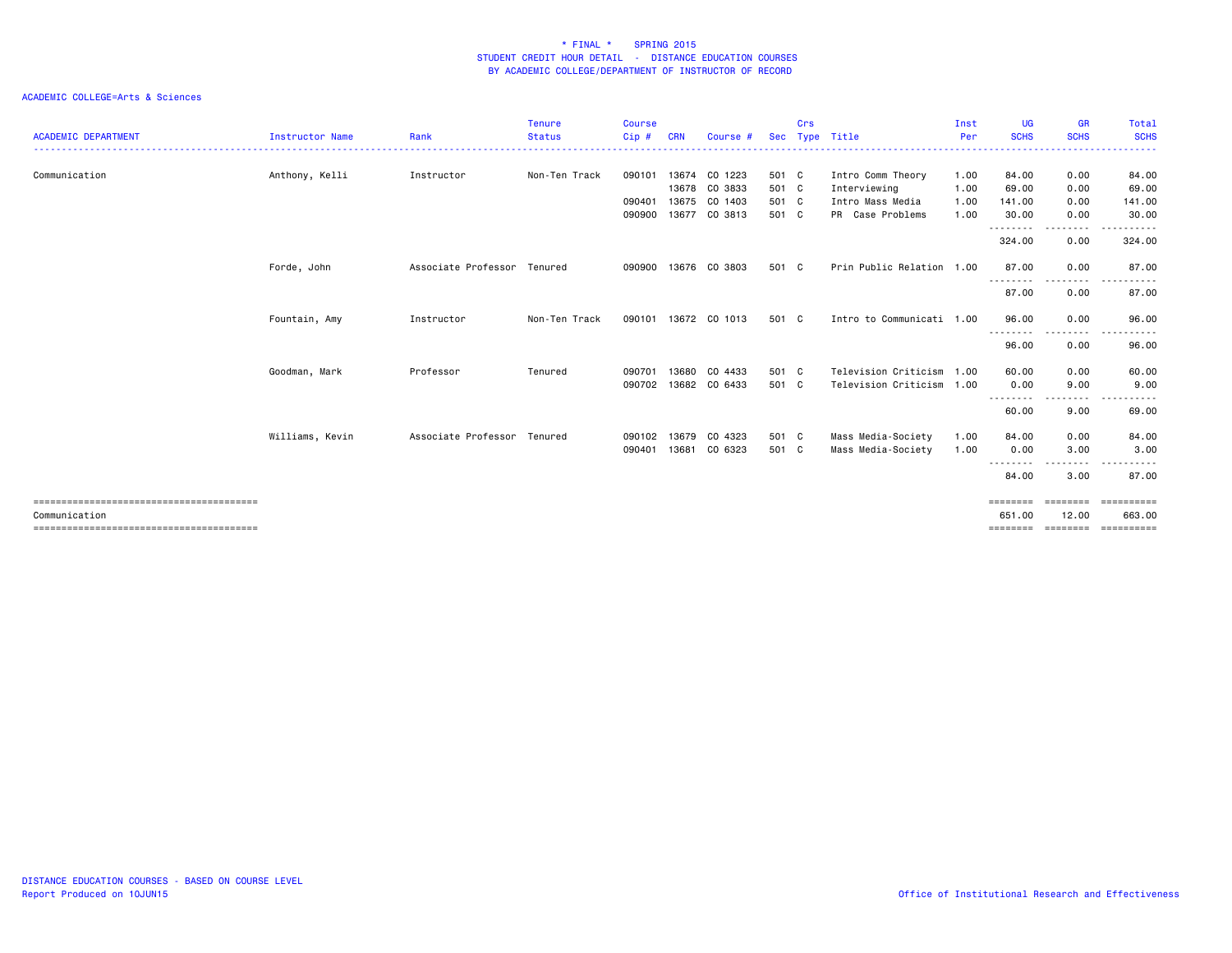| <b>ACADEMIC DEPARTMENT</b> | Instructor Name    | Rank        | <b>Tenure</b><br><b>Status</b> | Course<br>$Cip$ # | <b>CRN</b> | Course # Sec Type Title     |       | Crs |                           | Inst<br>Per | <b>UG</b><br><b>SCHS</b> | <b>GR</b><br><b>SCHS</b> | Total<br><b>SCHS</b> |
|----------------------------|--------------------|-------------|--------------------------------|-------------------|------------|-----------------------------|-------|-----|---------------------------|-------------|--------------------------|--------------------------|----------------------|
| Dean of Arts & Sciences    | Busby, Michael     | Non-Faculty | Not Applicable                 |                   |            | 240102 14943 IDS 4111 501 C |       |     | Professional Seminar 0.50 |             | 12.00                    | 0.00                     | 12.00                |
|                            |                    |             |                                |                   |            |                             |       |     |                           |             | ---------<br>12.00       | ---------<br>0.00        | .<br>12.00           |
|                            | Montgomery, Marian | Non-Faculty | Not Applicable                 |                   |            | 240102 14943 IDS 4111       | 501 C |     | Professional Seminar 0.50 |             | 12.00                    | 0.00                     | 12.00                |
|                            |                    |             |                                |                   |            |                             |       |     |                           |             | ---------<br>12.00       | 0.00                     | <br>12.00            |
|                            |                    |             |                                |                   |            |                             |       |     |                           |             | ========                 | ========                 | ==========           |
| Dean of Arts & Sciences    |                    |             |                                |                   |            |                             |       |     |                           |             | 24.00                    | 0.00                     | 24.00                |
|                            |                    |             |                                |                   |            |                             |       |     |                           |             |                          |                          | ==========           |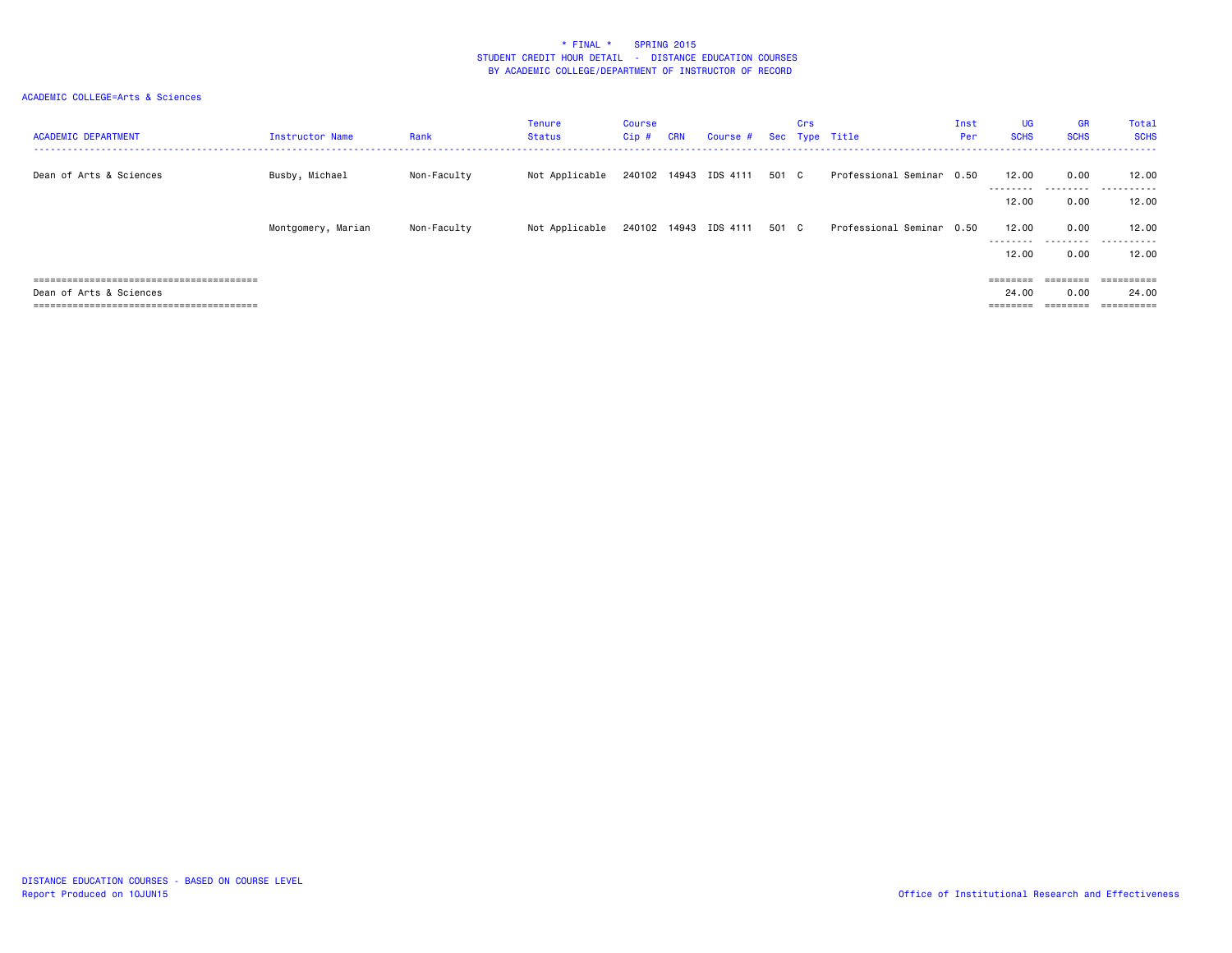| <b>ACADEMIC DEPARTMENT</b> | Instructor Name | Rank     | <b>Tenure</b><br><b>Status</b> | Course<br>Cip#             | <b>CRN</b> | Course #                                  |                         | Crs | Sec Type Title                                                              | Inst<br>Per | UG<br><b>SCHS</b>       | <b>GR</b><br><b>SCHS</b>   | Total<br><b>SCHS</b>         |
|----------------------------|-----------------|----------|--------------------------------|----------------------------|------------|-------------------------------------------|-------------------------|-----|-----------------------------------------------------------------------------|-------------|-------------------------|----------------------------|------------------------------|
| English                    | Olson, Peter    | Lecturer | Non-Ten Track                  | 231301<br>231303<br>231404 | 13744      | EN 1113<br>13746 EN 3313<br>13745 EN 2223 | 501 C<br>501 C<br>501 C |     | En Composition II<br>Writing for the Work 1.00<br>English Lit After 18 1.00 | 1.00        | 60.00<br>54.00<br>48.00 | 0.00<br>0.00<br>0.00       | 60.00<br>54.00<br>48.00      |
|                            |                 |          |                                |                            |            |                                           |                         |     |                                                                             |             | --------<br>162.00      | .<br>0.00                  | .<br>.<br>162,00             |
|                            | Stinson, Emily  | Lecturer | Non-Ten Track                  | 130301                     |            | 13839 LSK 6013                            | 501 C                   |     | Academic Writing for 1.00                                                   |             | 0.00<br>---------       | 18.00<br>- - - - - - - - - | 18.00<br>- - - - - -<br>$ -$ |
|                            |                 |          |                                |                            |            |                                           |                         |     |                                                                             |             | 0.00                    | 18.00                      | 18,00                        |
|                            |                 |          |                                |                            |            |                                           |                         |     |                                                                             |             | ========                | $=$ = = = = = = =          | ==========                   |
| English                    |                 |          |                                |                            |            |                                           |                         |     |                                                                             |             | 162.00                  | 18.00                      | 180.00                       |
|                            |                 |          |                                |                            |            |                                           |                         |     |                                                                             |             | ========                | $=$ = = = = = = =          | ==========                   |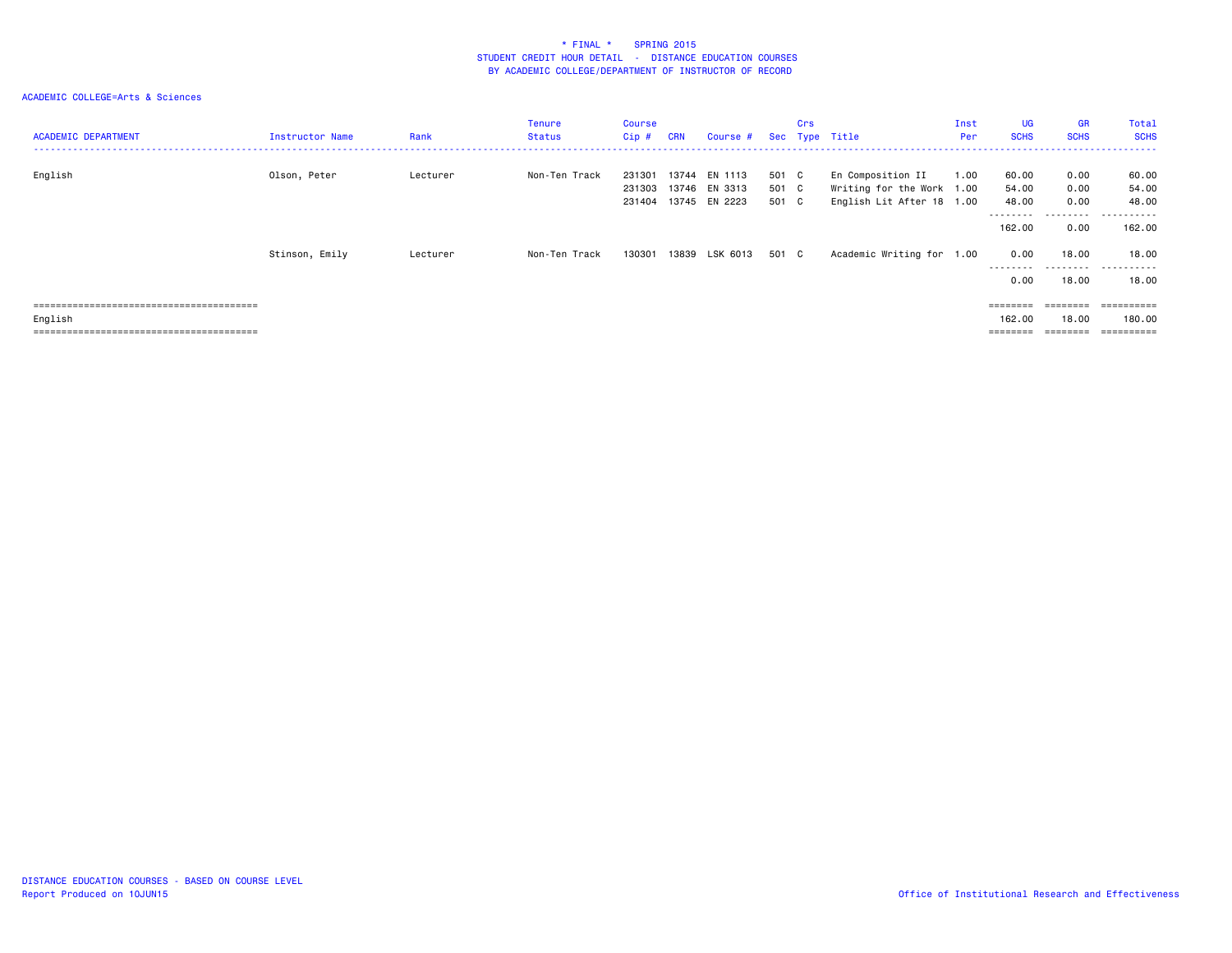|                            |                       |                               | <b>Tenure</b>  | <b>Course</b> |              |                      |       | Crs      |                           | Inst | <b>UG</b>             | <b>GR</b>                 | Total                                                                                                                                                        |
|----------------------------|-----------------------|-------------------------------|----------------|---------------|--------------|----------------------|-------|----------|---------------------------|------|-----------------------|---------------------------|--------------------------------------------------------------------------------------------------------------------------------------------------------------|
| <b>ACADEMIC DEPARTMENT</b> | Instructor Name       | Rank                          | <b>Status</b>  | Cip#          | <b>CRN</b>   | Course #             | Sec   |          | Type Title                | Per  | <b>SCHS</b>           | <b>SCHS</b>               | <b>SCHS</b><br>$\frac{1}{2}$ . $\frac{1}{2}$ . $\frac{1}{2}$                                                                                                 |
| Geosciences                | Baldwin, William      | Lecturer                      | Non-Ten Track  | 400404        | 13806        | GR 8133              | 501 C |          | Foundations Forecast 0.90 |      | 0.00                  | 99.90                     | 99.90                                                                                                                                                        |
|                            |                       |                               |                |               | 13808        | GR 8143              | 501 C |          | Adv Forecasting Tech 0.90 |      | 0.00                  | 81.00                     | 81.00                                                                                                                                                        |
|                            |                       |                               |                |               |              |                      |       |          |                           |      | .<br>0.00             | $- - - - - - -$<br>180.90 | .<br>180.90                                                                                                                                                  |
|                            | Brown, Michael E.     | Professor                     | Tenured        | 400404        | 13804        | GR 8123              | 501 C |          | Met II: Fore and St 0.10  |      | 0.00                  | 6.30                      | 6.30                                                                                                                                                         |
|                            |                       |                               |                |               | 13805        | GR 8123              | 502   | <b>C</b> | Met II: Fore and St 0.10  |      | 0.00                  | 2.10                      | 2.10                                                                                                                                                         |
|                            |                       |                               |                |               |              | 450701 13802 GR 6753 | 501 C |          | Satellite & Radar Me 0.10 |      | 0.00<br><u>.</u>      | 8.10<br>.                 | 8.10<br>.                                                                                                                                                    |
|                            |                       |                               |                |               |              |                      |       |          |                           |      | 0.00                  | 16.50                     | 16.50                                                                                                                                                        |
|                            | Carter, William       | Lecturer                      | Non-Ten Track  | 400404        |              | 13794 GR 4753        | 502 C |          | Satellite & Radar Me 1.00 |      | 132.00<br>.           | 0.00                      | 132.00<br>.                                                                                                                                                  |
|                            |                       |                               |                |               |              |                      |       |          |                           |      | 132.00                | 0.00                      | 132.00                                                                                                                                                       |
|                            | Clary, Renee          | Associate Professor Tenured   |                | 400601        | 14528        | GG 8733              | 501 C |          | Geology of North Ame 1.00 |      | 0.00                  | 24.00                     | 24.00                                                                                                                                                        |
|                            |                       |                               |                |               | 14529        | GG 8313              | 501 C |          | History of Life           | 1.00 | 0.00                  | 30.00                     | 30.00                                                                                                                                                        |
|                            |                       |                               |                |               | 14555        | GG 8000              | 501 D |          | Research / Thesis         | 1.00 | 0.00<br>$\sim$ $\sim$ | 3.00<br>.                 | 3.00<br>.                                                                                                                                                    |
|                            |                       |                               |                |               |              |                      |       |          |                           |      | 0.00                  | 57.00                     | 57.00                                                                                                                                                        |
|                            | Cooke, William        | Professor                     | Tenured        | 450701        | 13800        | GR 6313              | 501 B |          | Advanced GIS              | 0.10 | 0.00                  | 2.70                      | 2.70                                                                                                                                                         |
|                            |                       |                               |                |               |              | 450702 13788 GR 4313 | 501 B |          | Advanced GIS              | 0.10 | 0.30<br>.             | 0.00<br>.                 | 0.30<br>$\frac{1}{2} \left( \frac{1}{2} \right) \left( \frac{1}{2} \right) \left( \frac{1}{2} \right) \left( \frac{1}{2} \right) \left( \frac{1}{2} \right)$ |
|                            |                       |                               |                |               |              |                      |       |          |                           |      | $\sim$<br>0.30        | 2.70                      | 3.00                                                                                                                                                         |
|                            | Fuhrmann, Christopher | Assistant Professor Ten Track |                | 400404        |              | 13806 GR 8133        | 501 C |          | Foundations Forecast 0.10 |      | 0.00<br>$\sim$ $\sim$ | 11.10<br>-----            | 11.10<br>$\frac{1}{2}$                                                                                                                                       |
|                            |                       |                               |                |               |              |                      |       |          |                           |      | 0.00                  | 11.10                     | 11.10                                                                                                                                                        |
|                            | Grala, Katarzyna      | Non-Faculty                   | Not Applicable | 450701        | 13789        | GR 4353              | 501 C |          | Geodatabase Design        | 0.90 | 18.90                 | 0.00                      | 18.90                                                                                                                                                        |
|                            |                       |                               |                |               | 13800        | GR 6313              | 501 B |          | Advanced GIS              | 0.90 | 0.00                  | 24.30                     | 24.30                                                                                                                                                        |
|                            |                       |                               |                |               | 13801        | GR 6353              | 501   | C        | Geodatabase Design        | 0.90 | 0.00                  | 21.60                     | 21.60                                                                                                                                                        |
|                            |                       |                               |                | 450702        | 13788        | GR 4313              | 501 B |          | Advanced GIS              | 0.90 | 2.70<br>.             | 0.00<br>$- - - - -$       | 2.70<br>.                                                                                                                                                    |
|                            |                       |                               |                |               |              |                      |       |          |                           |      | 21.60                 | 45.90                     | 67.50                                                                                                                                                        |
|                            | Haney, Christa        | Instructor                    | Non-Ten Track  |               |              | 400601 13780 GG 3613 | 501 C |          | Water Resources           | 1.00 | 120.00                | 0.00                      | 120.00                                                                                                                                                       |
|                            |                       |                               |                |               | 13781        | GG 3613              | 502 C |          | Water Resources           | 1.00 | 117.00                | 0.00                      | 117.00                                                                                                                                                       |
|                            |                       |                               |                |               | 450701 13809 | GR 8553              | 501 S |          | Research Methods in       | 0.90 | 0.00                  | 62.10                     | 62.10                                                                                                                                                        |
|                            |                       |                               |                |               | 13810        | GR 8553              | 502 S |          | Research Methods in       | 0.90 | 0.00<br>.             | 45.90<br>.                | 45.90<br>.                                                                                                                                                   |
|                            |                       |                               |                |               |              |                      |       |          |                           |      | 237.00                | 108.00                    | 345.00                                                                                                                                                       |
|                            | Keeney, David         | Lecturer                      | Non-Ten Track  | 400404        |              | 13793 GR 4753        | 501 C |          | Satellite & Radar Me 1.00 |      | 129.00<br>.           | 0.00<br>.                 | 129.00<br><u>.</u>                                                                                                                                           |
|                            |                       |                               |                |               |              |                      |       |          |                           |      | 129.00                | 0.00                      | 129.00                                                                                                                                                       |
|                            | Meng, Qingmin         | Assistant Professor Ten Track |                |               | 450701 13789 | GR 4353              | 501 C |          | Geodatabase Design        | 0.10 | 2.10                  | 0.00                      | 2.10                                                                                                                                                         |
|                            |                       |                               |                |               |              | 13801 GR 6353        | 501 C |          | Geodatabase Design        | 0.10 | 0.00                  | 2.40                      | 2.40                                                                                                                                                         |
|                            |                       |                               |                |               |              |                      |       |          |                           |      | $- - - - -$<br>2.10   | .<br>2.40                 | .<br>4.50                                                                                                                                                    |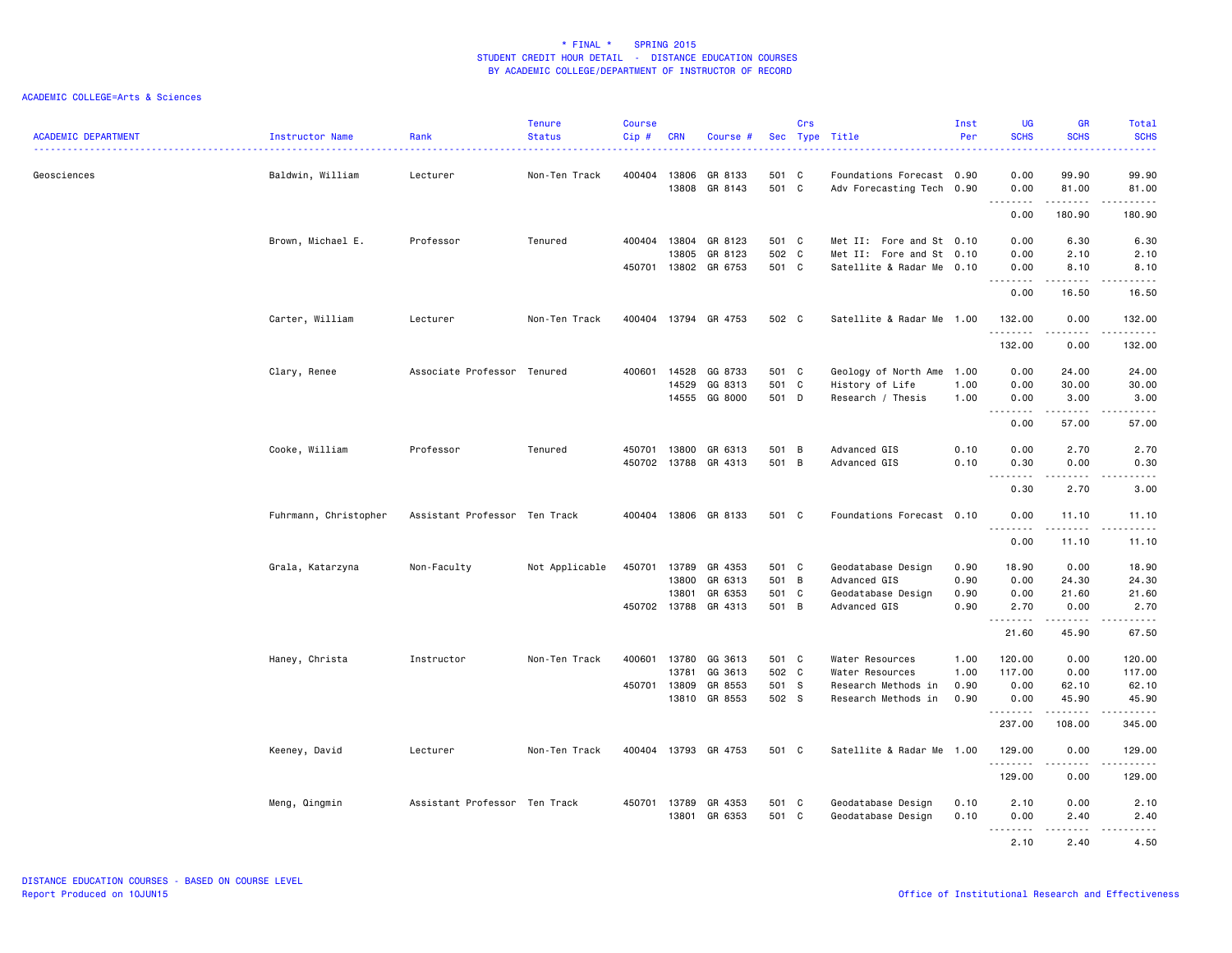| <b>ACADEMIC DEPARTMENT</b> | Instructor Name                                     | Rank                          | <b>Tenure</b><br><b>Status</b> | Course<br>Cip# | <b>CRN</b>     | Course #                 |                | Crs | Sec Type Title                                   | Inst<br>Per  | <b>UG</b><br><b>SCHS</b> | <b>GR</b><br><b>SCHS</b>                                                                                                                                     | Total<br><b>SCHS</b>      |
|----------------------------|-----------------------------------------------------|-------------------------------|--------------------------------|----------------|----------------|--------------------------|----------------|-----|--------------------------------------------------|--------------|--------------------------|--------------------------------------------------------------------------------------------------------------------------------------------------------------|---------------------------|
| Geosciences                | Mercer, Andrew                                      | Assistant Professor Ten Track |                                | 400404         | 13797<br>13808 | GR 4823<br>GR 8143       | 501 C<br>501 C |     | Dynamic Meteorology<br>Adv Forecasting Tech 0.10 | 0.10         | 1.50<br>0.00             | 0.00<br>9.00                                                                                                                                                 | 1.50<br>9.00              |
|                            |                                                     |                               |                                | 450701         | 13803          | GR 6823                  | 501 C          |     | Dynamic Meteorolgy I 0.10                        |              | 0.00                     | 4.50                                                                                                                                                         | 4.50                      |
|                            |                                                     |                               |                                |                |                |                          |                |     |                                                  |              | .<br>1.50                | المستمدة<br>13.50                                                                                                                                            | .<br>15.00                |
|                            | Moe Hoffman, Amy                                    | Instructor                    | Non-Ten Track                  | 400601         | 13778          | GG 1111                  | 501 L          |     | Earth Science I Lab                              | 1.00         | 28.00                    | 0.00                                                                                                                                                         | 28.00                     |
|                            |                                                     |                               |                                |                | 13779          | GG 1113<br>15704 GG 1113 | 501 C<br>502 C |     | Survey Earth Sci I<br>Survey Earth Sci I         | 1.00<br>1.00 | 81.00<br>117.00          | 0.00<br>0.00                                                                                                                                                 | 81.00<br>117.00           |
|                            |                                                     |                               |                                |                |                |                          |                |     |                                                  |              | .<br>226.00              | .<br>0.00                                                                                                                                                    | $- - - - - - -$<br>226.00 |
|                            | Nagel, Athena                                       | Instructor                    | Non-Ten Track                  | 400601         |                | 13782 GG 6103            | 501 C          |     | GeologyI Processes & 1.00                        |              | 0.00                     | 57.00                                                                                                                                                        | 57.00                     |
|                            |                                                     |                               |                                |                | 13783          | GG 6103                  | 502 C          |     | GeologyI Processes & 1.00                        |              | 0.00                     | 39.00                                                                                                                                                        | 39.00                     |
|                            |                                                     |                               |                                | 450701 13795   |                | GR 4813                  | 501 C          |     | Natural Hazards                                  | 1.00         | 123.00                   | 0.00                                                                                                                                                         | 123.00                    |
|                            |                                                     |                               |                                |                | 13796          | GR 4813                  | 502 C          |     | Natural Hazards                                  | 1.00         | 141.00<br>.              | 0.00<br>$- - - - -$                                                                                                                                          | 141.00<br>$- - - - - - -$ |
|                            |                                                     |                               |                                |                |                |                          |                |     |                                                  |              | 264.00                   | 96.00                                                                                                                                                        | 360.00                    |
|                            | Nordstrom, Gregory                                  | Instructor                    | Non-Ten Track                  | 400404         | 13790          | GR 4443                  | 501 C          |     | Weather Prediction I 1.00                        |              | 120.00                   | 0.00                                                                                                                                                         | 120.00                    |
|                            |                                                     |                               |                                |                | 13791          | GR 4443                  | 502 C          |     | Weather Prediction I 1.00                        |              | 111.00                   | 0.00                                                                                                                                                         | 111.00                    |
|                            |                                                     |                               |                                |                | 14525          | GR 1603                  | 501            | C   | Intro To Meteorology 1.00                        |              | 126.00                   | 0.00                                                                                                                                                         | 126.00                    |
|                            |                                                     |                               |                                |                | 14527          | GR 1603                  | 502 C          |     | Intro To Meteorology 1.00                        |              | 123.00                   | 0.00                                                                                                                                                         | 123.00<br>.               |
|                            |                                                     |                               |                                |                |                |                          |                |     |                                                  |              | .<br>480.00              | .<br>0.00                                                                                                                                                    | 480.00                    |
|                            | Sherman-Morris, Kathlee Associate Professor Tenured |                               |                                | 400401 13811   |                | GR 8833                  | 501 C          |     | Weather & Society                                | 1.00         | 0.00                     | 75.00                                                                                                                                                        | 75.00                     |
|                            |                                                     |                               |                                |                | 13812          | GR 8833                  | 502 C          |     | Weather & Society                                | 1.00         | 0.00                     | 72.00                                                                                                                                                        | 72.00                     |
|                            |                                                     |                               |                                | 400404         | 13792          | GR 4640                  | 501 E          |     | Met Internship                                   | 1.00         | 7.00                     | 0.00                                                                                                                                                         | 7.00                      |
|                            |                                                     |                               |                                | 400601         | 14554          | GR 8191                  | 501 S          |     | Geoscience Review                                | 1.00         | 0.00                     | 2.00                                                                                                                                                         | 2.00                      |
|                            |                                                     |                               |                                | 450701         | 13809          | GR 8553                  | 501 S          |     | Research Methods in                              | 0.10         | 0.00                     | 6.90                                                                                                                                                         | 6.90                      |
|                            |                                                     |                               |                                |                |                | 13810 GR 8553            | 502 S          |     | Research Methods in                              | 0.10         | 0.00<br>.                | 5.10<br>$\frac{1}{2} \left( \frac{1}{2} \right) \left( \frac{1}{2} \right) \left( \frac{1}{2} \right) \left( \frac{1}{2} \right) \left( \frac{1}{2} \right)$ | 5.10<br>.                 |
|                            |                                                     |                               |                                |                |                |                          |                |     |                                                  |              | 7.00                     | 161.00                                                                                                                                                       | 168.00                    |
|                            | Threatt, Patrick                                    | Lecturer                      | Non-Ten Track                  | 450701         |                | 13785 GR 1123            | 501 C          |     | Intro World Geog                                 | 1.00         | 126.00<br>.              | 0.00                                                                                                                                                         | 126.00<br>.               |
|                            |                                                     |                               |                                |                |                |                          |                |     |                                                  |              | 126.00                   | 0.00                                                                                                                                                         | 126.00                    |
|                            | Wallace, Timothy                                    | Instructor                    | Non-Ten Track                  | 400404 13797   |                | GR 4823                  | 501 C          |     | Dynamic Meteorology                              | 0.90         | 13.50                    | 0.00                                                                                                                                                         | 13.50                     |
|                            |                                                     |                               |                                |                | 13798          | GR 4923                  | 501 C          |     | Severe Weather                                   | 1.00         | 117,00                   | 0.00                                                                                                                                                         | 117.00                    |
|                            |                                                     |                               |                                |                | 13799          | GR 4923                  | 502 C          |     | Severe Weather                                   | 1.00         | 63.00                    | 0.00                                                                                                                                                         | 63.00                     |
|                            |                                                     |                               |                                | 450701 13802   |                | GR 6753                  | 501 C          |     | Satellite & Radar Me                             | 0.90         | 0.00                     | 72.90                                                                                                                                                        | 72.90                     |
|                            |                                                     |                               |                                |                | 13803          | GR 6823                  | 501 C          |     | Dynamic Meteorolgy I 0.90                        |              | 0.00<br><u>.</u>         | 40.50<br>.                                                                                                                                                   | 40.50<br>.                |
|                            |                                                     |                               |                                |                |                |                          |                |     |                                                  |              | 193.50                   | 113.40                                                                                                                                                       | 306.90                    |
|                            | Williams, Christopher                               | Lecturer                      | Non-Ten Track                  | 400404         | 13804          | GR 8123                  | 501 C          |     | Met II: Fore and St 0.90                         |              | 0.00                     | 56.70                                                                                                                                                        | 56.70                     |
|                            |                                                     |                               |                                |                |                | 13805 GR 8123            | 502 C          |     | Met II: Fore and St 0.90                         |              | 0.00                     | 18.90                                                                                                                                                        | 18.90                     |
|                            |                                                     |                               |                                |                |                |                          |                |     |                                                  |              | <u>.</u><br>0.00         | .<br>75.60                                                                                                                                                   | .<br>75.60                |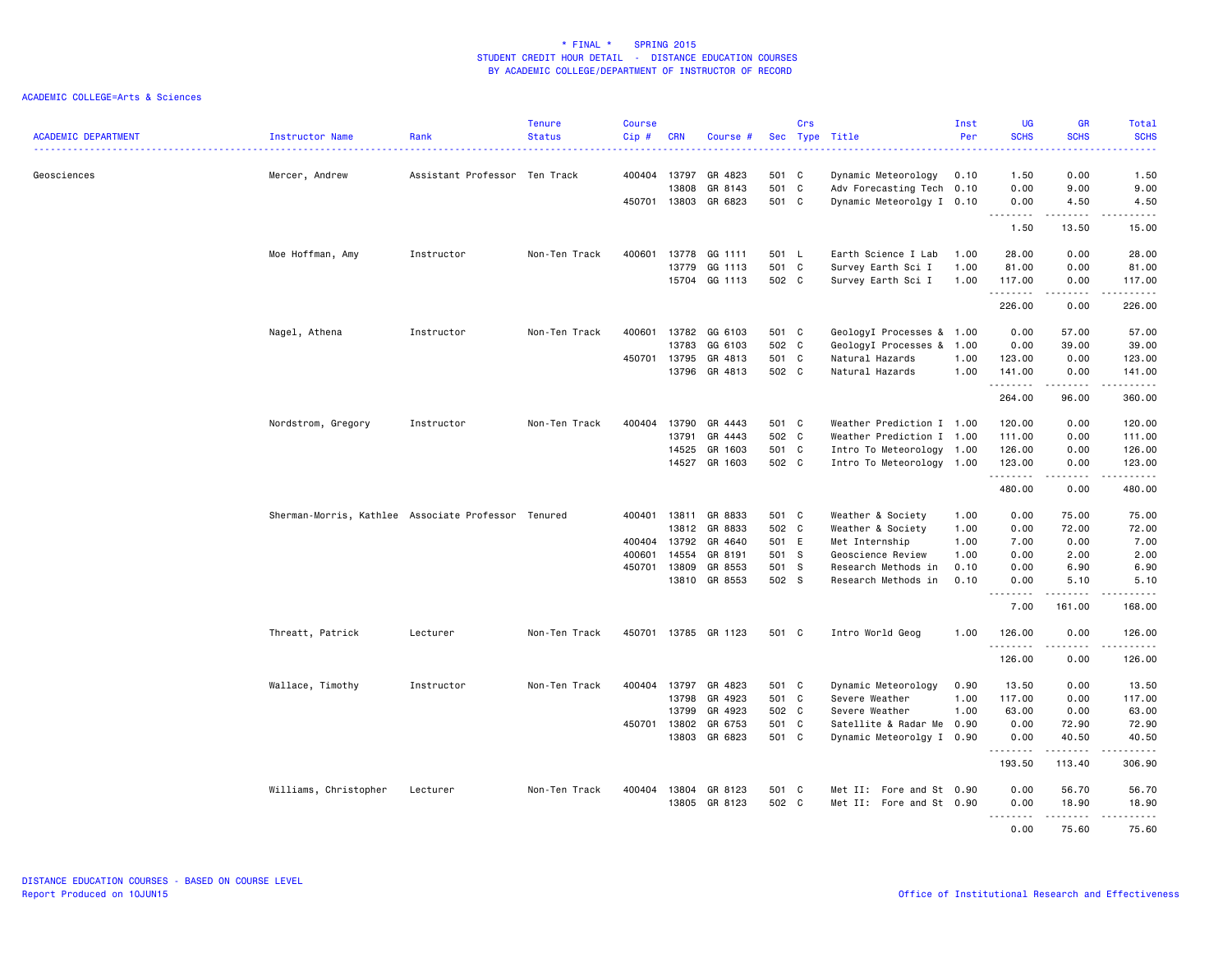#### ACADEMIC COLLEGE=Arts & Sciences

|                            |                 | enure  | Course                            |  |     |             | Total       |
|----------------------------|-----------------|--------|-----------------------------------|--|-----|-------------|-------------|
| <b>ACADEMIC DEPARTMENT</b> | Instructor Name | Status | Cip # CRN Course # Sec Type Title |  | Per | <b>SCHS</b> | <b>SCHS</b> |
|                            |                 |        |                                   |  |     |             |             |

#### ======================================== ======== ======== ==========

======================================== ======== ======== ==========

 Geosciences 1820.00 884.00 2704.00-------- ------- ----------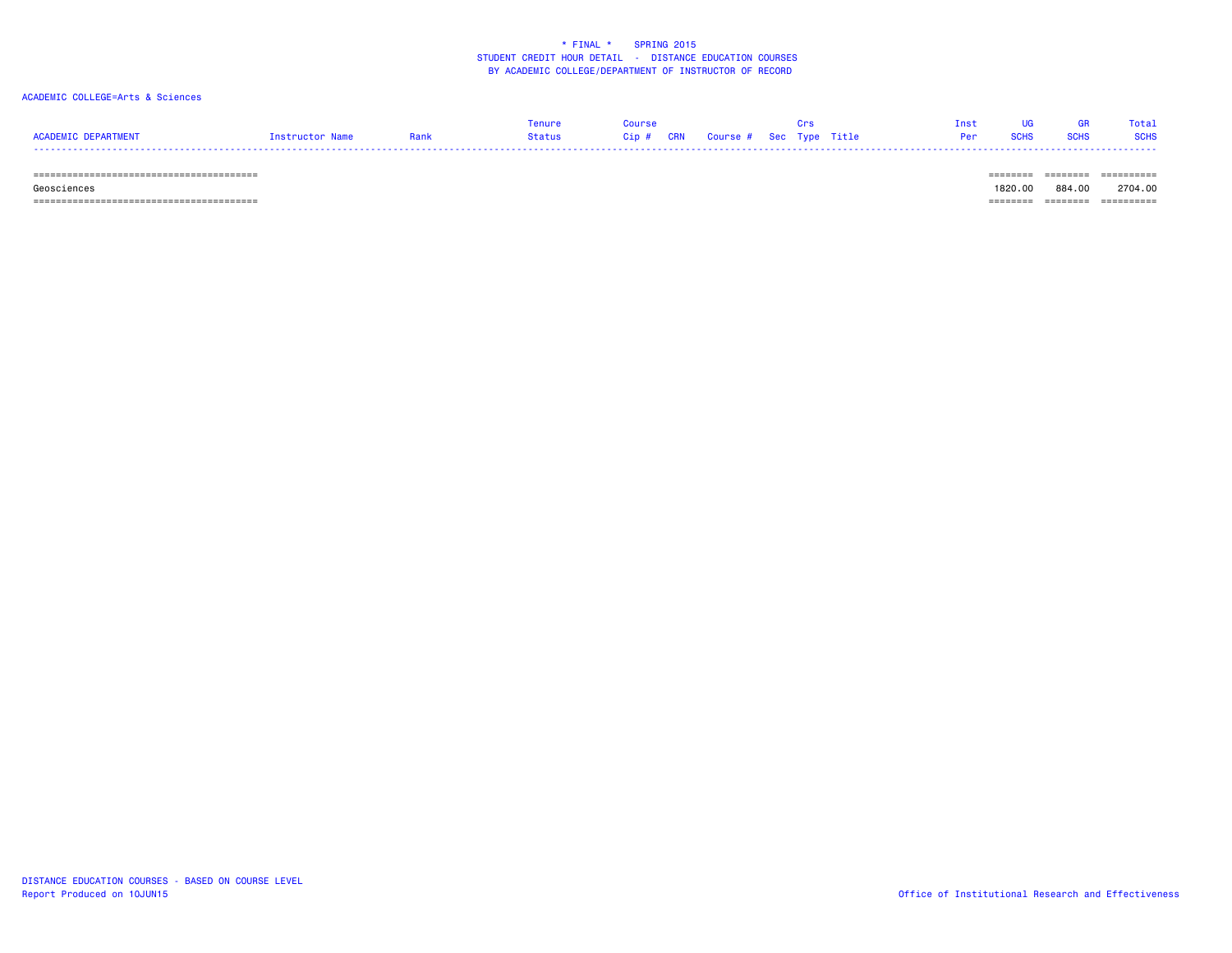| <b>ACADEMIC DEPARTMENT</b> | <b>Instructor Name</b> | Rank                              | <b>Tenure</b><br><b>Status</b> | <b>Course</b><br>Cip # | <b>CRN</b> | Course #             | <b>Sec</b> | Crs | Type Title                | Inst<br>Per | UG<br><b>SCHS</b>  | <b>GR</b><br><b>SCHS</b>                                                                                                                                     | Total<br><b>SCHS</b> |
|----------------------------|------------------------|-----------------------------------|--------------------------------|------------------------|------------|----------------------|------------|-----|---------------------------|-------------|--------------------|--------------------------------------------------------------------------------------------------------------------------------------------------------------|----------------------|
| History                    | Barrett, Marsha        | Assistant Professor Non-Ten Track |                                |                        |            | 540102 15808 HI 7000 | 501 I      |     | Directed Indiv Study 1.00 |             | 0.00               | 3.00                                                                                                                                                         | 3.00                 |
|                            |                        |                                   |                                |                        |            |                      |            |     |                           |             | .<br>0.00          | .<br>3.00                                                                                                                                                    | .<br>3.00            |
|                            | Holley, Brady          | Lecturer                          | Non-Ten Track                  | 050207                 |            | 13817 HI 4273        | 501 C      |     | Women In Am History       | 1.00        | 60.00              | 0.00                                                                                                                                                         | 60.00                |
|                            |                        |                                   |                                | 540102                 |            | 13818 HI 4303        | 501 C      |     | The Old South             | 1.00        | 51.00<br>.         | 0.00<br>---------                                                                                                                                            | 51.00                |
|                            |                        |                                   |                                |                        |            |                      |            |     |                           |             | 111.00             | 0.00                                                                                                                                                         | 111.00               |
|                            | Malone, Leigha         | Student Worker                    | Not Applicable                 | 050114                 |            | 14556 HI 1223        | 501 C      |     | Modern Western World      | 0.25        | 14.25              | 0.00                                                                                                                                                         | 14.25                |
|                            |                        |                                   |                                |                        |            | 540102 13813 HI 1063 | 501 C      |     | Early U S History         | 0.25        | 22.50              | 0.00                                                                                                                                                         | 22.50                |
|                            |                        |                                   |                                |                        |            |                      |            |     |                           |             | .<br>36.75         | .<br>0.00                                                                                                                                                    | 36.75                |
|                            | Marcus, Alan           | Professor                         | Tenured                        |                        |            | 050114 14556 HI 1223 | 501 C      |     | Modern Western World      | 0.75        | 42.75              | 0.00                                                                                                                                                         | 42.75                |
|                            |                        |                                   |                                |                        |            | 540102 13813 HI 1063 | 501 C      |     | Early U S History         | 0.75        | 67.50              | 0.00                                                                                                                                                         | 67.50                |
|                            |                        |                                   |                                |                        |            |                      |            |     |                           |             | .<br>110.25        | $\frac{1}{2} \left( \frac{1}{2} \right) \left( \frac{1}{2} \right) \left( \frac{1}{2} \right) \left( \frac{1}{2} \right) \left( \frac{1}{2} \right)$<br>0.00 | 110.25               |
|                            | Senaga, Karen          | Grad Teach Assist                 | Not Applicable                 |                        |            | 540102 13816 HI 4193 | 501 C      |     | US Environmental His 1.00 |             | 24.00              | 0.00                                                                                                                                                         | 24.00                |
|                            |                        |                                   |                                |                        |            |                      |            |     |                           |             | .<br>24.00         | -----<br>0.00                                                                                                                                                | 24.00                |
|                            | Wilson, L B            | Grad Teach Assist                 | Not Applicable                 | 050114                 |            | 13815 HI 1213        | 501 C      |     | Early Western World       | 1.00        | 27.00              | 0.00                                                                                                                                                         | 27.00                |
|                            |                        |                                   |                                |                        |            | 540102 13814 HI 1073 | 501 C      |     | Modern U S History        | 1.00        | 63.00              | 0.00                                                                                                                                                         | 63.00                |
|                            |                        |                                   |                                |                        |            |                      |            |     |                           |             | .<br>90.00         | .<br>0.00                                                                                                                                                    | 90.00                |
|                            |                        |                                   |                                |                        |            |                      |            |     |                           |             | ========           | ========                                                                                                                                                     |                      |
| History                    |                        |                                   |                                |                        |            |                      |            |     |                           |             | 372.00<br>======== | 3,00<br>========                                                                                                                                             | 375.00<br>========== |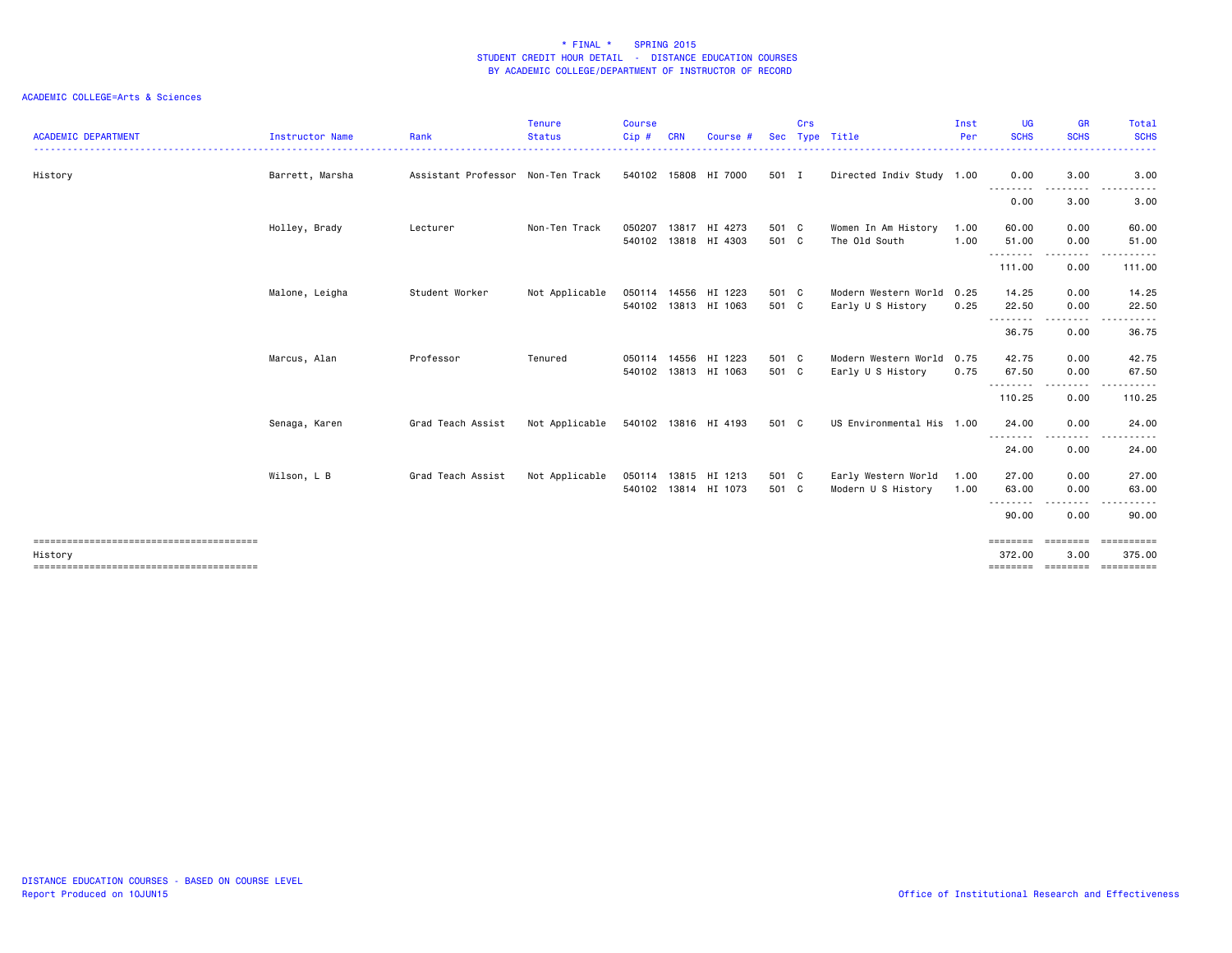| <b>ACADEMIC DEPARTMENT</b> | <b>Instructor Name</b> | Rank       | <b>Tenure</b><br><b>Status</b> | <b>Course</b><br>Cip# | <b>CRN</b> | Course #      |       | Crs | Sec Type Title            | Inst<br>Per | <b>UG</b><br><b>SCHS</b> | <b>GR</b><br><b>SCHS</b> | Total<br><b>SCHS</b> |
|----------------------------|------------------------|------------|--------------------------------|-----------------------|------------|---------------|-------|-----|---------------------------|-------------|--------------------------|--------------------------|----------------------|
| Mathematics & Statistics   | Eaton, Jonathan        | Instructor | Non-Ten Track                  | 270501                | 13847      | MA 2113       | 501 C |     | Intro to Stats            | 1.00        | 33.00                    | 0.00                     | 33.00                |
|                            |                        |            |                                |                       | 13894      | ST 2113       | 501 C |     | Intro to Stats            | 1.00        | 48.00                    | 0.00                     | 48.00<br>$- - -$     |
|                            |                        |            |                                |                       |            |               |       |     |                           |             | ---------<br>81.00       | ---------<br>0.00        | .<br>81.00           |
|                            | Nation, Julie          | Instructor | Non-Ten Track                  | 270101                |            | 13844 MA 1423 | 501 C |     | Problem Solving Real 1.00 |             | 54.00                    | 0.00                     | 54.00                |
|                            |                        |            |                                |                       |            |               |       |     |                           |             | --------<br>54.00        | $\cdots$<br>0.00         | 54.00                |
|                            | Tschume, William       | Lecturer   | Non-Ten Track                  | 270101                | 13846      | MA 1613       | 501 C |     | Cal Bus & Life Sc I       | 1.00        | 45.00                    | 0.00                     | 45.00                |
|                            |                        |            |                                |                       |            |               |       |     |                           |             | ---------<br>45.00       | 0.00                     | 45.00                |
|                            | Walters, Kimberly      | Instructor | Non-Ten Track                  | 270102                | 13841      | MA 1313       | 501 C |     | College Algebra           | 1.00        | 66.00                    | 0.00                     | 66.00                |
|                            |                        |            |                                |                       |            |               |       |     |                           |             | 66.00                    | ----<br>0.00             | 66.00                |
|                            | Woodard, Kelly         | Lecturer   | Non-Ten Track                  | 270101                | 13840      | MA 0103       | 501 C |     | Intermediate Algebra 1.00 |             | 54.00                    | 0.00                     | 54.00                |
|                            |                        |            |                                |                       | 13842      | MA 1323       | 501 C |     | Trigonometry              | 1.00        | 66.00                    | 0.00                     | 66.00                |
|                            |                        |            |                                |                       | 13843      | MA 1413       | 501 C |     | Structure Real Numbe 1.00 |             | 21.00                    | 0.00                     | 21.00                |
|                            |                        |            |                                |                       | 13845      | MA 1433       | 501 C |     | Informal Geom & Meas 1.00 |             | 27.00<br>---------       | 0.00<br>.                | 27.00<br>.           |
|                            |                        |            |                                |                       |            |               |       |     |                           |             | 168.00                   | 0.00                     | 168.00               |
|                            |                        |            |                                |                       |            |               |       |     |                           |             |                          | =================        | ==========           |
| Mathematics & Statistics   |                        |            |                                |                       |            |               |       |     |                           |             | 414.00<br>========       | 0.00<br>========         | 414.00<br>========== |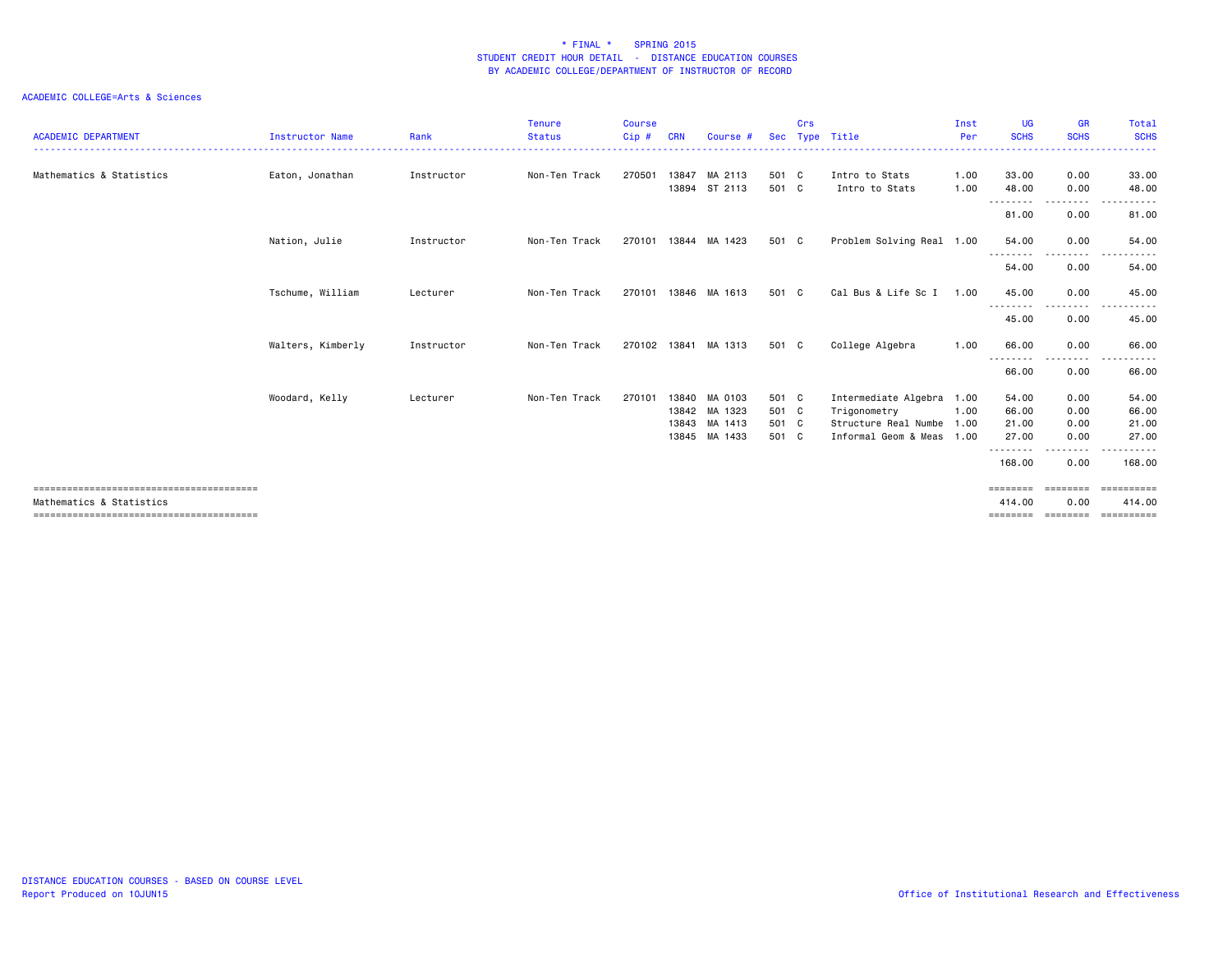| <b>ACADEMIC DEPARTMENT</b> | Instructor Name   | Rank      | <b>Tenure</b><br><b>Status</b> | Course<br>Cip# | <b>CRN</b> | Course # Sec Type Title |       | Crs |                 | Inst<br>Per | UG<br><b>SCHS</b> | <b>GR</b><br><b>SCHS</b> | Total<br><b>SCHS</b> |
|----------------------------|-------------------|-----------|--------------------------------|----------------|------------|-------------------------|-------|-----|-----------------|-------------|-------------------|--------------------------|----------------------|
| Philosophy & Religion      | Clifford, Michael | Professor | Tenured                        | 380103         | 13871      | PHI 3013                | 501 C |     | Business Ethics | 00 ، ا      | 87.00<br>.        | 0.00<br>.                | 87.00<br>.           |
|                            |                   |           |                                |                |            |                         |       |     |                 |             | 87.00             | 0.00                     | 87.00                |
|                            |                   |           |                                |                |            |                         |       |     |                 |             | ---------         |                          | ==========           |
| Philosophy & Religion      |                   |           |                                |                |            |                         |       |     |                 |             | 87.00             | 0.00                     | 87.00                |
|                            |                   |           |                                |                |            |                         |       |     |                 |             | ========          | ========                 | ==========           |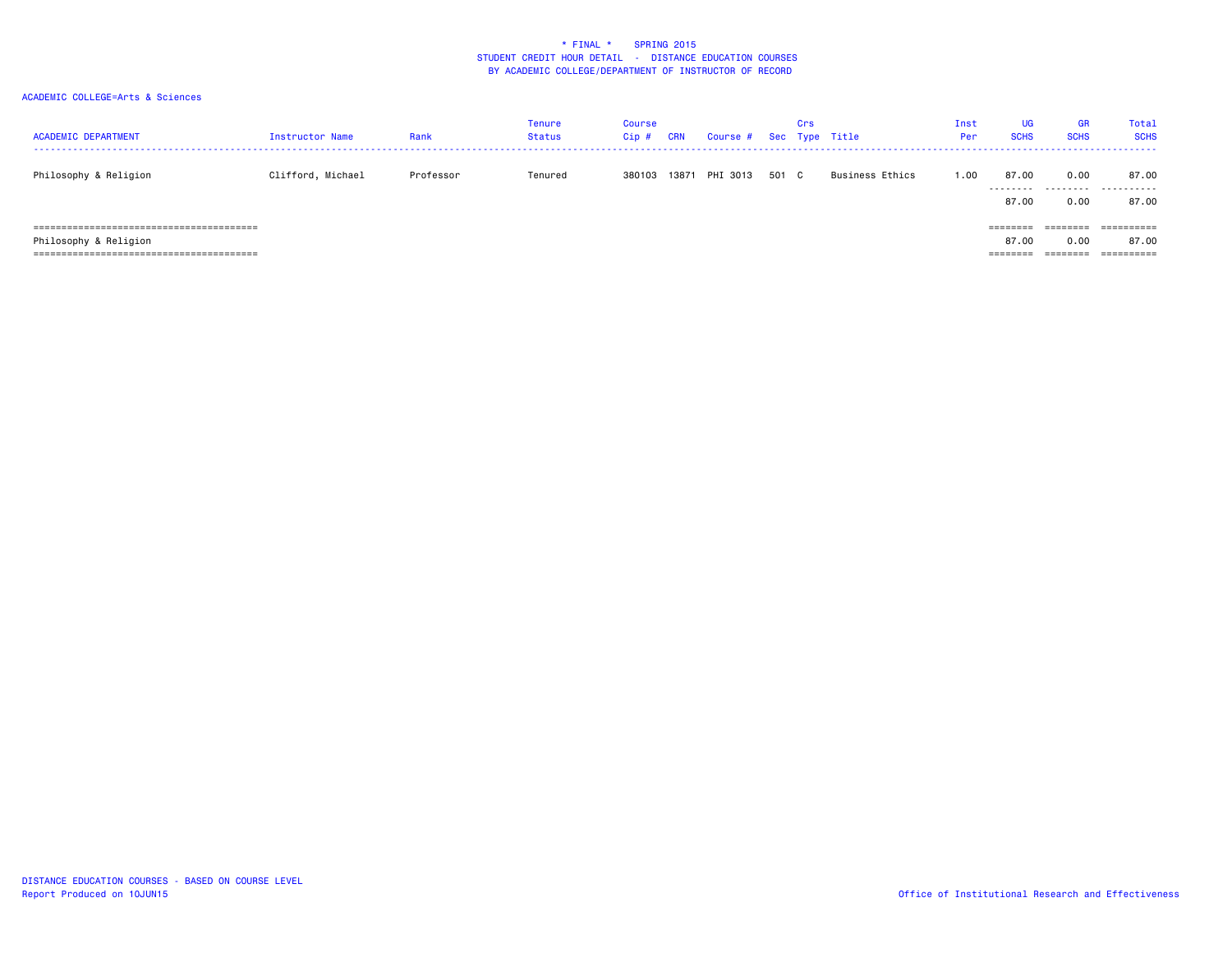| <b>ACADEMIC DEPARTMENT</b> | Instructor Name      | Rank        | <b>Tenure</b><br>Status | Course<br>$Cip$ # | <b>CRN</b> | Course # Sec Type Title |       | Crs |                           | Inst<br>Per | <b>UG</b><br><b>SCHS</b> | <b>GR</b><br><b>SCHS</b> | Total<br><b>SCHS</b>     |
|----------------------------|----------------------|-------------|-------------------------|-------------------|------------|-------------------------|-------|-----|---------------------------|-------------|--------------------------|--------------------------|--------------------------|
| Physics & Astronomy        | Bennett, Christopher | Non-Faculty | Not Applicable          |                   |            | 400801 14190 PH 1021    | 501 L |     | Physical Science Lab 1.00 |             | 14.00                    | 0.00                     | 14.00                    |
|                            |                      |             |                         |                   |            |                         |       |     |                           |             | ---------<br>14.00       | .<br>0.00                | .<br>---<br>14.00        |
|                            | Moody, Judith        | Lecturer    | Not Applicable          | 400801            |            | 13870 PH 1023           | 501 C |     | Physical Sci Survey       | 1.00        | 63.00<br>---------       | 0.00<br>.                | 63.00<br>-------<br>---- |
|                            |                      |             |                         |                   |            |                         |       |     |                           |             | 63.00                    | 0.00                     | 63.00                    |
|                            |                      |             |                         |                   |            |                         |       |     |                           |             | $=$ = = = = = = =        | ========                 | ==========               |
| Physics & Astronomy        |                      |             |                         |                   |            |                         |       |     |                           |             | 77.00                    | 0.00                     | 77.00                    |
|                            |                      |             |                         |                   |            |                         |       |     |                           |             | =======                  |                          | $=$ = = = = = = = = =    |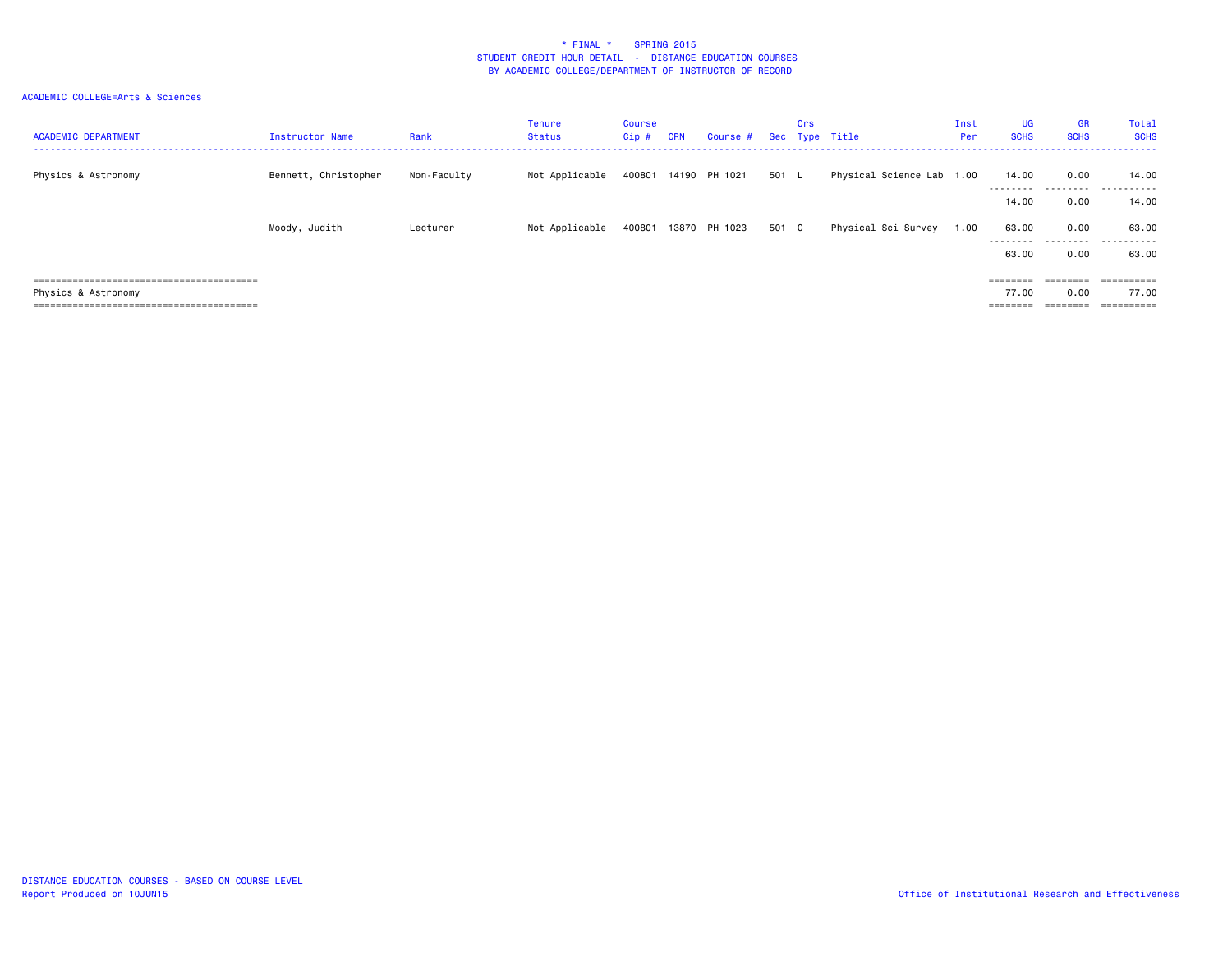| <b>ACADEMIC DEPARTMENT</b>                              | Instructor Name  | Rank      | <b>Tenure</b><br><b>Status</b> | Course<br>$Cip$ # | <b>CRN</b> | Course #              |       | Crs | Sec Type Title     | Inst<br>Per | <b>UG</b><br><b>SCHS</b>  | <b>GR</b><br><b>SCHS</b>    | Total<br><b>SCHS</b> |
|---------------------------------------------------------|------------------|-----------|--------------------------------|-------------------|------------|-----------------------|-------|-----|--------------------|-------------|---------------------------|-----------------------------|----------------------|
| Political Science & Public Administratio Emison, Gerald |                  | Professor | Tenured                        | 440401            |            | 14519 PPA 8703        | 501 S |     | Gov Org&Adm Theory | 1.00        | 0.00<br>---------<br>0.00 | 33.00<br>---------<br>33.00 | 33.00<br>.<br>33.00  |
|                                                         | Wiseman, William | Lecturer  | Not Applicable                 |                   |            | 440401 14518 PPA 9623 | 501 S |     | Rural Gov Admin II | 1.00        | 0.00<br>---------<br>0.00 | 33.00<br>---------<br>33.00 | 33.00<br>.<br>33.00  |
| Political Science & Public Administratio                |                  |           |                                |                   |            |                       |       |     |                    |             | 0.00<br>========          | ---------<br>66.00          | =========<br>66.00   |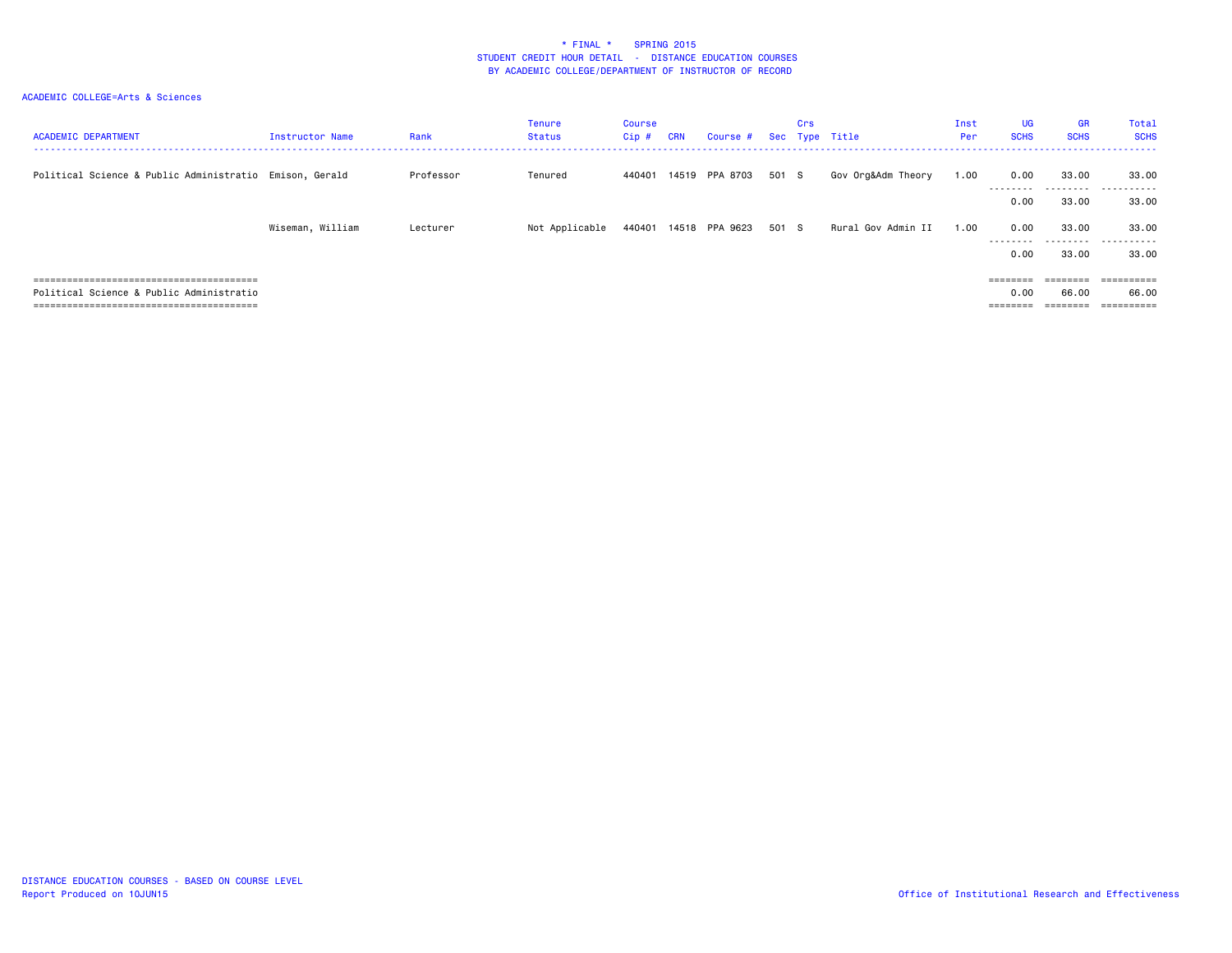| <b>ACADEMIC DEPARTMENT</b> | Instructor Name    | Rank        | <b>Tenure</b><br><b>Status</b> | Course<br>Cip#   | <b>CRN</b> | Course #                   |                | Crs | Sec Type Title                            | Inst<br>Per  | <b>UG</b><br><b>SCHS</b>     | <b>GR</b><br><b>SCHS</b> | Total<br><b>SCHS</b>               |
|----------------------------|--------------------|-------------|--------------------------------|------------------|------------|----------------------------|----------------|-----|-------------------------------------------|--------------|------------------------------|--------------------------|------------------------------------|
| Psychology                 | Gresham, Courtney  | Non-Faculty | Not Applicable                 | 420101<br>421801 | 13876      | PSY 3213<br>13877 PSY 3343 | 501 C<br>501 C |     | Psych Of Ab Behavior<br>Psych Of Learning | 1.00<br>1.00 | 114.00<br>87.00<br>--------- | 0.00<br>0.00<br>.        | 114.00<br>87.00<br>-------<br>$ -$ |
|                            |                    |             |                                |                  |            |                            |                |     |                                           |              | 201.00                       | 0.00                     | 201.00                             |
|                            | Valentine, Michael | Instructor  | Non-Ten Track                  | 422707           | 13878      | PSY 3353                   | 501 C          |     | Motivation                                | 1.00         | 114,00<br>---------          | 0.00                     | 114.00                             |
|                            |                    |             |                                |                  |            |                            |                |     |                                           |              | 114,00                       | 0.00                     | 114,00                             |
|                            |                    |             |                                |                  |            |                            |                |     |                                           |              |                              |                          | ==========                         |
| Psychology                 |                    |             |                                |                  |            |                            |                |     |                                           |              | 315.00                       | 0.00                     | 315,00                             |
|                            |                    |             |                                |                  |            |                            |                |     |                                           |              |                              |                          | ==========                         |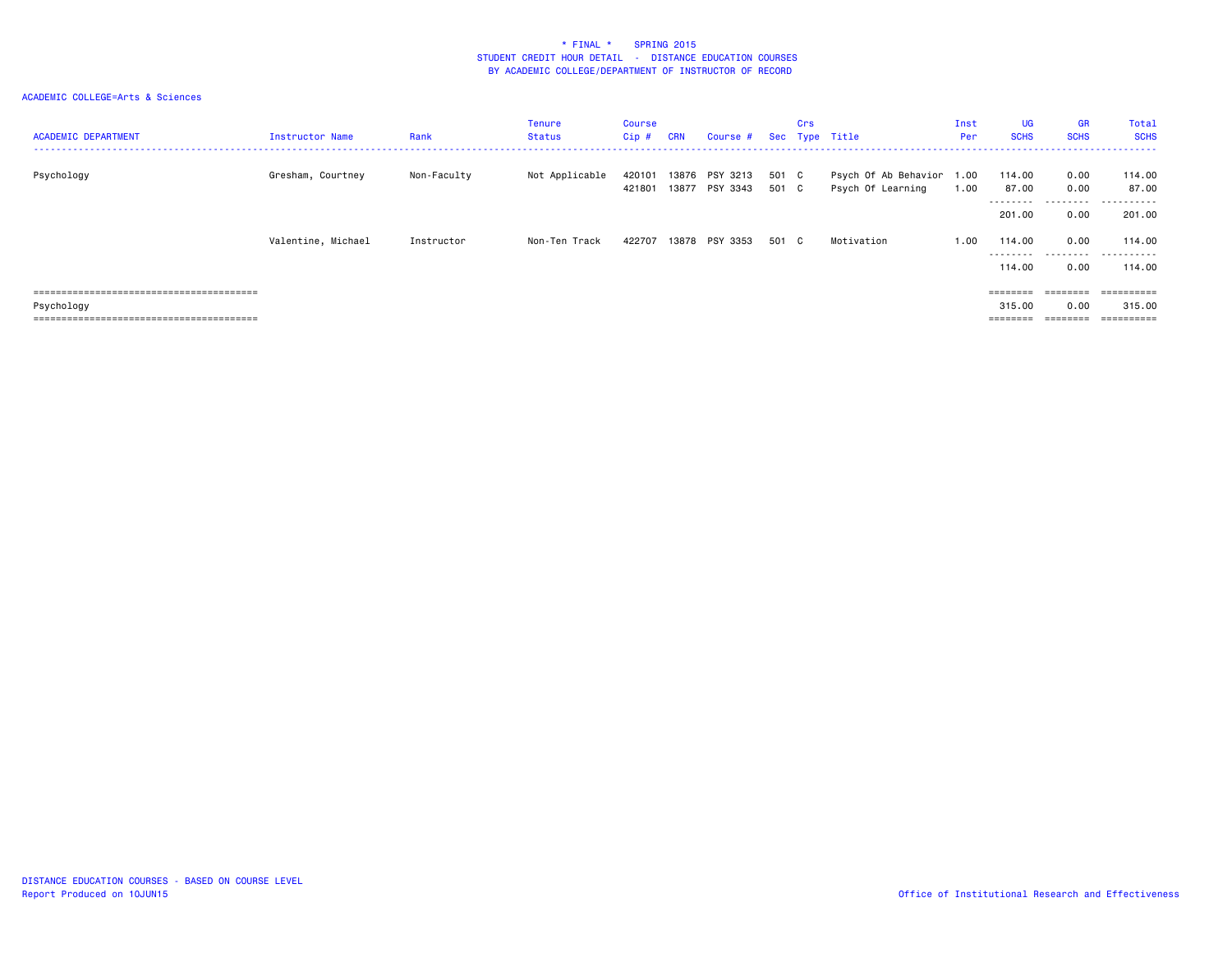| <b>ACADEMIC DEPARTMENT</b> | <b>Instructor Name</b> | Rank                          | <b>Tenure</b><br><b>Status</b> | <b>Course</b><br>Cip# | <b>CRN</b>     | Course #                 |                | Crs | Sec Type Title                                        | Inst<br>Per  | <b>UG</b><br><b>SCHS</b>       | <b>GR</b><br><b>SCHS</b>                                                                                                          | Total<br><b>SCHS</b>                                                                                                                                          |
|----------------------------|------------------------|-------------------------------|--------------------------------|-----------------------|----------------|--------------------------|----------------|-----|-------------------------------------------------------|--------------|--------------------------------|-----------------------------------------------------------------------------------------------------------------------------------|---------------------------------------------------------------------------------------------------------------------------------------------------------------|
| Sociology                  | Husain, Jonelle        | Lecturer                      | Non-Ten Track                  | 451101                |                | 13890 SO 1203            | 501 C          |     | Marriage & Family                                     | 0.90         | 72.90                          | 0.00                                                                                                                              | 72.90                                                                                                                                                         |
|                            |                        |                               |                                |                       |                |                          |                |     |                                                       |              | .<br>72.90                     | $\frac{1}{2} \left( \frac{1}{2} \right) \left( \frac{1}{2} \right) \left( \frac{1}{2} \right) \left( \frac{1}{2} \right)$<br>0.00 | 72.90                                                                                                                                                         |
|                            | Lay, David             | Lecturer                      | Non-Ten Track                  | 450401<br>451101      | 15279<br>13889 | CRM 1003<br>SO 1003      | 501 C<br>501 C |     | Crime & Justice in A 1.00<br>Intro To Sociology       | 1.00         | 51.00<br>75.00                 | 0.00<br>0.00                                                                                                                      | 51.00<br>75.00                                                                                                                                                |
|                            |                        |                               |                                |                       |                |                          |                |     |                                                       |              | .<br>126.00                    | .<br>0.00                                                                                                                         | 126.00                                                                                                                                                        |
|                            | McKee, Colleen         | Non-Faculty                   | Not Applicable                 | 450201<br>451101      | 14944          | SO 4173<br>13893 SO 4333 | 501 C<br>501 C |     | Environment-Society<br>Sociology Of Sports            | 1.00<br>1.00 | 48.00<br>63.00                 | 0.00<br>0.00                                                                                                                      | 48.00<br>63.00                                                                                                                                                |
|                            |                        |                               |                                |                       |                |                          |                |     |                                                       |              | .<br>111.00                    | .<br>0.00                                                                                                                         | .<br>111.00                                                                                                                                                   |
|                            | Ralston, Margaret      | Assistant Professor Ten Track |                                | 450401<br>451101      | 13685<br>13890 | CRM 3343<br>SO 1203      | 501 C<br>501 C |     | Gender, Crime & Justi 0.10<br>Marriage & Family       | 0.10         | 6.30<br>8.10                   | 0.00<br>0.00                                                                                                                      | 6.30<br>8.10                                                                                                                                                  |
|                            |                        |                               |                                |                       |                |                          |                |     |                                                       |              | .<br>14.40                     | .<br>0.00                                                                                                                         | 14.40                                                                                                                                                         |
|                            | Sparks, Jessica        | Lecturer                      | Non-Ten Track                  | 451101                |                | 13892 SO 4233            | 501 C          |     | Juvenile Delinquency 1.00                             |              | 69.00                          | 0.00                                                                                                                              | 69.00                                                                                                                                                         |
|                            |                        |                               |                                |                       |                |                          |                |     |                                                       |              | .<br>69.00                     | .<br>0.00                                                                                                                         | 69.00                                                                                                                                                         |
|                            | Vasquez, Lauren        | Lecturer                      | Non-Ten Track                  | 450401                |                | 13685 CRM 3343           | 501 C          |     | Gender, Crime & Justi 0.90                            |              | 56.70<br>.                     | 0.00<br>.                                                                                                                         | 56.70<br>$\frac{1}{2} \left( \frac{1}{2} \right) \left( \frac{1}{2} \right) \left( \frac{1}{2} \right) \left( \frac{1}{2} \right) \left( \frac{1}{2} \right)$ |
|                            |                        |                               |                                |                       |                |                          |                |     |                                                       |              | 56.70                          | 0.00                                                                                                                              | 56.70                                                                                                                                                         |
|                            | Whetstone, Tamara      | Lecturer                      | Non-Ten Track                  | 440701                |                | 13898 SW 3013            | 501 C          |     | Hum Beh Soc Envir I                                   | 1.00         | 45.00<br>.                     | 0.00<br>$\frac{1}{2} \frac{1}{2} \frac{1}{2} \frac{1}{2} \frac{1}{2} \frac{1}{2} \frac{1}{2} \frac{1}{2} \frac{1}{2}$             | 45.00                                                                                                                                                         |
|                            |                        |                               |                                |                       |                |                          |                |     |                                                       |              | 45.00                          | 0.00                                                                                                                              | 45.00                                                                                                                                                         |
|                            | Young, Sarah           | Lecturer                      | Non-Ten Track                  | 440701                | 13897          | SW 3003<br>14903 SW 4643 | 501 C<br>501 C |     | Populations at-risk 1.00<br>S W Services in Scho 1.00 |              | 39.00<br>33.00<br>.            | 0.00<br>0.00<br>.                                                                                                                 | 39.00<br>33.00<br>. <b>.</b> .                                                                                                                                |
|                            |                        |                               |                                |                       |                |                          |                |     |                                                       |              | 72.00                          | 0.00                                                                                                                              | 72.00                                                                                                                                                         |
| Sociology                  |                        |                               |                                |                       |                |                          |                |     |                                                       |              | ========<br>567.00<br>======== | <b>COOPERDE</b><br>0.00<br><b>ESSESSES</b>                                                                                        | 567.00<br>==========                                                                                                                                          |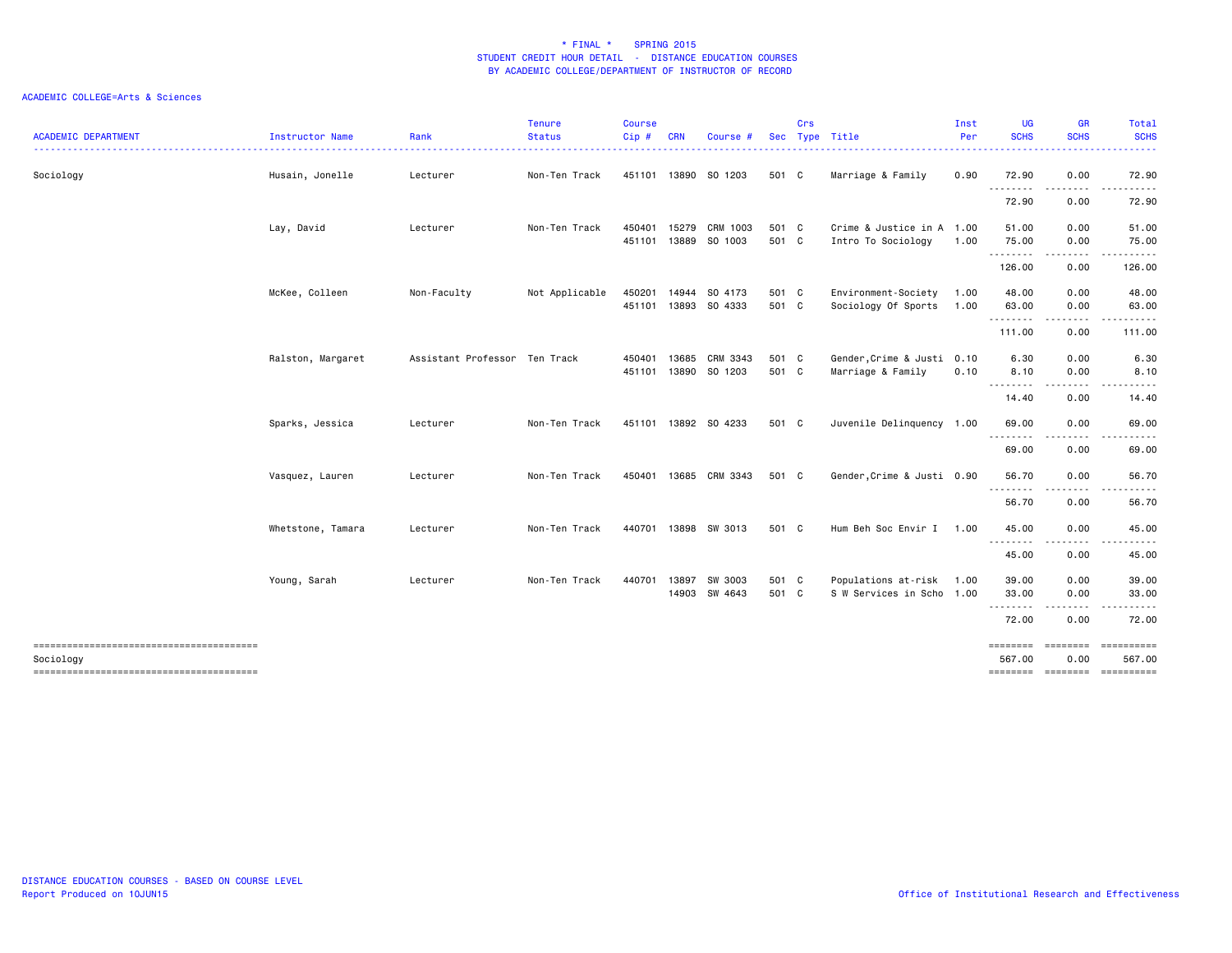| <b>ACADEMIC DEPARTMENT</b> | <b>Instructor Name</b> | Rank                          | <b>Tenure</b><br><b>Status</b> | <b>Course</b><br>$C$ ip $#$ | <b>CRN</b>     | Course #             | <b>Sec</b>     | Crs | Type Title                                     | Inst<br>Per  | <b>UG</b><br><b>SCHS</b>         | <b>GR</b><br><b>SCHS</b>      | Total<br><b>SCHS</b>                     |
|----------------------------|------------------------|-------------------------------|--------------------------------|-----------------------------|----------------|----------------------|----------------|-----|------------------------------------------------|--------------|----------------------------------|-------------------------------|------------------------------------------|
| Finance & Economics        | He, Wei                | Instructor                    | Non-Ten Track                  | 520801                      | 13751          | FIN 3113             | 506 C          |     | Financial Systems                              | 1.00         | 45.00                            | 0.00                          | 45.00                                    |
|                            |                        |                               |                                |                             |                |                      |                |     |                                                |              | ---------<br>45.00               | .<br>0.00                     | 45.00                                    |
|                            | Henry, Thomas          | Lecturer                      | Non-Ten Track                  | 450601                      | 13693          | EC 2123              | 504 C          |     | Prin Of Microecon                              | 1.00         | 39.00<br>---------               | 0.00<br>.                     | 39.00<br>.<br>$ -$                       |
|                            |                        |                               |                                |                             |                |                      |                |     |                                                |              | 39.00                            | 0.00                          | 39.00                                    |
|                            | Metz, Tammi            | Instructor                    | Non-Ten Track                  | 520804<br>521701            | 13835<br>13834 | INS 3503<br>INS 3103 | 506 C<br>506 C |     | Employee Benefits<br>Prin Of Insurance         | 1.00<br>1.00 | 141.00<br>129.00                 | 0.00<br>0.00                  | 141.00<br>129.00                         |
|                            |                        |                               |                                |                             |                |                      |                |     |                                                |              | --------<br>270.00               | --------<br>0.00              | .<br>270.00                              |
|                            | Roskelley, Kenneth     | Associate Professor Tenured   |                                | 520801                      | 13752<br>13753 | FIN 3123<br>FIN 8113 | 504 C<br>501 C |     | Financial Management 1.00<br>Corporate Finance | 1.00         | 93.00<br>0.00                    | 0.00<br>57.00                 | 93.00<br>57.00                           |
|                            |                        |                               |                                |                             |                |                      |                |     |                                                |              | <u> - - - - - - - -</u><br>93.00 | .<br>57.00                    | 150.00                                   |
|                            | Spurlin, William       | Assistant Professor Ten Track |                                | 520601                      | 13694          | EC 8103              | 501 C          |     | Econ for Managers                              | 1.00         | 0.00<br>--------                 | 60.00<br>.                    | 60.00<br>$  -$<br>.                      |
|                            |                        |                               |                                |                             |                |                      |                |     |                                                |              | 0.00                             | 60.00                         | 60.00                                    |
| Finance & Economics        |                        |                               |                                |                             |                |                      |                |     |                                                |              | ========<br>447.00<br>========   | eeeeeee<br>117.00<br>======== | <b>Concococo</b><br>564,00<br>========== |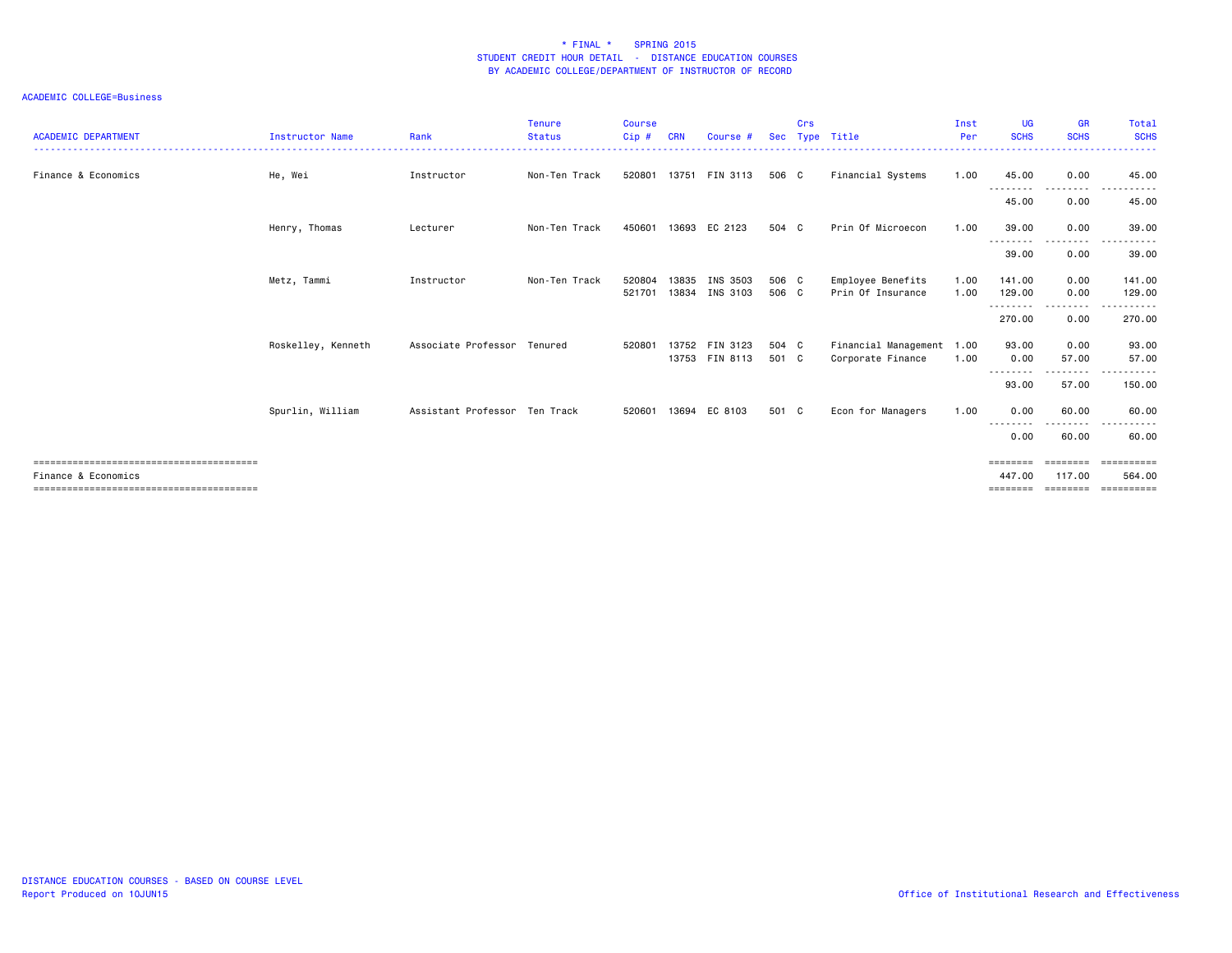| <b>ACADEMIC DEPARTMENT</b>       | Instructor Name    | Rank                          | <b>Tenure</b><br><b>Status</b> | <b>Course</b><br>Cip# | <b>CRN</b> | Course #                   |                | Crs | Sec Type Title                                 | Inst<br>Per | <b>UG</b><br><b>SCHS</b> | <b>GR</b><br><b>SCHS</b>                         | <b>Total</b><br><b>SCHS</b>                                                                                                                                   |
|----------------------------------|--------------------|-------------------------------|--------------------------------|-----------------------|------------|----------------------------|----------------|-----|------------------------------------------------|-------------|--------------------------|--------------------------------------------------|---------------------------------------------------------------------------------------------------------------------------------------------------------------|
| Management & Information Systems | Crossler, Robert   | Assistant Professor Ten Track |                                |                       |            | 521201 13652 BIS 8313      | 501 C          |     | Adv Database Des Adm 1.00                      |             | 0.00<br>.                | 24.00<br>$\frac{1}{2}$                           | 24.00<br>$\frac{1}{2} \left( \frac{1}{2} \right) \left( \frac{1}{2} \right) \left( \frac{1}{2} \right) \left( \frac{1}{2} \right) \left( \frac{1}{2} \right)$ |
|                                  |                    |                               |                                |                       |            |                            |                |     |                                                |             | 0.00                     | 24.00                                            | 24.00                                                                                                                                                         |
|                                  | Marett, Emily      | Instructor                    | Non-Ten Track                  | 520201                |            | 13851 MGT 3213             | 506 C          |     | Org Communications                             | 1.00        | 93.00<br>.               | 0.00<br>.                                        | 93.00                                                                                                                                                         |
|                                  |                    |                               |                                |                       |            |                            |                |     |                                                |             | 93.00                    | 0.00                                             | 93.00                                                                                                                                                         |
|                                  | Marett, Lawrence   | Associate Professor Tenured   |                                | 521201                |            | 13650 BIS 6113             | 501 C          |     | BIS Security Managem 1.00                      |             | 0.00                     | 24.00<br>$\cdots$                                | 24.00<br>.                                                                                                                                                    |
|                                  |                    |                               |                                |                       |            |                            |                |     |                                                |             | - - - - - - - -<br>0.00  | 24.00                                            | 24.00                                                                                                                                                         |
|                                  | Pearson, Rodney    | Professor                     | Tenured                        |                       |            | 521202 14407 BIS 6523      | 501 C          |     | Adv Languages II                               | 1.00        | 0.00<br><u>.</u>         | 12.00                                            | 12.00                                                                                                                                                         |
|                                  |                    |                               |                                |                       |            |                            |                |     |                                                |             | 0.00                     | 12.00                                            | 12.00                                                                                                                                                         |
|                                  | Randle, Vikki      | Associate Professor Tenured   |                                | 521001<br>521003      | 13852      | MGT 8111<br>13855 MGT 8112 | 511 C<br>521 C |     | Human Resource Issue 1.00<br>Leadership Skills | 1.00        | 0.00<br>0.00             | 11.00<br>20.00                                   | 11.00<br>20.00                                                                                                                                                |
|                                  |                    |                               |                                |                       |            |                            |                |     |                                                |             | .<br>0.00                | .<br>31.00                                       | . <b>.</b> .<br>31.00                                                                                                                                         |
|                                  | Spencer, Barbara   | Professor                     | Tenured                        | 520201                |            | 13856 MGT 8123             | 501 C          |     | Strategic Bus Consul 1.00                      |             | 0.00                     | 90.00                                            | 90.00                                                                                                                                                         |
|                                  |                    |                               |                                |                       |            |                            |                |     |                                                |             | .<br>0.00                | . <b>.</b><br>90.00                              | 90.00                                                                                                                                                         |
|                                  | Templeton, Gary    | Associate Professor Tenured   |                                |                       |            | 521201 13651 BIS 8112      | 521 C          |     | Mgt Info Tech & Sys                            | 1.00        | 0.00                     | 62.00                                            | 62.00                                                                                                                                                         |
|                                  |                    |                               |                                |                       |            |                            |                |     |                                                |             | .<br>0.00                | .<br>62.00                                       | .<br>62.00                                                                                                                                                    |
|                                  | Vardaman, James    | Assistant Professor Ten Track |                                | 521001                | 13853      | MGT 8111                   | 521 C          |     | Human Resource Issue 1.00                      |             | 0.00                     | 13.00                                            | 13.00                                                                                                                                                         |
|                                  |                    |                               |                                | 521003                | 13854      | MGT 8112                   | 511 C          |     | Leadership Skills                              | 1.00        | 0.00<br>--------         | 24.00                                            | 24.00                                                                                                                                                         |
|                                  |                    |                               |                                |                       |            |                            |                |     |                                                |             | 0.00                     | 37.00                                            | 37.00                                                                                                                                                         |
|                                  | Warkentin, Merrill | Professor                     | Tenured                        |                       |            | 521201 13654 BIS 8753      | 501 C          |     | Inf Sys Collabrtve P 1.00                      |             | 0.00<br><u>.</u>         | 24.00<br>.                                       | 24.00                                                                                                                                                         |
|                                  |                    |                               |                                |                       |            |                            |                |     |                                                |             | 0.00                     | 24.00                                            | 24.00                                                                                                                                                         |
| Management & Information Systems |                    |                               |                                |                       |            |                            |                |     |                                                |             | ========<br>93.00        | ========<br>304.00<br>-------- ------- --------- | 397.00                                                                                                                                                        |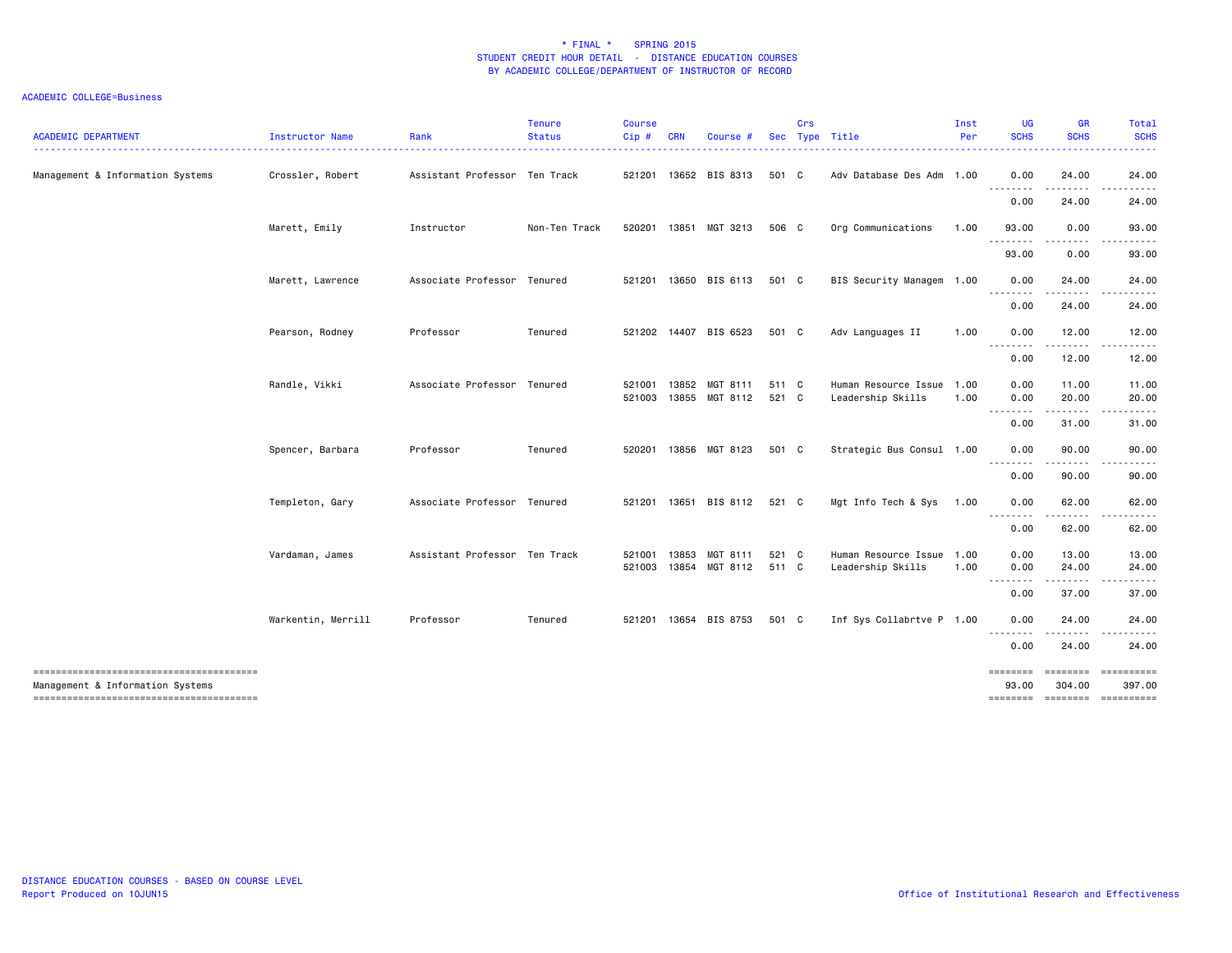| <b>ACADEMIC DEPARTMENT</b>                             | Instructor Name     | Rank                          | <b>Tenure</b><br><b>Status</b> | <b>Course</b><br>Cip# | <b>CRN</b> | Course                |       | Crs | Sec Type Title            | Inst<br>Per | <b>UG</b><br><b>SCHS</b>       | <b>GR</b><br><b>SCHS</b> | Total<br><b>SCHS</b>                         |
|--------------------------------------------------------|---------------------|-------------------------------|--------------------------------|-----------------------|------------|-----------------------|-------|-----|---------------------------|-------------|--------------------------------|--------------------------|----------------------------------------------|
| Marketing, Quantitative Analysis & Busin Bryant, James |                     | Lecturer                      | Non-Ten Track                  | 220199                |            | 13655 BL 8112         | 511 C |     | Law Ethics Disp Res 1.00  |             | 0.00<br><u>.</u>               | 24.00                    | 24.00                                        |
|                                                        |                     |                               |                                |                       |            |                       |       |     |                           |             | 0.00                           | 24.00                    | 24.00                                        |
|                                                        | Collier, Joel       | Associate Professor Tenured   |                                | 521401                |            | 13859 MKT 8153        | 511 C |     | Strategic Marketing       | 1.00        | 0.00                           | 81.00                    | 81.00                                        |
|                                                        |                     |                               |                                |                       |            |                       |       |     |                           |             | .<br>0.00                      | .<br>81.00               | 81.00                                        |
|                                                        | Esmark, Carol       | Assistant Professor Ten Track |                                | 521302                | 13657      | BQA 8233              | 501 C |     | Quant Analysis & Bus 1.00 |             | 0.00<br><u>.</u>               | 75.00                    | 75.00                                        |
|                                                        |                     |                               |                                |                       |            |                       |       |     |                           |             | 0.00                           | 75.00                    | 75.00                                        |
|                                                        | Hill, William       | Associate Professor Tenured   |                                |                       |            | 521401 13858 MKT 6143 | 501 C |     | Sales Management          | 1.00        | 0.00                           | 93.00                    | 93.00                                        |
|                                                        |                     |                               |                                |                       |            |                       |       |     |                           |             | .<br>0.00                      | .<br>93.00               | 93.00                                        |
|                                                        | Krallman, Alexandra | Grad Teach Assist             | Not Applicable                 |                       |            | 521401 13857 MKT 3013 | 504 C |     | Principles Of Mkt         | 1.00        | 102.00                         | 0.00                     | 102.00                                       |
|                                                        |                     |                               |                                |                       |            |                       |       |     |                           |             | -------<br>102.00              | -----<br>0.00            | 102.00                                       |
|                                                        | Mallette, Stephanie | Instructor                    | Non-Ten Track                  | 220199                |            | 13656 BL 8112         | 521 C |     | Law Ethics Disp Res       | 1.00        | 0.00                           | 40.00                    | 40.00                                        |
|                                                        |                     |                               |                                |                       |            |                       |       |     |                           |             | .<br>0.00                      | .<br>40.00               | 40.00                                        |
|                                                        | Shanahan, Kevin     | Associate Professor Tenured   |                                | 089999                |            | 16014 MKT 6990        | 501 A |     | Special Topic In MKT 1.00 |             | 0.00                           | 3.00                     | 3.00                                         |
|                                                        |                     |                               |                                |                       |            |                       |       |     |                           |             | 0.00                           | 3.00                     | 3.00                                         |
| Marketing, Quantitative Analysis & Busin               |                     |                               |                                |                       |            |                       |       |     |                           |             | ========<br>102.00<br>======== | ========<br>316.00       | ==========<br>418.00<br>-------------------- |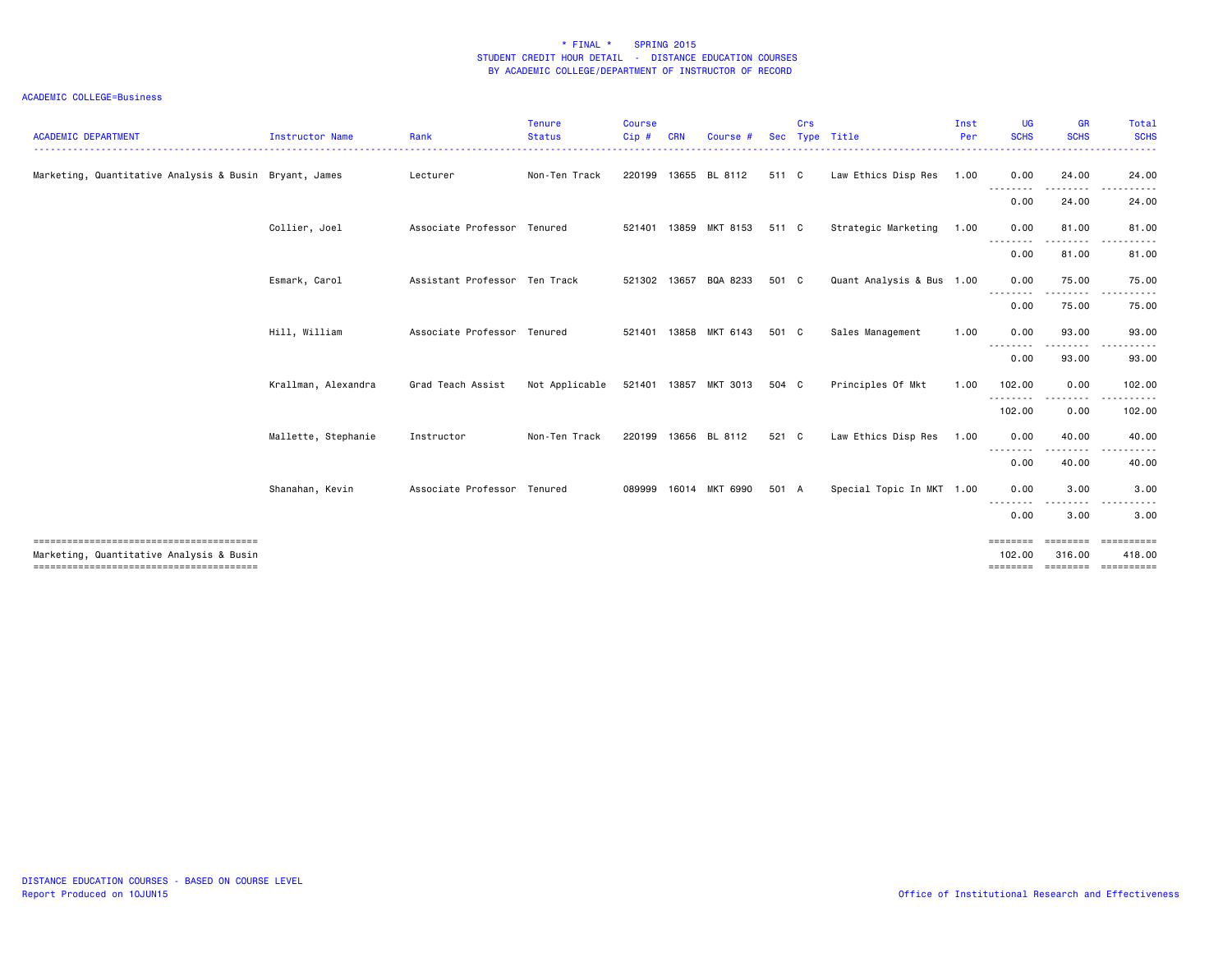| <b>ACADEMIC DEPARTMENT</b> | Instructor Name | Rank                        | <b>Tenure</b><br><b>Status</b> | <b>Course</b><br>Cip# | <b>CRN</b> | Course # Sec Type Title | Crs |                    | Inst<br>Per | <b>UG</b><br><b>SCHS</b> | <b>GR</b><br><b>SCHS</b> | Total<br><b>SCHS</b> |
|----------------------------|-----------------|-----------------------------|--------------------------------|-----------------------|------------|-------------------------|-----|--------------------|-------------|--------------------------|--------------------------|----------------------|
| School of Accountancy      | Addy, Noel      | Associate Professor Tenured |                                | 520399                | 13641      | ACC 8112 511 C          |     | Fin & Acc Rpt Anal | 1.00        | 0.00<br>---------        | 70.00<br>.               | 70.00<br>.           |
|                            |                 |                             |                                |                       |            |                         |     |                    |             | 0.00                     | 70.00                    | 70.00                |
| =========================  |                 |                             |                                |                       |            |                         |     |                    |             | $=$ = = = = = = =        |                          | ==========           |
| School of Accountancy      |                 |                             |                                |                       |            |                         |     |                    |             | 0.00                     | 70.00                    | 70.00                |
|                            |                 |                             |                                |                       |            |                         |     |                    |             | --------                 | ========                 | -----------          |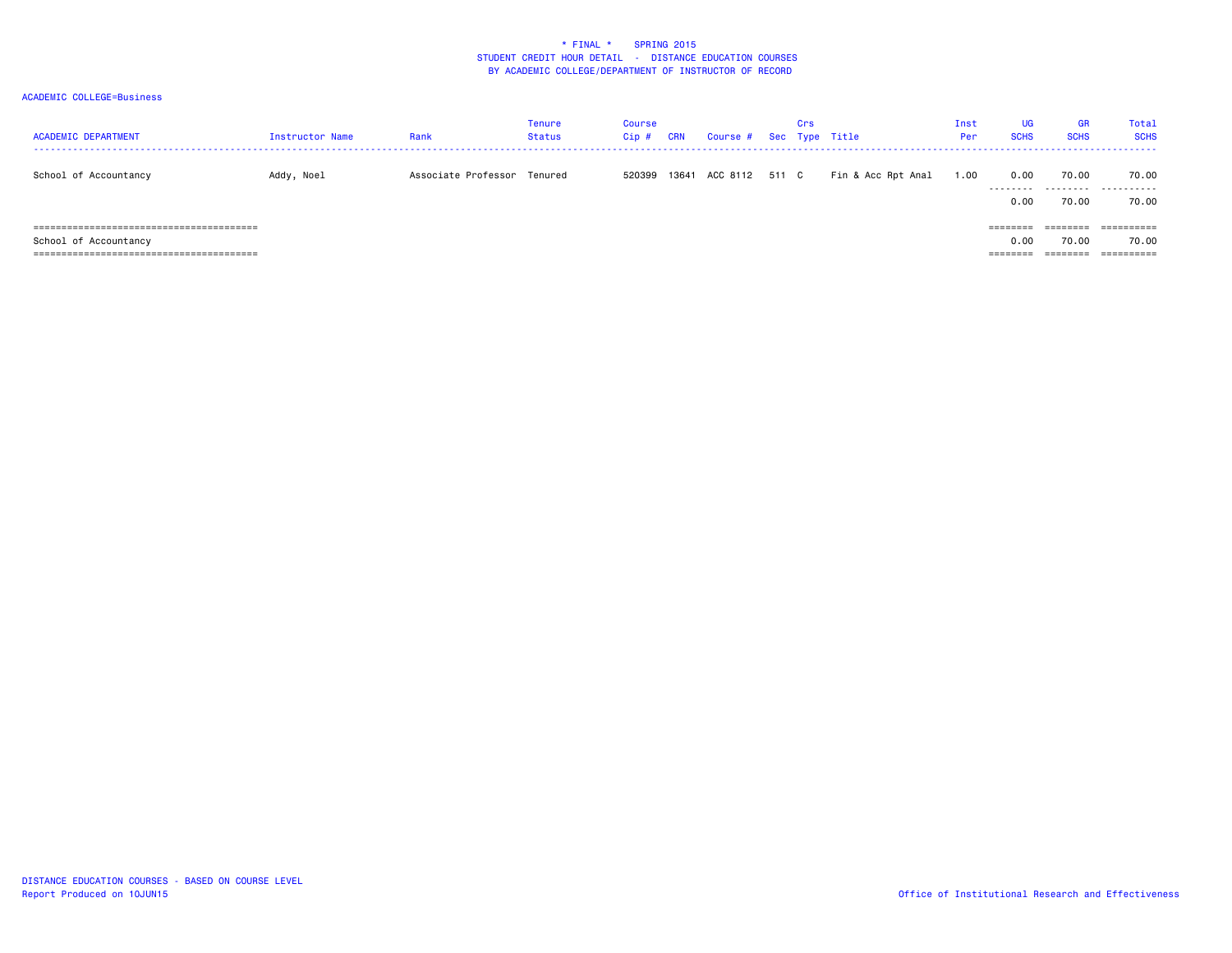| <b>ACADEMIC DEPARTMENT</b>          | <b>Instructor Name</b> | Rank                          | <b>Tenure</b><br><b>Status</b> | <b>Course</b><br>Cip# | <b>CRN</b>     | Course #             | Sec            | Crs | Type Title                                             | Inst<br>Per  | <b>UG</b><br><b>SCHS</b>              | <b>GR</b><br><b>SCHS</b>                | Total<br><b>SCHS</b>                                                                                                                                          |
|-------------------------------------|------------------------|-------------------------------|--------------------------------|-----------------------|----------------|----------------------|----------------|-----|--------------------------------------------------------|--------------|---------------------------------------|-----------------------------------------|---------------------------------------------------------------------------------------------------------------------------------------------------------------|
| Counseling & Educational Psychology | LeJeune, Bonnie        | Non-Faculty                   | Not Applicable                 | 131009                | 13683<br>13684 | COE 6303<br>COE 6323 | 501 C<br>501 C |     | Re Hab Visual Impair 1.00<br>Sensory Aid Technlgy 1.00 |              | 0.00<br>0.00                          | 36.00<br>39.00                          | 36.00<br>39.00                                                                                                                                                |
|                                     |                        |                               |                                |                       |                |                      |                |     |                                                        |              | --------<br>0.00                      | 75.00                                   | 75.00                                                                                                                                                         |
|                                     | Leach, Nicole          | Assistant Professor Ten Track |                                | 130603                |                | 13722 EDF 9373       | 503 C          |     | Ed Res Design                                          | 1.00         | 0.00<br>$  -$                         | 39.00                                   | 39.00<br>- - - - -                                                                                                                                            |
|                                     |                        |                               |                                |                       |                |                      |                |     |                                                        |              | 0.00                                  | 39.00                                   | 39.00                                                                                                                                                         |
|                                     | Porter, Julia          | Professor                     | Tenured                        | 130407                | 15823          | CCL 9000             | 505 D          |     | Diss./Dissertation R 1.00                              |              | 0.00<br>$\frac{1}{2}$                 | 1.00                                    | 1.00                                                                                                                                                          |
|                                     |                        |                               |                                |                       |                |                      |                |     |                                                        |              | 0.00                                  | 1.00                                    | 1.00                                                                                                                                                          |
|                                     | Seymour, Dana          | Non-Faculty                   | Not Applicable                 | 130604                | 13749          | EPY 8473             | 501 C          |     | Mid Level Assessment 1.00                              |              | 0.00<br>--------                      | 54.00<br>.                              | 54.00<br>$\frac{1}{2} \left( \frac{1}{2} \right) \left( \frac{1}{2} \right) \left( \frac{1}{2} \right) \left( \frac{1}{2} \right) \left( \frac{1}{2} \right)$ |
|                                     |                        |                               |                                |                       |                |                      |                |     |                                                        |              | 0.00                                  | 54.00                                   | 54.00                                                                                                                                                         |
|                                     | Wang, Chih-Hsuan       | Lecturer                      | Non-Ten Track                  | 130603                | 13747<br>13748 | EPY 6214<br>EPY 8214 | 501 C<br>501 B |     | Ed & Psy Statistics<br>Adv Ed & Psy Stat               | 1.00<br>1.00 | 0.00<br>0.00                          | 60.00<br>72.00                          | 60.00<br>72.00                                                                                                                                                |
|                                     |                        |                               |                                |                       |                |                      |                |     |                                                        |              | --------<br>0.00                      | ---------<br>132.00                     | .<br>132.00                                                                                                                                                   |
| Counseling & Educational Psychology |                        |                               |                                |                       |                |                      |                |     |                                                        |              | $=$ = = = = = = =<br>0.00<br>======== | $=$ = = = = = = =<br>301.00<br>======== | ==========<br>301.00<br>-----------                                                                                                                           |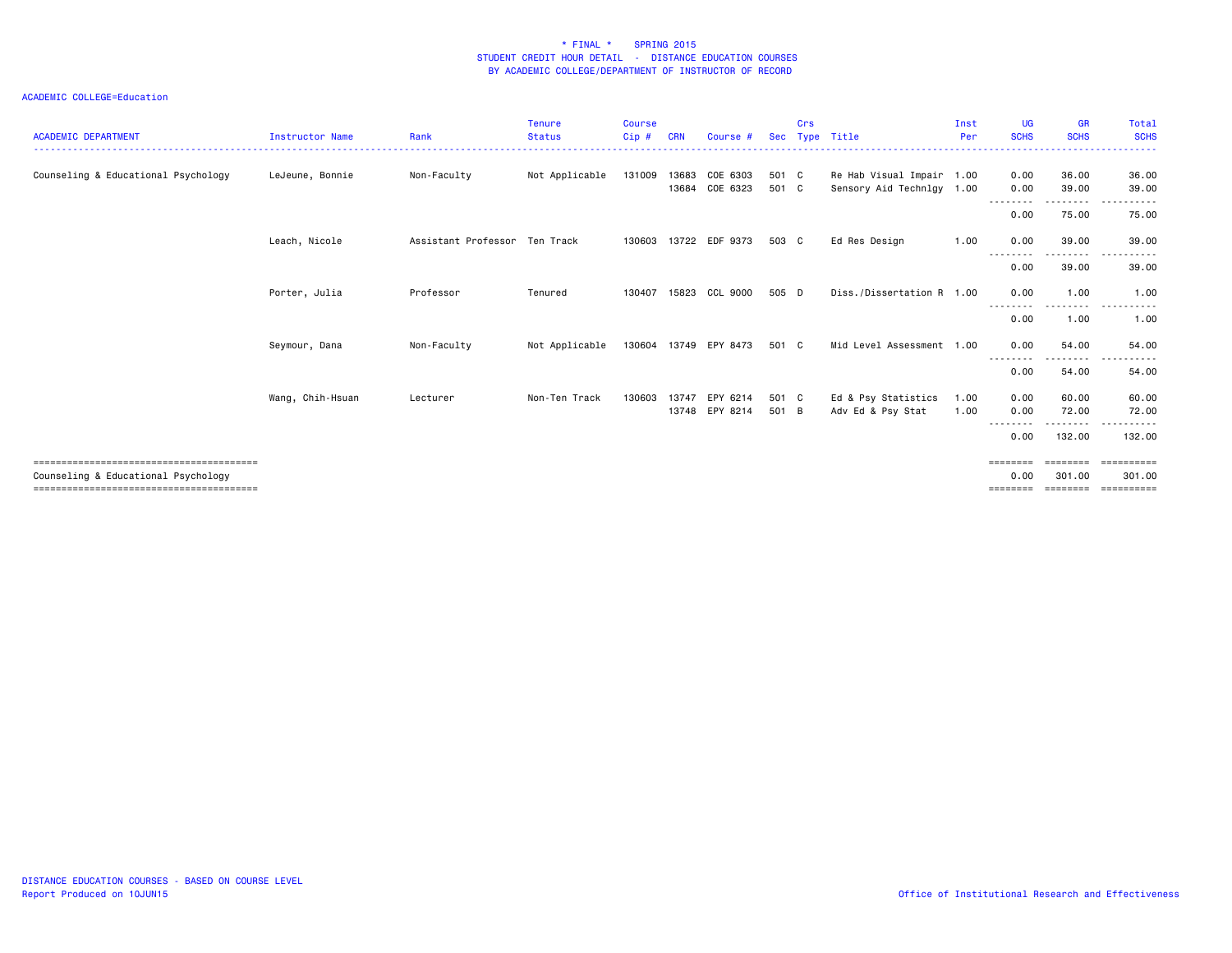| <b>ACADEMIC DEPARTMENT</b>                               | Instructor Name      | Rank                          | <b>Tenure</b><br><b>Status</b> | <b>Course</b><br>Cip#      | <b>CRN</b>              | Course #                               |                         | Crs | Sec Type Title                                                                      | Inst<br>Per | <b>UG</b><br><b>SCHS</b>                                                                                                                                                             | <b>GR</b><br><b>SCHS</b>                                                                                                                                      | Total<br><b>SCHS</b>                                                                                                                                          |
|----------------------------------------------------------|----------------------|-------------------------------|--------------------------------|----------------------------|-------------------------|----------------------------------------|-------------------------|-----|-------------------------------------------------------------------------------------|-------------|--------------------------------------------------------------------------------------------------------------------------------------------------------------------------------------|---------------------------------------------------------------------------------------------------------------------------------------------------------------|---------------------------------------------------------------------------------------------------------------------------------------------------------------|
| Curriculum, Instruction & Special Educat Alley, Kathleen |                      | Assistant Professor Ten Track |                                | 131203                     |                         | 14537 RDG 8123                         | 501 C                   |     | Sup MidSch Lit Learn 1.00                                                           |             | 0.00<br>$\frac{1}{2} \left( \frac{1}{2} \right) \left( \frac{1}{2} \right) \left( \frac{1}{2} \right) \left( \frac{1}{2} \right) \left( \frac{1}{2} \right)$<br>$\sim$ $\sim$ $\sim$ | 45.00<br>.                                                                                                                                                    | 45.00<br>$\frac{1}{2} \left( \frac{1}{2} \right) \left( \frac{1}{2} \right) \left( \frac{1}{2} \right) \left( \frac{1}{2} \right) \left( \frac{1}{2} \right)$ |
|                                                          |                      |                               |                                |                            |                         |                                        |                         |     |                                                                                     |             | 0.00                                                                                                                                                                                 | 45.00                                                                                                                                                         | 45.00                                                                                                                                                         |
|                                                          | Bennett, Kelly       | Instructor                    | Non-Ten Track                  | 130101<br>131203<br>131205 | 13726<br>13727<br>13731 | EDS 8103<br>EDS 8243<br>EDS 8623       | 501 C<br>501 C<br>501 C |     | Adv Meth in Mid/Sec<br>Adv. Plan Manage Lea 1.00<br>Effective Instructio 1.00       | 1.00        | 0.00<br>0.00<br>0.00                                                                                                                                                                 | 36.00<br>33.00<br>39.00                                                                                                                                       | 36.00<br>33.00<br>39.00                                                                                                                                       |
|                                                          |                      |                               |                                |                            |                         |                                        |                         |     |                                                                                     |             | .<br>0.00                                                                                                                                                                            | .<br>108.00                                                                                                                                                   | .<br>108.00                                                                                                                                                   |
|                                                          | Brenner, Devon       | Professor                     | Tenured                        | 131001<br>131203           | 13733<br>13734          | EDS 8886<br>EDS 8896<br>13718 EDE 8143 | 501 H<br>501 H<br>501 H |     | Dimensions of Learni 1.00<br>Dimensions of Learni 1.00<br>Middle Level Intersh 0.90 |             | 0.00<br>0.00<br>0.00                                                                                                                                                                 | 108.00<br>132.00<br>89.10                                                                                                                                     | 108.00<br>132.00<br>89.10                                                                                                                                     |
|                                                          |                      |                               |                                |                            |                         |                                        |                         |     |                                                                                     |             | $\sim$ $\sim$ $\sim$<br>$\frac{1}{2} \left( \frac{1}{2} \right) \left( \frac{1}{2} \right) \left( \frac{1}{2} \right) \left( \frac{1}{2} \right) \left( \frac{1}{2} \right)$<br>0.00 | .<br>329.10                                                                                                                                                   | 329.10                                                                                                                                                        |
|                                                          | Burroughs, Charlotte | Lecturer                      | Non-Ten Track                  | 131318                     |                         | 14549 EDS 6643                         | 501 C                   |     | Soc Studies Educ Ped 1.00                                                           |             | 0.00                                                                                                                                                                                 | 21,00                                                                                                                                                         | 21.00                                                                                                                                                         |
|                                                          |                      |                               |                                |                            |                         |                                        |                         |     |                                                                                     |             | <u>.</u><br>0.00                                                                                                                                                                     | .<br>21.00                                                                                                                                                    | .<br>21.00                                                                                                                                                    |
|                                                          | Campbell, Traci      | Non-Faculty                   | Not Applicable                 |                            |                         | 131001 16158 EDX 4000                  | 501 I                   |     | Directed Indiv Study 1.00                                                           |             | 18.00                                                                                                                                                                                | 0.00                                                                                                                                                          | 18.00                                                                                                                                                         |
|                                                          |                      |                               |                                |                            |                         |                                        |                         |     |                                                                                     |             | $\sim$ $\sim$<br>.<br>18.00                                                                                                                                                          | 0.00                                                                                                                                                          | .<br>18.00                                                                                                                                                    |
|                                                          | Craven, Penny        | Assistant Professor Ten Track |                                |                            |                         | 131001 14815 EDX 6813                  | 501 C                   |     | Intro Assmt Spec Ed 1.00                                                            |             | 0.00                                                                                                                                                                                 | 24.00                                                                                                                                                         | 24.00                                                                                                                                                         |
|                                                          |                      |                               |                                |                            |                         |                                        |                         |     |                                                                                     |             | <u>.</u><br>0.00                                                                                                                                                                     | .<br>24.00                                                                                                                                                    | .<br>24.00                                                                                                                                                    |
|                                                          | Dycus, Brooke        | Lecturer                      | Non-Ten Track                  | 131315                     | 13879<br>13881          | RDG 3113<br>RDG 3123                   | 501 C<br>501 C          |     | Early Literacy Instr 1.00<br>Early Lit Instruct I 1.00                              |             | 30.00<br>30.00<br>.                                                                                                                                                                  | 0.00<br>0.00<br>22222                                                                                                                                         | 30.00<br>30.00<br>.                                                                                                                                           |
|                                                          |                      |                               |                                |                            |                         |                                        |                         |     |                                                                                     |             | 60.00                                                                                                                                                                                | 0.00                                                                                                                                                          | 60.00                                                                                                                                                         |
|                                                          | Fondren, Patricia    | Lecturer                      | Non-Ten Track                  | 131001                     |                         | 14814 EDX 6193                         | 501 C                   |     | Adv. Plan Special Ed 1.00                                                           |             | 0.00<br>.                                                                                                                                                                            | 15.00<br>$\omega$ is a set of                                                                                                                                 | 15.00<br>.                                                                                                                                                    |
|                                                          |                      |                               |                                |                            |                         |                                        |                         |     |                                                                                     |             | 0.00                                                                                                                                                                                 | 15.00                                                                                                                                                         | 15.00                                                                                                                                                         |
|                                                          | Henderson, Shannon   | Lecturer                      | Non-Ten Track                  | 131203                     |                         | 15940 RDG 8113                         | 501 C                   |     | Mid Level Literacy I 1.00                                                           |             | 0.00<br>. <b>.</b>                                                                                                                                                                   | 39.00<br>$\frac{1}{2} \left( \frac{1}{2} \right) \left( \frac{1}{2} \right) \left( \frac{1}{2} \right) \left( \frac{1}{2} \right) \left( \frac{1}{2} \right)$ | 39.00<br>.                                                                                                                                                    |
|                                                          |                      |                               |                                |                            |                         |                                        |                         |     |                                                                                     |             | 0.00                                                                                                                                                                                 | 39.00                                                                                                                                                         | 39.00                                                                                                                                                         |
|                                                          | Holley, Kenne        | Lecturer                      | Non-Ten Track                  | 131203                     |                         | 13705 EDE 3223                         | 501 C                   |     | Middle Level Educati 1.00                                                           |             | 45.00<br>.                                                                                                                                                                           | 0.00                                                                                                                                                          | 45.00<br>.                                                                                                                                                    |
|                                                          |                      |                               |                                |                            |                         |                                        |                         |     |                                                                                     |             | 45.00                                                                                                                                                                                | 0.00                                                                                                                                                          | 45.00                                                                                                                                                         |
|                                                          | Hollis, Anitra       | Lecturer                      | Non-Ten Track                  |                            |                         | 131318 13712 EDE 4143                  | 501 B                   |     | Teach Elem/Mid Lvl S 1.00                                                           |             | 42.00<br>.                                                                                                                                                                           | 0.00<br>.                                                                                                                                                     | 42.00<br>.                                                                                                                                                    |
|                                                          |                      |                               |                                |                            |                         |                                        |                         |     |                                                                                     |             | 42.00                                                                                                                                                                                | 0.00                                                                                                                                                          | 42.00                                                                                                                                                         |
|                                                          | Hood, Laura          | Lecturer                      | Non-Ten Track                  |                            |                         | 131202 14546 EDE 3343                  | 501 C                   |     | Teach Adoles Lit                                                                    | 1.00        | 48.00<br><u>.</u>                                                                                                                                                                    | 0.00<br>.                                                                                                                                                     | 48.00<br>.                                                                                                                                                    |
|                                                          |                      |                               |                                |                            |                         |                                        |                         |     |                                                                                     |             | 48.00                                                                                                                                                                                | 0.00                                                                                                                                                          | 48.00                                                                                                                                                         |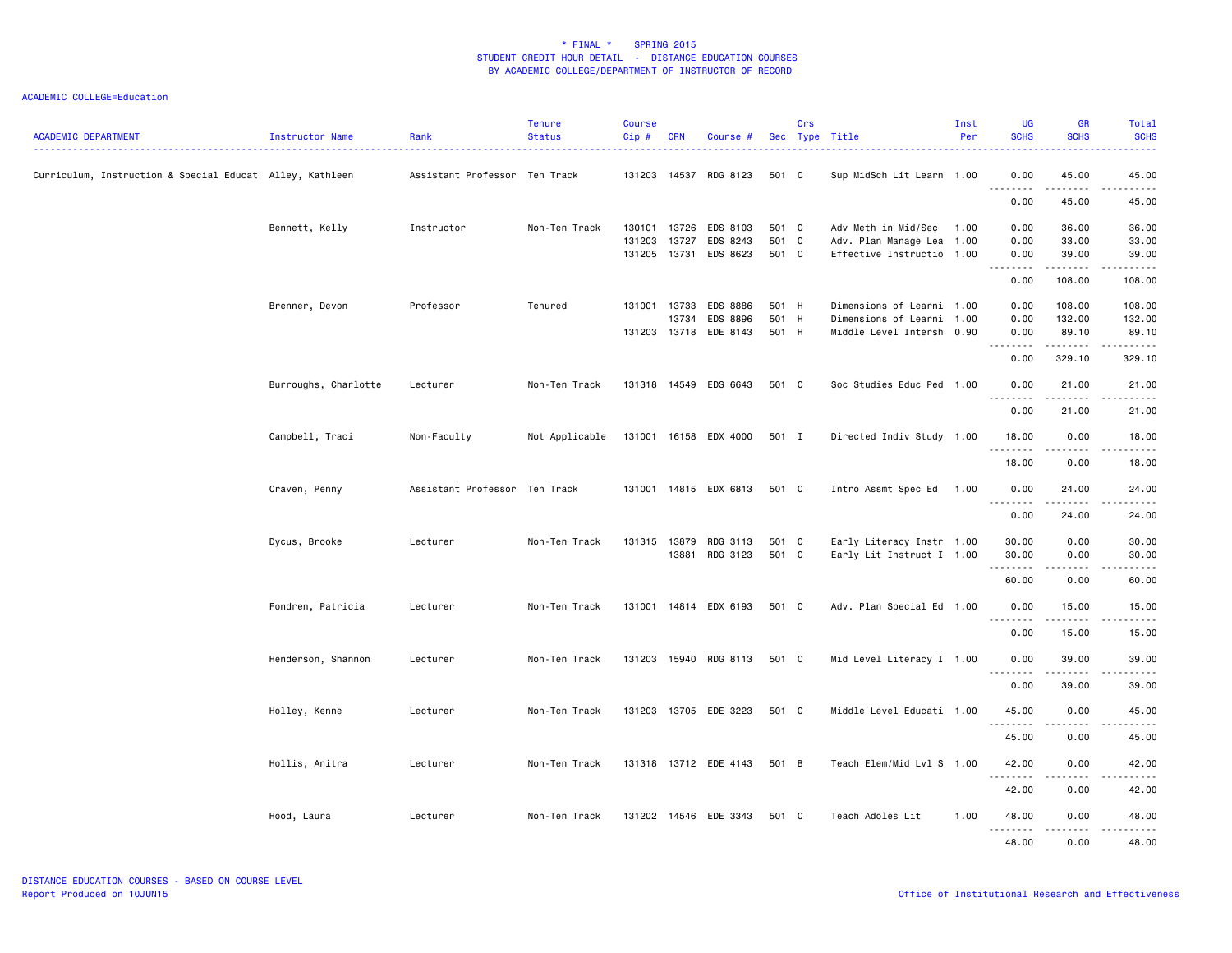| <b>ACADEMIC DEPARTMENT</b>                             | Instructor Name     | Rank                          | <b>Tenure</b><br><b>Status</b> | <b>Course</b><br>$Cip$ # | <b>CRN</b>   | Course #              |       | Crs | Sec Type Title            | Inst<br>Per | <b>UG</b><br><b>SCHS</b>                                                                                                                                          | <b>GR</b><br><b>SCHS</b>            | Total<br><b>SCHS</b><br>.                                                                                                                                     |
|--------------------------------------------------------|---------------------|-------------------------------|--------------------------------|--------------------------|--------------|-----------------------|-------|-----|---------------------------|-------------|-------------------------------------------------------------------------------------------------------------------------------------------------------------------|-------------------------------------|---------------------------------------------------------------------------------------------------------------------------------------------------------------|
| Curriculum, Instruction & Special Educat Hopper, Peggy |                     | Associate Professor Tenured   |                                |                          |              | 131315 13888 RDG 8653 | 501 C |     | Teach Read Sec Sch        | 1.00        | 0.00<br><u>.</u>                                                                                                                                                  | 45.00<br><u>.</u>                   | 45.00<br>$\frac{1}{2} \left( \frac{1}{2} \right) \left( \frac{1}{2} \right) \left( \frac{1}{2} \right) \left( \frac{1}{2} \right) \left( \frac{1}{2} \right)$ |
|                                                        |                     |                               |                                |                          |              |                       |       |     |                           |             | 0.00                                                                                                                                                              | 45.00                               | 45.00                                                                                                                                                         |
|                                                        | Huffman, Suzanne    | Lecturer                      | Non-Ten Track                  | 131001                   | 13737        | EDX 4873              | 501 S |     | Prof Sem In Sp Ed         | 1.00        | 3.00                                                                                                                                                              | 0.00                                | 3.00                                                                                                                                                          |
|                                                        |                     |                               |                                |                          | 422814 13735 | EDX 3213              | 501 C |     | Indiv Inst Except Ch 1.00 |             | 45.00                                                                                                                                                             | 0.00                                | 45.00                                                                                                                                                         |
|                                                        |                     |                               |                                |                          |              | 13736 EDX 3213        | 502 C |     | Indiv Inst Except Ch 1.00 |             | 27.00<br>.                                                                                                                                                        | 0.00<br>.                           | 27.00<br>.                                                                                                                                                    |
|                                                        |                     |                               |                                |                          |              |                       |       |     |                           |             | 75.00                                                                                                                                                             | 0.00                                | 75.00                                                                                                                                                         |
|                                                        | Ivy, Jessica        | Assistant Professor Ten Track |                                | 131205                   | 14545        | EDS 4873              | 501 C |     | Managing Secondary C 1.00 |             | 9.00                                                                                                                                                              | 0.00                                | 9.00                                                                                                                                                          |
|                                                        |                     |                               |                                |                          |              | 131311 14550 EDS 6633 | 501 C |     | Math Education Pedag 1.00 |             | 0.00                                                                                                                                                              | 48.00                               | 48.00                                                                                                                                                         |
|                                                        |                     |                               |                                |                          |              |                       |       |     |                           |             | $\frac{1}{2} \left( \frac{1}{2} \right) \left( \frac{1}{2} \right) \left( \frac{1}{2} \right) \left( \frac{1}{2} \right) \left( \frac{1}{2} \right)$<br>.<br>9.00 | .<br>48.00                          | $\frac{1}{2} \left( \frac{1}{2} \right) \left( \frac{1}{2} \right) \left( \frac{1}{2} \right) \left( \frac{1}{2} \right) \left( \frac{1}{2} \right)$<br>57.00 |
|                                                        | Lowery, David       | Lecturer                      | Non-Ten Track                  | 131305                   |              | 14547 EDS 6673        | 501 C |     | Language Arts Educ P 1.00 |             | 0.00                                                                                                                                                              | 18.00                               | 18.00                                                                                                                                                         |
|                                                        |                     |                               |                                |                          |              |                       |       |     |                           |             | .<br>0.00                                                                                                                                                         | 18.00                               | $\frac{1}{2} \left( \frac{1}{2} \right) \left( \frac{1}{2} \right) \left( \frac{1}{2} \right) \left( \frac{1}{2} \right) \left( \frac{1}{2} \right)$<br>18.00 |
|                                                        | McDaniel, Christina | Non-Faculty                   | Not Applicable                 |                          |              | 131316 14548 EDS 6653 | 501 C |     | Science Educ Pedago 1.00  |             | 0.00                                                                                                                                                              | 12.00                               | 12.00                                                                                                                                                         |
|                                                        |                     |                               |                                |                          |              |                       |       |     |                           |             | $\sim$ $\sim$<br>.<br>0.00                                                                                                                                        | 12.00                               | .<br>12.00                                                                                                                                                    |
|                                                        | McGinnis, Brecken   | Lecturer                      | Non-Ten Track                  | 131001                   | 13740        | EDX 8173              | 501 C |     | Sp Ed In Reg Classrm 1.00 |             | 0.00                                                                                                                                                              | 48.00                               | 48.00                                                                                                                                                         |
|                                                        |                     |                               |                                |                          | 13741        | EDX 8173              | 502 C |     | Sp Ed In Reg Classrm 1.00 |             | 0.00                                                                                                                                                              | 33.00                               | 33.00                                                                                                                                                         |
|                                                        |                     |                               |                                |                          |              | 15462 EDX 8173        | 503 C |     | Sp Ed In Reg Classrm 1.00 |             | 0.00                                                                                                                                                              | 9.00                                | 9.00                                                                                                                                                          |
|                                                        |                     |                               |                                |                          |              |                       |       |     |                           |             | $- - - - -$<br>$\sim$ $\sim$ $\sim$<br>0.00                                                                                                                       | $- - - - -$<br>90.00                | .<br>90.00                                                                                                                                                    |
|                                                        | Miller, Nicole      | Assistant Professor Ten Track |                                | 131202                   | 15463        | EDE 7000              | 501 I |     | Directed Indiv Study 1.00 |             | 0.00                                                                                                                                                              | 1.00                                | 1.00                                                                                                                                                          |
|                                                        |                     |                               |                                |                          | 131203 13716 | EDE 8113              | 501 C |     | Mid Level Mgmt & Y. 1.00  |             | 0.00                                                                                                                                                              | 42.00                               | 42.00                                                                                                                                                         |
|                                                        |                     |                               |                                |                          |              | 13718 EDE 8143        | 501 H |     | Middle Level Intersh 0.10 |             | 0.00<br>$\omega$ is $\omega$ in $\omega$<br>$\sim$ $\sim$ $\sim$                                                                                                  | 9.90<br><b>.</b>                    | 9.90<br>$\omega$ is $\omega$ in $\omega$                                                                                                                      |
|                                                        |                     |                               |                                |                          |              |                       |       |     |                           |             | 0.00                                                                                                                                                              | 52.90                               | 52.90                                                                                                                                                         |
|                                                        | Mulkana, Angela     | Lecturer                      | Non-Ten Track                  | 131203                   | 13883        | RDG 3413              | 501 C |     | Middle Lvl Lit I          | 1.00        | 48.00                                                                                                                                                             | 0.00                                | 48.00                                                                                                                                                         |
|                                                        |                     |                               |                                |                          | 13885        | RDG 3423              | 501 C |     | Middle Lvl Lit II         | 1.00        | 48.00                                                                                                                                                             | 0.00                                | 48.00                                                                                                                                                         |
|                                                        |                     |                               |                                |                          |              |                       |       |     |                           |             | .<br>96.00                                                                                                                                                        | $\sim$ $\sim$ $\sim$ $\sim$<br>0.00 | $\frac{1}{2} \left( \frac{1}{2} \right) \left( \frac{1}{2} \right) \left( \frac{1}{2} \right) \left( \frac{1}{2} \right) \left( \frac{1}{2} \right)$<br>96.00 |
|                                                        | Nobles, Dena        | Lecturer                      | Non-Ten Track                  |                          |              | 131316 13710 EDE 4113 | 501 B |     | Teach Elem/Mid Level 1.00 |             | 42.00                                                                                                                                                             | 0.00                                | 42.00                                                                                                                                                         |
|                                                        |                     |                               |                                |                          |              |                       |       |     |                           |             | $\frac{1}{2} \left( \frac{1}{2} \right) \left( \frac{1}{2} \right) \left( \frac{1}{2} \right) \left( \frac{1}{2} \right) \left( \frac{1}{2} \right)$              |                                     | .                                                                                                                                                             |
|                                                        |                     |                               |                                |                          |              |                       |       |     |                           |             | 42.00                                                                                                                                                             | 0.00                                | 42.00                                                                                                                                                         |
|                                                        | Platt, Jennifer     | Lecturer                      | Non-Ten Track                  | 131202                   | 13713        | EDE 4883              | 501 C |     | Manag Elem/Mid Lvl C 1.00 |             | 63.00                                                                                                                                                             | 0.00                                | 63.00                                                                                                                                                         |
|                                                        |                     |                               |                                | 131315                   |              | 13707 EDE 3233        | 501 C |     | Teach Lit at Elem/Mi 1.00 |             | 42.00<br>.                                                                                                                                                        | 0.00<br>.                           | 42.00<br><b>.</b>                                                                                                                                             |
|                                                        |                     |                               |                                |                          |              |                       |       |     |                           |             | 105.00                                                                                                                                                            | 0.00                                | 105.00                                                                                                                                                        |
|                                                        | Ratliff, Lindon     | Assistant Professor Ten Track |                                |                          |              | 130601 15824 EDF 8553 | 502 C |     | Research in the Clas 1.00 |             | 0.00                                                                                                                                                              | 27.00                               | 27.00                                                                                                                                                         |
|                                                        |                     |                               |                                | 130901                   | 13719        | EDF 3333              | 501 C |     | Social Foundation Ed 1.00 |             | 78.00                                                                                                                                                             | 0.00                                | 78.00                                                                                                                                                         |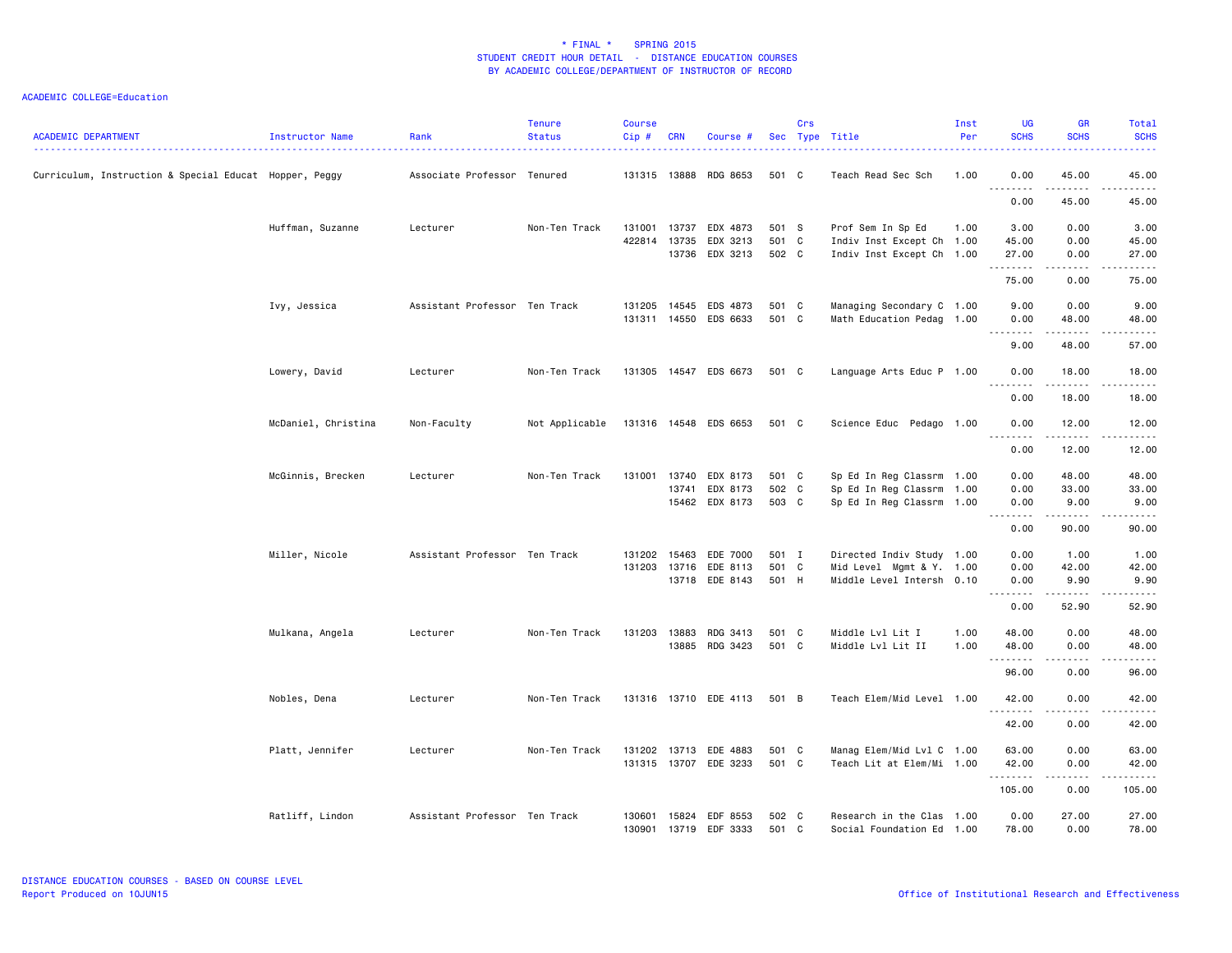| <b>ACADEMIC DEPARTMENT</b>                           | Instructor Name   | Rank        | <b>Tenure</b><br><b>Status</b> | <b>Course</b><br>Cip# | <b>CRN</b> | Course #              |       | Crs | Sec Type Title            | Inst<br>Per | <b>UG</b><br><b>SCHS</b>  | <b>GR</b><br><b>SCHS</b> | Total<br><b>SCHS</b> |
|------------------------------------------------------|-------------------|-------------|--------------------------------|-----------------------|------------|-----------------------|-------|-----|---------------------------|-------------|---------------------------|--------------------------|----------------------|
|                                                      |                   |             |                                |                       |            |                       |       |     |                           |             |                           |                          | .<br>.               |
|                                                      |                   |             |                                |                       |            |                       |       |     |                           |             | .<br>78.00                | .<br>27.00               | 105.00               |
| Curriculum, Instruction & Special Educat Shea, Donna |                   | Non-Faculty | Not Applicable                 | 131001                | 13738      | EDX 4886              | 501 F |     | Teach Internship in       | 1.00        | 18.00                     | 0.00                     | 18.00                |
|                                                      |                   |             |                                |                       | 13739      | EDX 4896              | 501 F |     | Teach Internship in       | 1.00        | 18.00                     | 0.00                     | 18.00                |
|                                                      |                   |             |                                | 131202 13714          |            | EDE 4886              | 501 E |     | Elem.Mid Lvl Interns 1.00 |             | 174.00                    | 0.00                     | 174.00               |
|                                                      |                   |             |                                |                       | 13715      | EDE 4896              | 501 E |     | Elem/Mid Levl Intern 1.00 |             | 180.00                    | 0.00                     | 180.00               |
|                                                      |                   |             |                                | 131205 13723          |            | EDS 4886              | 501 F |     | Teach Intern in Sec       | 1.00        | 36.00                     | 0.00                     | 36.00                |
|                                                      |                   |             |                                |                       | 13724      | EDS 4896              | 501 F |     | Teach Intern in Sec       | 1.00        | 36.00                     | 0.00                     | 36.00                |
|                                                      |                   |             |                                | 131314                | 13864      | PE 4886               | 501 F |     | Teach Intern in PE        | 1.00        | 18.00                     | 0.00                     | 18.00                |
|                                                      |                   |             |                                |                       | 13867      | PE 4896               | 501 F |     | Teach Intern in PE        | 1.00        | 18.00<br>.                | 0.00<br>.                | 18.00<br>- - - - - - |
|                                                      |                   |             |                                |                       |            |                       |       |     |                           |             | 498.00                    | 0.00                     | 498.00               |
|                                                      | Vines, Courtney   | Instructor  | Non-Ten Track                  |                       |            | 131202 13703 EDE 3123 | 501 C |     | Early Childhood Ed        | 1.00        | 27.00                     | 0.00                     | 27.00                |
|                                                      |                   |             |                                |                       |            |                       |       |     |                           |             | .<br>27.00                | .<br>0.00                | 27.00                |
|                                                      | Virden, Jennifer  | Lecturer    | Non-Ten Track                  | 131311 13708          |            | EDE 3523              | 501 C |     | Found EL/ML Math Edu 1.00 |             | 60.00                     | 0.00                     | 60.00                |
|                                                      |                   |             |                                |                       |            | 13711 EDE 4123        | 501 B |     | Teach Elem/Mid Level 1.00 |             | 48.00                     | 0.00                     | 48.00                |
|                                                      |                   |             |                                |                       |            |                       |       |     |                           |             | - - - - - - - -<br>108.00 | 0.00                     | 108.00               |
|                                                      | Wofford, Jennifer | Instructor  | Non-Ten Track                  | 131305 13887          |            | RDG 4133              | 501 B |     | Integrat Lang Art In 1.00 |             | 48.00                     | 0.00                     | 48.00                |
|                                                      |                   |             |                                |                       |            |                       |       |     |                           |             | 48.00                     | 0.00                     | 48.00                |
| Curriculum, Instruction & Special Educat             |                   |             |                                |                       |            |                       |       |     |                           |             | ========<br>1299.00       | eeeeeee<br>874.00        | EEEEEEEEE<br>2173.00 |
|                                                      |                   |             |                                |                       |            |                       |       |     |                           |             | ========                  | ===================      |                      |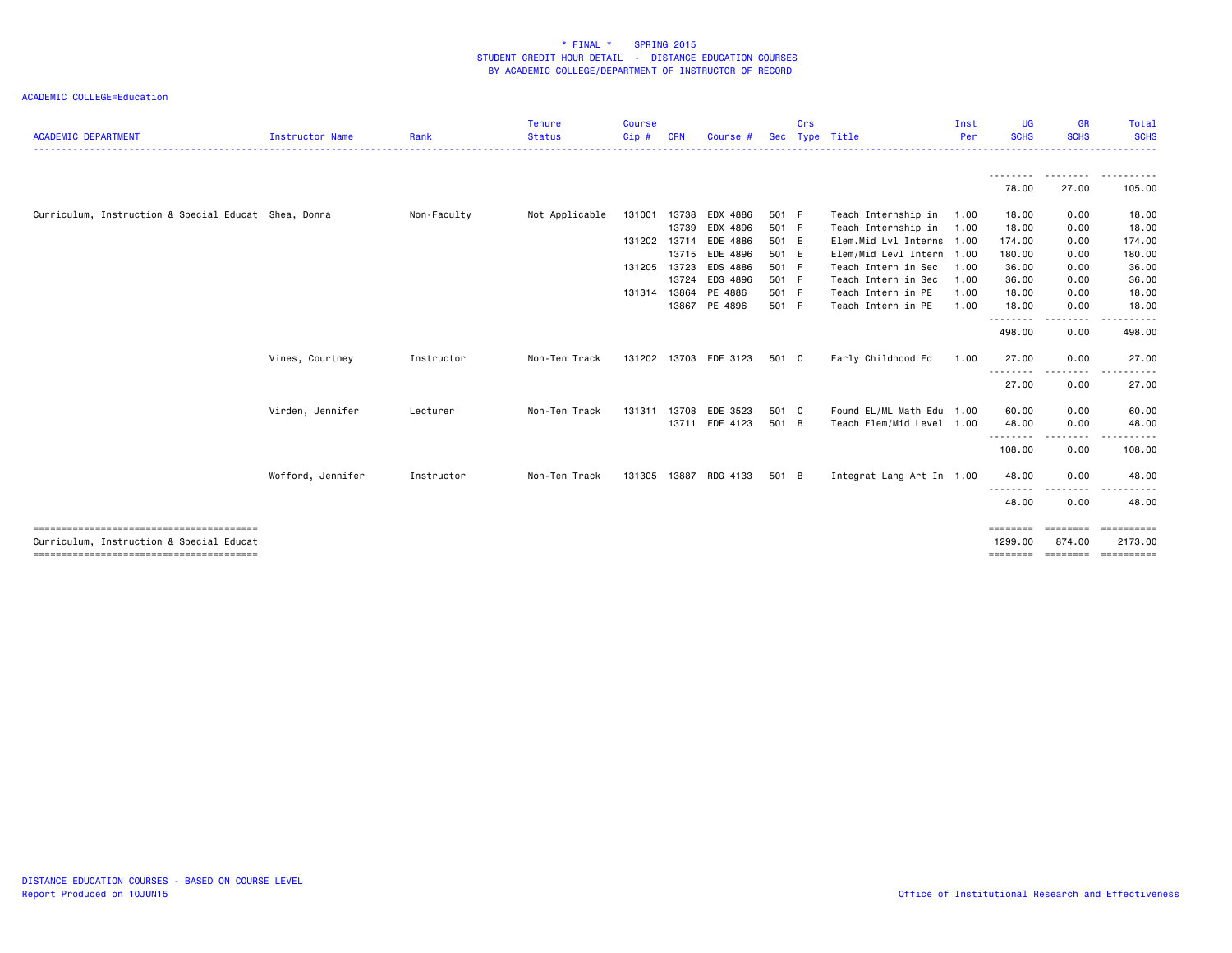| <b>ACADEMIC DEPARTMENT</b>                            | Instructor Name   | Rank                          | <b>Tenure</b><br><b>Status</b> | <b>Course</b><br>Cip# | <b>CRN</b>     | Course #              |                | Crs | Sec Type Title            | Inst<br>Per | <b>UG</b><br><b>SCHS</b>                                                                                                                                     | <b>GR</b><br><b>SCHS</b>                                                                                             | Total<br><b>SCHS</b><br><u>.</u>                                                                                                                              |
|-------------------------------------------------------|-------------------|-------------------------------|--------------------------------|-----------------------|----------------|-----------------------|----------------|-----|---------------------------|-------------|--------------------------------------------------------------------------------------------------------------------------------------------------------------|----------------------------------------------------------------------------------------------------------------------|---------------------------------------------------------------------------------------------------------------------------------------------------------------|
| Instructional Systems & Workforce Develo Adams, James |                   | Associate Professor Tenured   |                                | 131309                | 13907          | TKT 4143              | 501 C          |     | His & Phil Career &       | 1.00        | 18,00                                                                                                                                                        | 0.00                                                                                                                 | 18.00                                                                                                                                                         |
|                                                       |                   |                               |                                |                       | 13915          | TKT 6143              | 501 C          |     | His & Phil Career &       | 1.00        | 0.00                                                                                                                                                         | 21.00                                                                                                                | 21.00                                                                                                                                                         |
|                                                       |                   |                               |                                | 131399                | 14064<br>14825 | TKT 4263<br>TKT 6263  | 501 C<br>501 C |     | Diverse Wrk & Ed Env 1.00 |             | 21.00                                                                                                                                                        | 0.00                                                                                                                 | 21.00<br>42.00                                                                                                                                                |
|                                                       |                   |                               |                                |                       |                |                       |                |     | Diverse Wrk & Ed Env 1.00 |             | 0.00<br>$\frac{1}{2} \left( \frac{1}{2} \right) \left( \frac{1}{2} \right) \left( \frac{1}{2} \right) \left( \frac{1}{2} \right) \left( \frac{1}{2} \right)$ | 42.00<br>.                                                                                                           | .                                                                                                                                                             |
|                                                       |                   |                               |                                |                       |                |                       |                |     |                           |             | 39.00                                                                                                                                                        | 63.00                                                                                                                | 102.00                                                                                                                                                        |
|                                                       | Baham, Jeremy     | Non-Faculty                   | Not Applicable                 | 300000                | 13908          | TKT 4423              | 501 C          |     | History of Veterans' 1.00 |             | 45.00                                                                                                                                                        | 0.00                                                                                                                 | 45.00                                                                                                                                                         |
|                                                       |                   |                               |                                |                       | 13909          | TKT 4433              | 501 C          |     | Dev of Veteran's Ben 1.00 |             | 39.00                                                                                                                                                        | 0.00                                                                                                                 | 39.00                                                                                                                                                         |
|                                                       |                   |                               |                                |                       | 13917          | TKT 6423              | 501 C          |     | History of Veterans'      | 1.00        | 0.00                                                                                                                                                         | 24.00                                                                                                                | 24.00                                                                                                                                                         |
|                                                       |                   |                               |                                |                       | 13918          | TKT 6433              | 501 C          |     | Dev of Veterans' Ben 1.00 |             | 0.00<br><u>.</u>                                                                                                                                             | 33.00<br>$\begin{array}{cccccccccc} \bullet & \bullet & \bullet & \bullet & \bullet & \bullet & \bullet \end{array}$ | 33.00<br>.                                                                                                                                                    |
|                                                       |                   |                               |                                |                       |                |                       |                |     |                           |             | 84.00                                                                                                                                                        | 57.00                                                                                                                | 141.00                                                                                                                                                        |
|                                                       | Ballard, Iva      | Instructor                    | Non-Ten Track                  | 521302                |                | 13658 BQA 8443        | 501 C          |     | Stat Analy Bus Dec        | 1.00        | 0.00<br>.                                                                                                                                                    | 78.00<br>$   -$                                                                                                      | 78.00<br>.                                                                                                                                                    |
|                                                       |                   |                               |                                |                       |                |                       |                |     |                           |             | 0.00                                                                                                                                                         | 78.00                                                                                                                | 78.00                                                                                                                                                         |
|                                                       | Bass, Amy         | Lecturer                      | Non-Ten Track                  | 130301                | 13838          | LSK 2010              | 501 C          |     | Praxis: Acad Core En 1.00 |             | 46.00                                                                                                                                                        | 0.00                                                                                                                 | 46.00                                                                                                                                                         |
|                                                       |                   |                               |                                | 131315                | 13837          | LSK 1023              | 501 C          |     | Col Read/Study Skill 1.00 |             | 123.00                                                                                                                                                       | 0.00                                                                                                                 | 123.00                                                                                                                                                        |
|                                                       |                   |                               |                                |                       |                |                       |                |     |                           |             | .<br>169.00                                                                                                                                                  | .<br>0.00                                                                                                            | $\begin{array}{cccccccccc} \bullet & \bullet & \bullet & \bullet & \bullet & \bullet & \bullet & \bullet \end{array}$<br>169.00                               |
|                                                       |                   |                               |                                |                       |                |                       |                |     |                           |             |                                                                                                                                                              |                                                                                                                      |                                                                                                                                                               |
|                                                       | Berryhill, Amy    | Non-Faculty                   | Not Applicable                 |                       |                | 110301 13904 TKT 1273 | 502 C          |     | Computer Application 1.00 |             | 99.00<br>.                                                                                                                                                   | 0.00                                                                                                                 | 99.00<br>.                                                                                                                                                    |
|                                                       |                   |                               |                                |                       |                |                       |                |     |                           |             | 99.00                                                                                                                                                        | 0.00                                                                                                                 | 99.00                                                                                                                                                         |
|                                                       | Cornelious, Linda | Professor                     | Tenured                        | 131309                |                | 13922 TKT 8200        | 501 E          |     | Intern Career & Tech 1.00 |             | 0.00<br><u>.</u>                                                                                                                                             | 12.00<br>.                                                                                                           | 12.00<br>$   -$                                                                                                                                               |
|                                                       |                   |                               |                                |                       |                |                       |                |     |                           |             | 0.00                                                                                                                                                         | 12.00                                                                                                                | 12.00                                                                                                                                                         |
|                                                       | Earle, Marie      | Assistant Professor Ten Track |                                | 110301                | 13903          | TKT 1273              | 501 C          |     | Computer Application 1.00 |             | 87.00                                                                                                                                                        | 0.00                                                                                                                 | 87.00                                                                                                                                                         |
|                                                       |                   |                               |                                | 131309                | 13910          | TKT 4483              | 501 C          |     | Methods of Teaching       | 1.00        | 3.00                                                                                                                                                         | 0.00                                                                                                                 | 3.00                                                                                                                                                          |
|                                                       |                   |                               |                                |                       | 13919          | TKT 6483              | 501 C          |     | Methods of Teaching       | 1.00        | 0.00                                                                                                                                                         | 12.00                                                                                                                | 12.00                                                                                                                                                         |
|                                                       |                   |                               |                                |                       | 131321 13912   | TKT 4803              | 501 C          |     | Integ Tech for Learn 1.00 |             | 24.00                                                                                                                                                        | 0.00                                                                                                                 | 24.00                                                                                                                                                         |
|                                                       |                   |                               |                                |                       |                | 13921 TKT 6803        | 501 C          |     | Integ Tech for Learn 1.00 |             | 0.00<br>$\frac{1}{2} \left( \frac{1}{2} \right) \left( \frac{1}{2} \right) \left( \frac{1}{2} \right) \left( \frac{1}{2} \right) \left( \frac{1}{2} \right)$ | 18.00<br>.                                                                                                           | 18.00<br>$\omega$ is $\omega$ in .                                                                                                                            |
|                                                       |                   |                               |                                |                       |                |                       |                |     |                           |             | 114.00                                                                                                                                                       | 30.00                                                                                                                | 144.00                                                                                                                                                        |
|                                                       | Forde, Connie     | Professor                     | Tenured                        | 131303                |                | 14063 TKT 4153        | 501 C          |     | Meth Tchn Econ/Bus P 1.00 |             | 6.00<br>.                                                                                                                                                    | 0.00<br>.                                                                                                            | 6.00<br>-----                                                                                                                                                 |
|                                                       |                   |                               |                                |                       |                |                       |                |     |                           |             | 6.00                                                                                                                                                         | 0.00                                                                                                                 | 6.00                                                                                                                                                          |
|                                                       | Huang, Kun        | Assistant Professor Ten Track |                                |                       |                | 131309 13911 TKT 4763 | 501 C          |     | Digital Tools/Learni 1.00 |             | 54.00                                                                                                                                                        | 0.00                                                                                                                 | 54.00                                                                                                                                                         |
|                                                       |                   |                               |                                |                       | 13920          | TKT 6763              | 501 C          |     | Digital Tools/Learni 1.00 |             | 0.00<br>.                                                                                                                                                    | 24.00<br>.                                                                                                           | 24.00<br>$\frac{1}{2} \left( \frac{1}{2} \right) \left( \frac{1}{2} \right) \left( \frac{1}{2} \right) \left( \frac{1}{2} \right) \left( \frac{1}{2} \right)$ |
|                                                       |                   |                               |                                |                       |                |                       |                |     |                           |             | 54.00                                                                                                                                                        | 24,00                                                                                                                | 78.00                                                                                                                                                         |
|                                                       | Keel, Vicki       | Instructor                    | Non-Ten Track                  | 110401                | 13899          | TKB 2122              | 501 B          |     | Intro Database Mgt        | 1.00        | 40.00                                                                                                                                                        | 0.00                                                                                                                 | 40.00                                                                                                                                                         |
|                                                       |                   |                               |                                | 131303                |                | 14065 TKB 2132        | 501 B          |     | Intro Sprdsht Desgn       | 1.00        | 50.00                                                                                                                                                        | 0.00                                                                                                                 | 50.00                                                                                                                                                         |
|                                                       |                   |                               |                                |                       |                |                       |                |     |                           |             | .                                                                                                                                                            | .                                                                                                                    | .                                                                                                                                                             |
|                                                       |                   |                               |                                |                       |                |                       |                |     |                           |             | 90.00                                                                                                                                                        | 0.00                                                                                                                 | 90.00                                                                                                                                                         |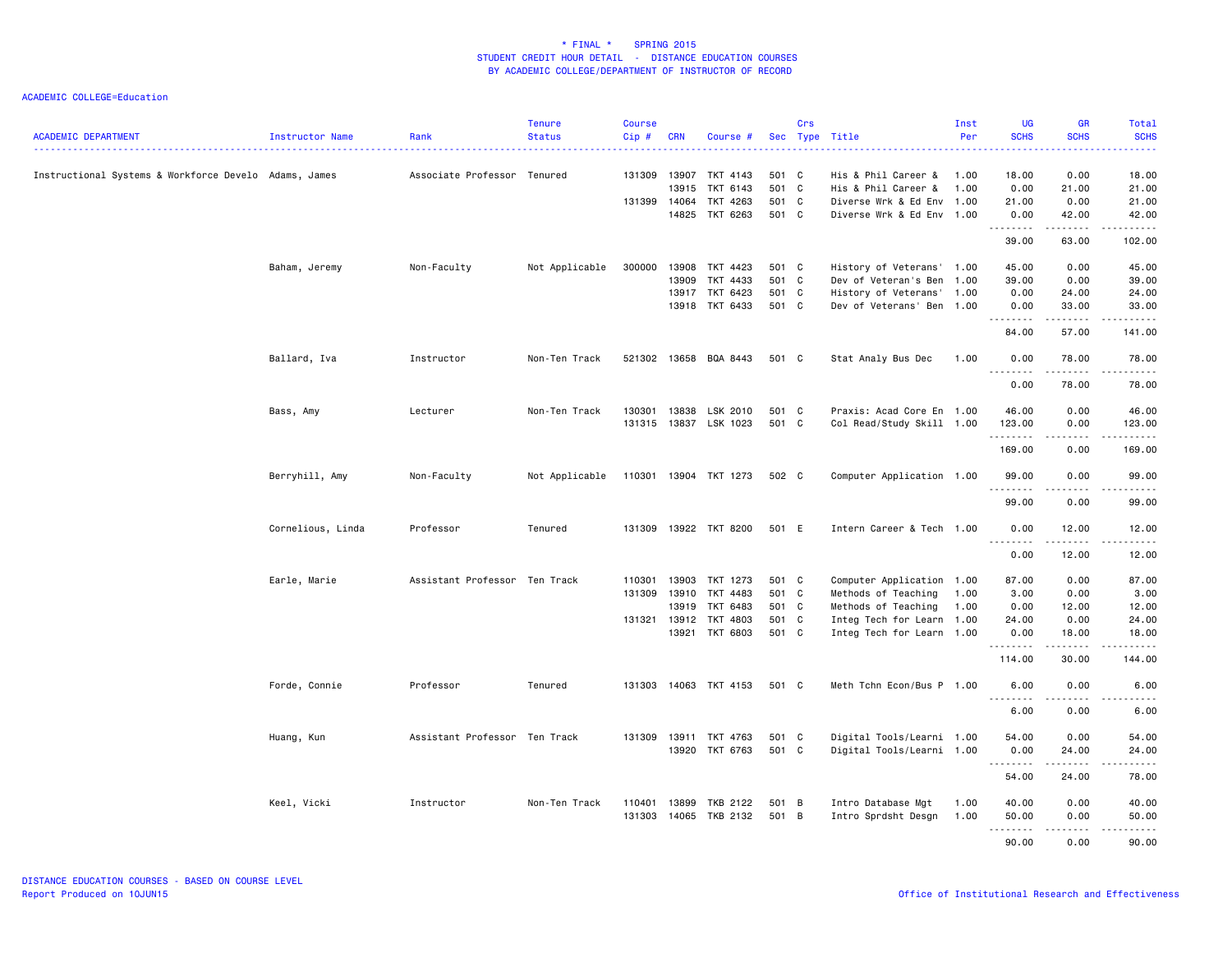| <b>ACADEMIC DEPARTMENT</b>                             | Instructor Name      | Rank                          | <b>Tenure</b><br><b>Status</b> | Course<br>$Cip$ # | <b>CRN</b> | Course #       |       | Crs | Sec Type Title            | Inst<br>Per | <b>UG</b><br><b>SCHS</b>    | <b>GR</b><br><b>SCHS</b>    | Total<br><b>SCHS</b>               |
|--------------------------------------------------------|----------------------|-------------------------------|--------------------------------|-------------------|------------|----------------|-------|-----|---------------------------|-------------|-----------------------------|-----------------------------|------------------------------------|
| Instructional Systems & Workforce Develo Okojie, Mabel |                      | Professor                     | Tenured                        | 131309            |            | 14062 TKT 8233 | 501 C |     | Anal & Survey Resear 1.00 |             | 0.00<br>---------<br>0.00   | 12.00<br>---------<br>12.00 | 12.00<br>.<br>12.00                |
|                                                        | Scott-Bracey, Pamela | Assistant Professor Ten Track |                                | 131303            |            | 13900 TKB 3133 | 501 C |     | Admin Management & P 1.00 |             | 93.00<br>---------<br>93.00 | 0.00<br>---------<br>0.00   | 93.00<br>.<br>93.00                |
| Instructional Systems & Workforce Develo               |                      |                               |                                |                   |            |                |       |     |                           |             | 748,00<br>========          | 276.00                      | =========<br>1024.00<br>========== |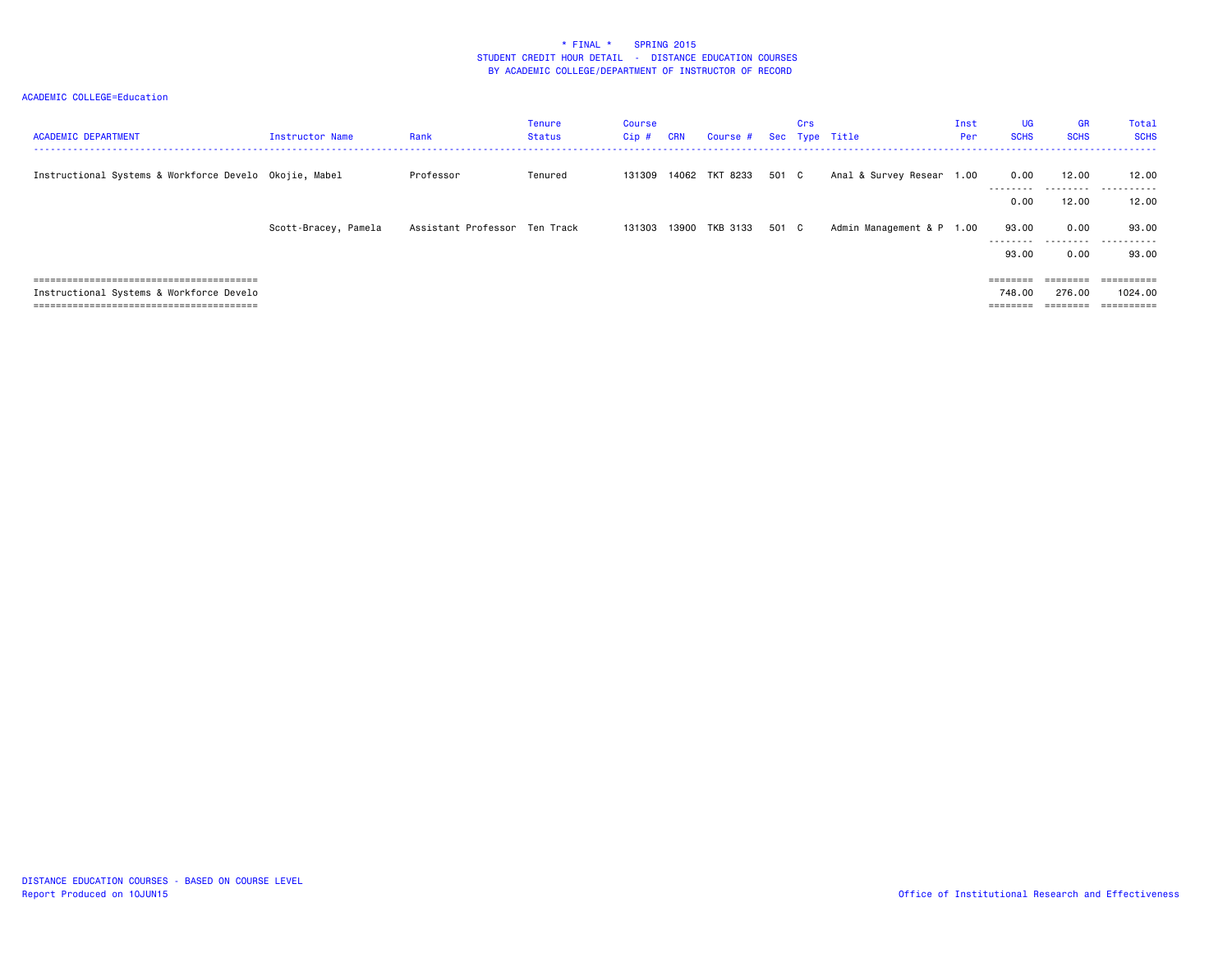| <b>ACADEMIC DEPARTMENT</b> | Instructor Name | Rank       | Tenure<br>Status | Course<br>Cip# | CRN | Course # Sec Type Title |       | Crs |                          | Inst<br>Per | <b>UG</b><br><b>SCHS</b>    | <b>GR</b><br><b>SCHS</b> | Total<br><b>SCHS</b> |
|----------------------------|-----------------|------------|------------------|----------------|-----|-------------------------|-------|-----|--------------------------|-------------|-----------------------------|--------------------------|----------------------|
| Kinesiology                | Rye, David      | Instructor | Non-Ten Track    | 131314         |     | 13863 PE 4873           | 501 C |     | Prof Sem In Physica 1.00 |             | 9.00<br>.                   | 0.00                     | 9.00<br>             |
|                            |                 |            |                  |                |     |                         |       |     |                          |             | 9.00                        | 0.00                     | 9.00                 |
|                            |                 |            |                  |                |     |                         |       |     |                          |             | $=$ $=$ $=$ $=$ $=$ $=$ $=$ | ========                 |                      |
| Kinesiology                |                 |            |                  |                |     |                         |       |     |                          |             | 9.00                        | 0.00                     | 9.00                 |
|                            |                 |            |                  |                |     |                         |       |     |                          |             | --------                    | --------                 |                      |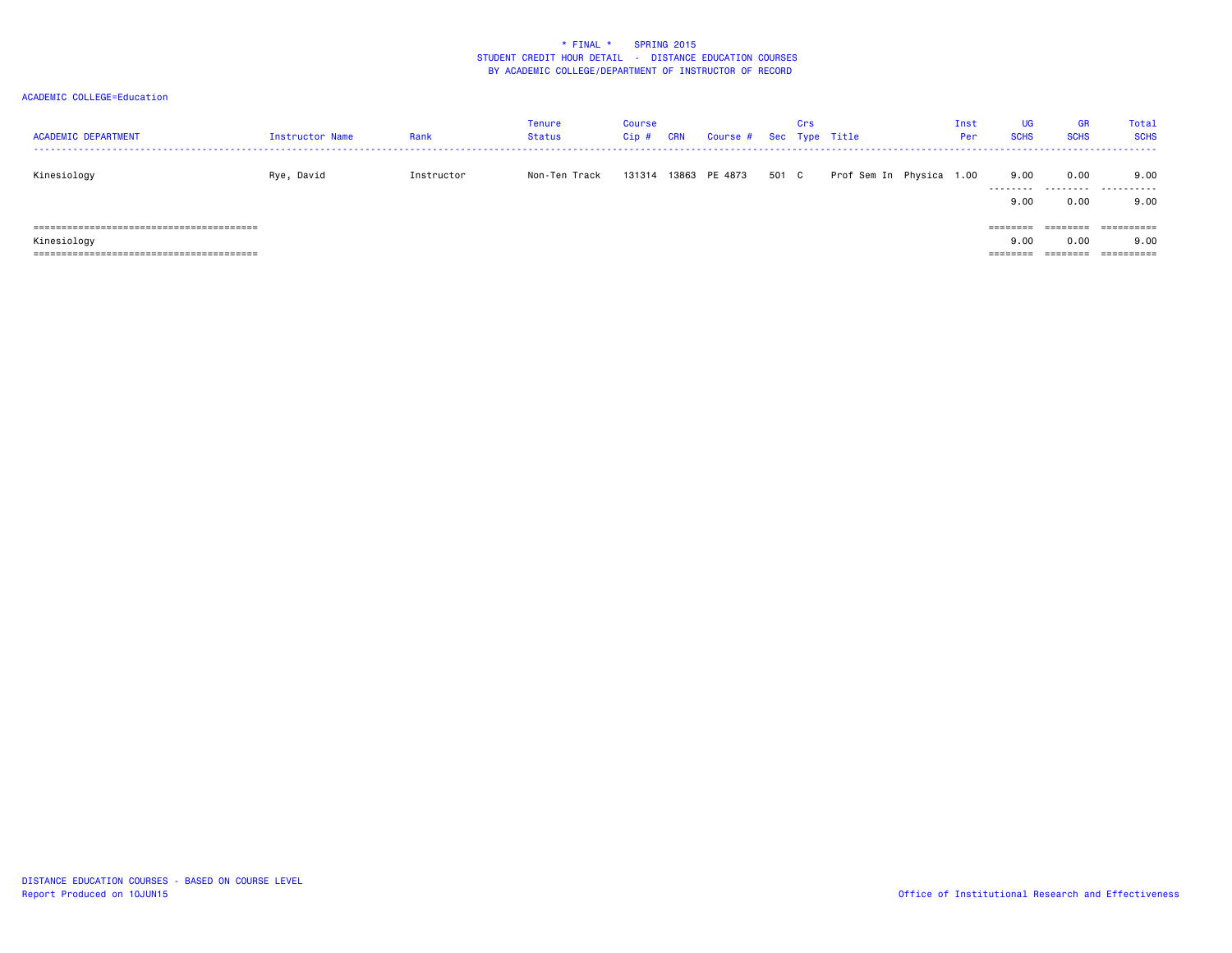| <b>ACADEMIC DEPARTMENT</b> | Instructor Name | Rank                          | <b>Tenure</b><br><b>Status</b> | <b>Course</b><br>Cip# | <b>CRN</b> | Course #                         |                | Crs | Sec Type Title                                        | Inst<br>Per | <b>UG</b><br><b>SCHS</b> | <b>GR</b><br><b>SCHS</b> | <b>Total</b><br><b>SCHS</b> |
|----------------------------|-----------------|-------------------------------|--------------------------------|-----------------------|------------|----------------------------------|----------------|-----|-------------------------------------------------------|-------------|--------------------------|--------------------------|-----------------------------|
| Leadership and Foundations | Bombly, Sarah   | Lecturer                      | Non-Ten Track                  | 130601                |            | 13721 EDF 8553                   | 501 C          |     | Research in the Clas 1.00                             |             | 0.00<br>.                | 60.00<br>.               | 60.00<br>$\frac{1}{2}$      |
|                            |                 |                               |                                |                       |            |                                  |                |     |                                                       |             | 0.00                     | 60.00                    | 60.00                       |
|                            | Brocato, Donna  | Associate Professor Tenured   |                                |                       |            | 130407 15871 CCL 9000            | 506 D          |     | Diss./Dissertation R 1.00                             |             | 0.00<br>.                | 1.00<br>.                | 1.00<br>$- - - -$           |
|                            |                 |                               |                                |                       |            |                                  |                |     |                                                       |             | 0.00                     | 1.00                     | 1.00                        |
|                            | Coats, Linda    | Professor                     | Tenured                        | 130401                | 13701      | EDA 8190                         | 501 S          |     | Wkshp Ed Adm & Super 1.00                             |             | 0.00                     | 3.00                     | 3.00                        |
|                            |                 |                               |                                | 130407                | 13702      | EDA 8323                         | 501 C          |     | Ed Facilities Design 0.90                             |             | 0.00                     | 29.70                    | 29.70                       |
|                            |                 |                               |                                |                       | 15344      | CCL 9000                         | 504 D          |     | Diss./Dissertation R 1.00                             |             | 0.00                     | 12.00                    | 12.00                       |
|                            |                 |                               |                                |                       |            | 15855 CCL 9913                   | 502 S          |     | Dissertation Seminar 1.00                             |             | 0.00<br>$\frac{1}{2}$    | 15.00<br>.               | 15.00<br>.                  |
|                            |                 |                               |                                |                       |            |                                  |                |     |                                                       |             | 0.00                     | 59.70                    | 59.70                       |
|                            | Davis, James    | Associate Professor Tenured   |                                | 130407                | 13702      | EDA 8323                         | 501 C          |     | Ed Facilities Design 0.10                             |             | 0.00                     | 3.30                     | 3.30                        |
|                            |                 |                               |                                |                       |            | 15346 CCL 9000                   | 501 D          |     | Diss./Dissertation R 1.00                             |             | 0.00<br>.                | 20.00<br>.               | 20.00                       |
|                            |                 |                               |                                |                       |            |                                  |                |     |                                                       |             | 0.00                     | 23.30                    | .<br>23.30                  |
|                            | Farmer, Angela  | Assistant Professor Ten Track |                                | 130401                | 15939      | EDA 8190                         | 502 S          |     | Wkshp Ed Adm & Super 1.00                             |             | 0.00                     | 33.00                    | 33.00                       |
|                            |                 |                               |                                |                       | 16011      | EDL 8613                         | 501 H          |     | Leadership Intern II 1.00                             |             | 0.00                     | 18.00                    | 18.00                       |
|                            |                 |                               |                                |                       |            |                                  |                |     |                                                       |             | 0.00                     | .<br>51.00               | .<br>51.00                  |
|                            | Hanson, Bruce   | Lecturer                      | Non-Ten Track                  | 130407                |            | 14520 CCL 8343                   | 501 C          |     | Community Dev Resour 1.00                             |             | 0.00<br>$   -$           | 33.00<br>.               | 33.00<br>$\frac{1}{2}$      |
|                            |                 |                               |                                |                       |            |                                  |                |     |                                                       |             | 0.00                     | 33.00                    | 33.00                       |
|                            | Harris, Robert  | Lecturer                      | Non-Ten Track                  |                       |            | 130407 15343 CCL 8243            | 501 E          |     | Intern Comm College                                   | 1.00        | 0.00                     | 9.00                     | 9.00                        |
|                            |                 |                               |                                |                       |            |                                  |                |     |                                                       |             | 0.00                     | 9.00                     | 9.00                        |
|                            | Johnson, Susan  | Lecturer                      | Non-Ten Track                  | 130401                |            | 15980 EDA 8190                   | 503 S          |     | Wkshp Ed Adm & Super 1.00                             |             | 0.00<br>$- - - - -$      | 21.00<br>$- - - - -$     | 21.00<br>.                  |
|                            |                 |                               |                                |                       |            |                                  |                |     |                                                       |             | 0.00                     | 21.00                    | 21.00                       |
|                            | King, Stephanie | Assistant Professor Ten Track |                                | 130407                | 13660      | CCL 8143                         | 501 C          |     | Program Planning and 1.00                             |             | 0.00                     | 39.00                    | 39.00                       |
|                            |                 |                               |                                |                       | 14523      | CCL 9913                         | 501 S          |     | Dissertation Seminar 1.00                             |             | 0.00                     | 15.00                    | 15.00                       |
|                            |                 |                               |                                |                       |            | 15347 CCL 9000                   | 502 D          |     | Diss./Dissertation R 1.00                             |             | 0.00<br>.                | 93.00<br>.               | 93.00<br>------             |
|                            |                 |                               |                                |                       |            |                                  |                |     |                                                       |             | 0.00                     | 147.00                   | 147.00                      |
|                            | Miller, Robert  | Lecturer                      | Non-Ten Track                  |                       |            | 130407 14521 CCL 8133            | 501 C          |     | Lead Theory Pract in 1.00                             |             | 0.00<br><u>.</u>         | 42.00<br>.               | 42.00<br>.                  |
|                            |                 |                               |                                |                       |            |                                  |                |     |                                                       |             | 0.00                     | 42.00                    | 42.00                       |
|                            | Prince, Debra   | Associate Professor Tenured   |                                | 130601                |            | 13720 EDF 8363                   | 501 C          |     | Func & Met Res In Ed 1.00                             |             | 0.00<br><u>.</u>         | 39.00<br>$- - - - -$     | 39.00<br>.                  |
|                            |                 |                               |                                |                       |            |                                  |                |     |                                                       |             | 0.00                     | 39.00                    | 39.00                       |
|                            | Stumpf, Arthur  | Associate Professor Tenured   |                                | 130407                |            | 13664 CCL 8353<br>13665 CCL 8383 | 501 C<br>501 C |     | Appl Org Theory CC L 1.00<br>Ethical Decision CC 1.00 |             | 0.00<br>0.00             | 36.00<br>24.00           | 36.00<br>24.00              |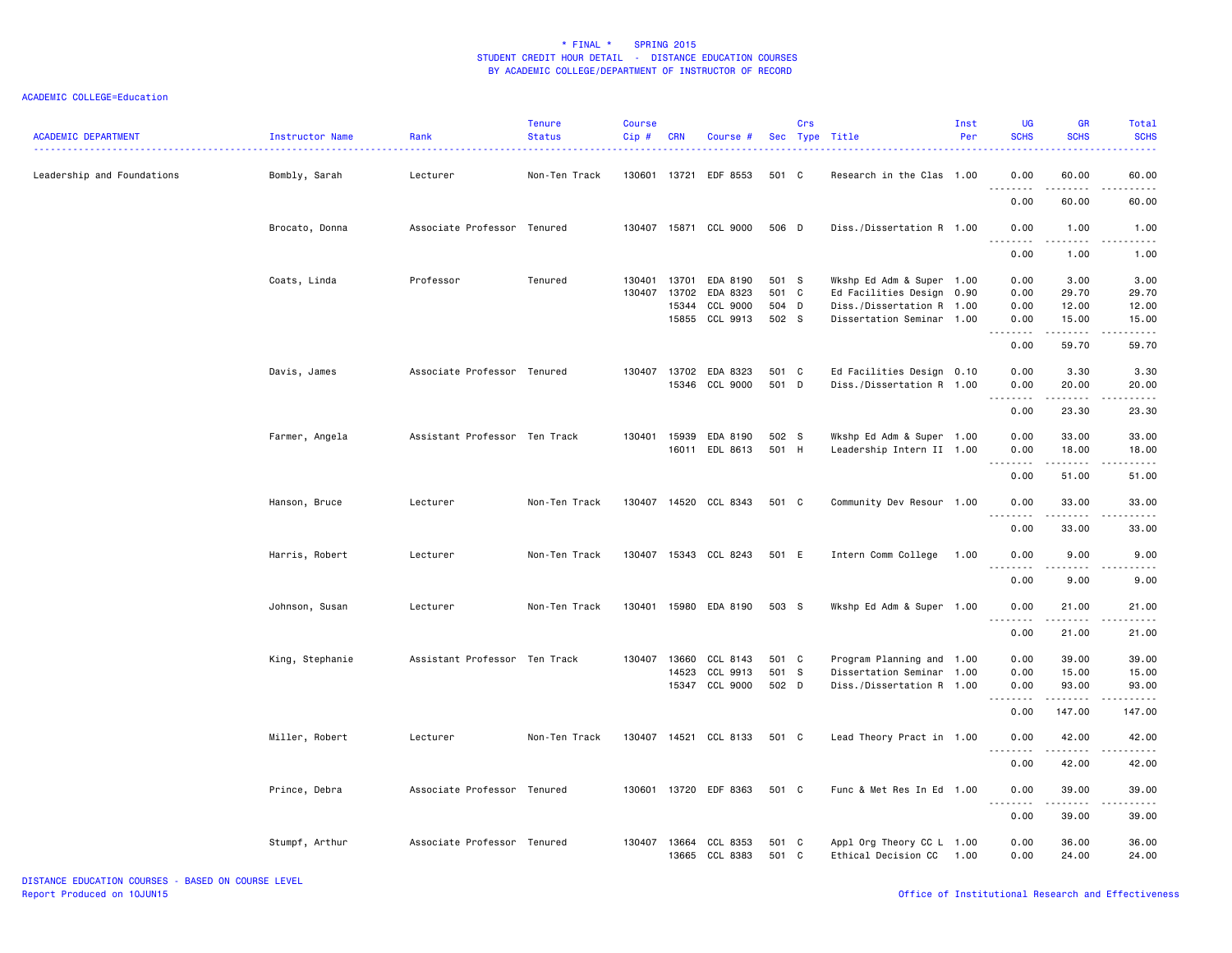| <b>ACADEMIC DEPARTMENT</b> | Instructor Name   | Rank                          | Tenure<br><b>Status</b> | <b>Course</b><br>Cip# | <b>CRN</b> | Course #       |       | Crs | Sec Type Title            | Inst<br>Per | <b>UG</b><br><b>SCHS</b> | <b>GR</b><br><b>SCHS</b>   | Total<br><b>SCHS</b>     |
|----------------------------|-------------------|-------------------------------|-------------------------|-----------------------|------------|----------------|-------|-----|---------------------------|-------------|--------------------------|----------------------------|--------------------------|
| Leadership and Foundations | Stumpf, Arthur    | Associate Professor Tenured   |                         | 130407                |            | 15345 CCL 9000 | 503 D |     | Diss./Dissertation R 1.00 |             | 0.00<br>---------        | 27.00<br>---------         | 27.00<br>----<br>------- |
|                            |                   |                               |                         |                       |            |                |       |     |                           |             | 0.00                     | 87.00                      | 87.00                    |
|                            | Wallin, Patsy     | Assistant Professor Ten Track |                         | 130401                |            | 16012 EDL 8623 | 501 C |     | Curric Leadership         | 1.00        | 0.00                     | 15.00<br>- - - - - - - - - | 15.00<br>------<br>.     |
|                            |                   |                               |                         |                       |            |                |       |     |                           |             | 0.00                     | 15.00                      | 15.00                    |
|                            | Williams, Frankie | Lecturer                      | Non-Ten Track           | 130407                | 13659      | CCL 8113       | 501 C |     | Comm Col Hist/Philos 1.00 |             | 0.00<br>---------        | 24.00<br>.                 | 24.00<br>.               |
|                            |                   |                               |                         |                       |            |                |       |     |                           |             | 0.00                     | 24.00                      | 24.00                    |
|                            |                   |                               |                         |                       |            |                |       |     |                           |             | ========                 | $=$ = = = = = = =          | ==========               |
| Leadership and Foundations |                   |                               |                         |                       |            |                |       |     |                           |             | 0.00                     | 612.00                     | 612.00<br>:=========     |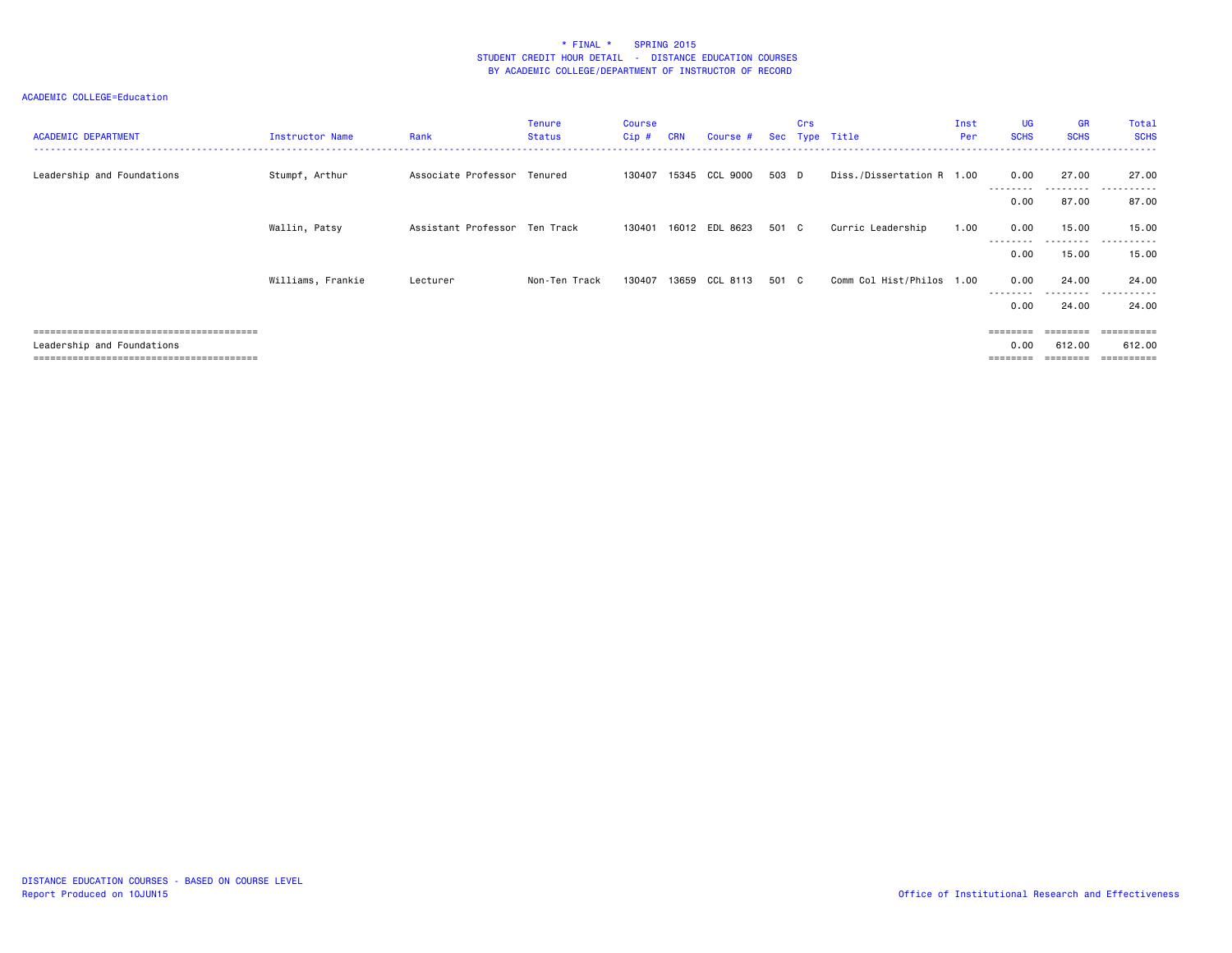### ACADEMIC COLLEGE=Education

| <b>ACADEMIC DEPARTMENT</b> | Instructor Name   | Rank      | Tenure<br><b>Status</b> | <b>Course</b><br>Cip# | <b>CRN</b> | Course #        |       | Crs | Sec Type Title            | Inst<br>Per | <b>UG</b><br><b>SCHS</b> | <b>GR</b><br><b>SCHS</b> | Total<br><b>SCHS</b><br>.   |
|----------------------------|-------------------|-----------|-------------------------|-----------------------|------------|-----------------|-------|-----|---------------------------|-------------|--------------------------|--------------------------|-----------------------------|
| Music                      | Brown, Michael R. | Professor | Tenured                 | 131312 14441          |            | MU 1123         | 501 C |     | American Music App.       | 1.00        | 60.00                    | 0.00                     | 60.00                       |
|                            |                   |           |                         |                       |            |                 |       |     |                           |             | --------<br>60.00        | . <b>.</b> .<br>0.00     | ------<br>.<br>60.00        |
|                            | Damm, Robert      | Professor | Tenured                 | 131312                | 13861      | <b>MUE 4886</b> | 501 F |     | Stu Teach Music Ed        | 1.00        | 12.00                    | 0.00                     | 12.00                       |
|                            |                   |           |                         |                       |            | 13862 MUE 4896  | 501 F |     | Stu Teach Music Ed        | 1.00        | 6.00<br>---------        | 0.00<br>---------        | 6.00<br>------<br>.         |
|                            |                   |           |                         |                       |            |                 |       |     |                           |             | 18.00                    | 0.00                     | 18.00                       |
|                            | Patilla, Carol    | Lecturer  | Non-Ten Track           | 500901                |            | 13860 MU 1113   | 501 C |     | His & Apprec Of Musi 1.00 |             | 42.00<br>---------       | 0.00<br>---------        | 42.00<br>. <u>.</u><br>$ -$ |
|                            |                   |           |                         |                       |            |                 |       |     |                           |             | 42.00                    | 0.00                     | 42.00                       |
|                            |                   |           |                         |                       |            |                 |       |     |                           |             | ======                   |                          | .=======                    |
| Music                      |                   |           |                         |                       |            |                 |       |     |                           |             | 120.00                   | 0.00                     | 120.00                      |
|                            |                   |           |                         |                       |            |                 |       |     |                           |             | ========                 | ========                 | ==========                  |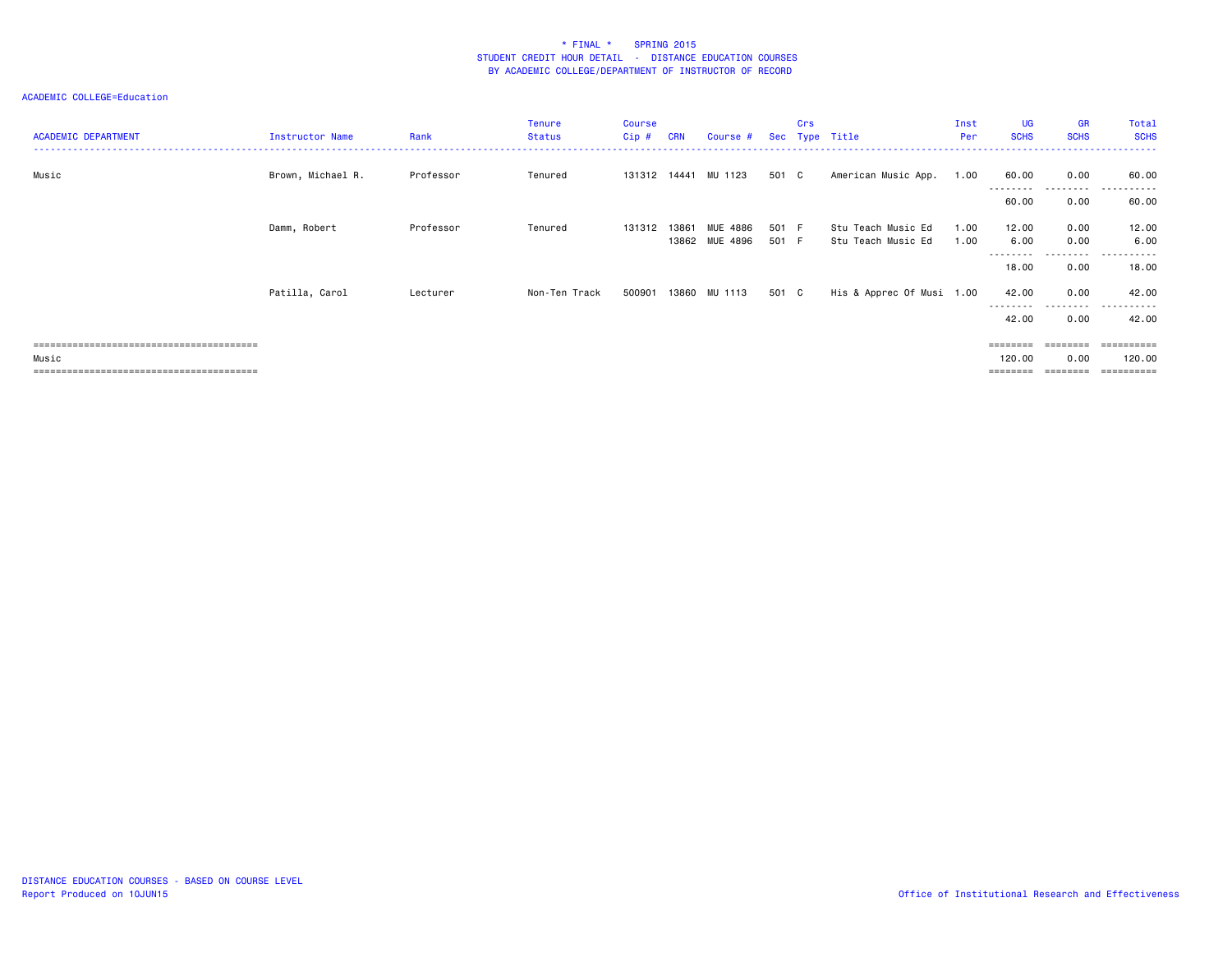| <b>ACADEMIC DEPARTMENT</b> | <b>Instructor Name</b> | Rank                              | <b>Tenure</b><br><b>Status</b> | Course<br>Cip# | CRN | Course #                 | <b>Sec</b> | Crs | Type Title                | Inst<br>Per | <b>UG</b><br><b>SCHS</b>     | <b>GR</b><br><b>SCHS</b>      | Total<br><b>SCHS</b>                                                                                        |
|----------------------------|------------------------|-----------------------------------|--------------------------------|----------------|-----|--------------------------|------------|-----|---------------------------|-------------|------------------------------|-------------------------------|-------------------------------------------------------------------------------------------------------------|
| Aerospace Engineering      | Bhatia, Manav          | Assistant Professor Ten Track     |                                | 140201         |     | 15530 ASE 6990           | 501 C      |     | Special Topic In ASE 1.00 |             | 0.00<br>--------             | 12.00<br>.                    | 12.00<br>.                                                                                                  |
|                            |                        |                                   |                                |                |     |                          |            |     |                           |             | 0.00                         | 12.00                         | 12.00                                                                                                       |
|                            | Janus, Jonathan        | Associate Professor Tenured       |                                |                |     | 140201  14439  ASE  8423 | 501 C      |     | Comput Fluid Dyn II 1.00  |             | 0.00<br>---------            | 3.00<br>--------              | 3.00<br>$\frac{1}{2} \left( \frac{1}{2} \right) \left( \frac{1}{2} \right) \left( \frac{1}{2} \right)$<br>. |
|                            |                        |                                   |                                |                |     |                          |            |     |                           |             | 0.00                         | 3.00                          | 3.00                                                                                                        |
|                            | Newman, James          | Professor                         | Tenured                        |                |     | 141101 14447 EM 8213     | 501 C      |     | Fracture Mechanics        | 1.00        | 0.00<br>--------             | 18.00<br>----                 | 18.00                                                                                                       |
|                            |                        |                                   |                                |                |     |                          |            |     |                           |             | 0.00                         | 18.00                         | 18.00                                                                                                       |
|                            | Oppedal, Andrew        | Research Assist Pro Non-Ten Track |                                |                |     | 141101 13743 EM 6213     | 501 C      |     | Adv Mec Of Mat            | 1.00        | 0.00<br>--------             | 12.00<br>.                    | 12.00<br>.<br>$\sim$ $\sim$ $\sim$                                                                          |
|                            |                        |                                   |                                |                |     |                          |            |     |                           |             | 0.00                         | 12.00                         | 12.00                                                                                                       |
|                            | Sescu, Adrian          | Assistant Professor Ten Track     |                                |                |     | 140201 16175 ASE 9000    | 503 D      |     | Research/Diss             | 1.00        | 0.00<br>- - - - -            | 7.00<br>. <b>.</b> .          | 7.00                                                                                                        |
|                            |                        |                                   |                                |                |     |                          |            |     |                           |             | 0.00                         | 7.00                          | 7.00                                                                                                        |
|                            | Thompson, David        | Professor                         | Tenured                        | 140201         |     | 14531 ASE 9000           | 502 D      |     | Research/Diss             | 1.00        | 0.00                         | 1.00                          | 1.00                                                                                                        |
|                            |                        |                                   |                                |                |     |                          |            |     |                           |             | 0.00                         | 1.00                          | 1.00                                                                                                        |
| Aerospace Engineering      |                        |                                   |                                |                |     |                          |            |     |                           |             | ========<br>0.00<br>======== | ========<br>53.00<br>======== | ==========<br>53.00<br>==========                                                                           |
|                            |                        |                                   |                                |                |     |                          |            |     |                           |             |                              |                               |                                                                                                             |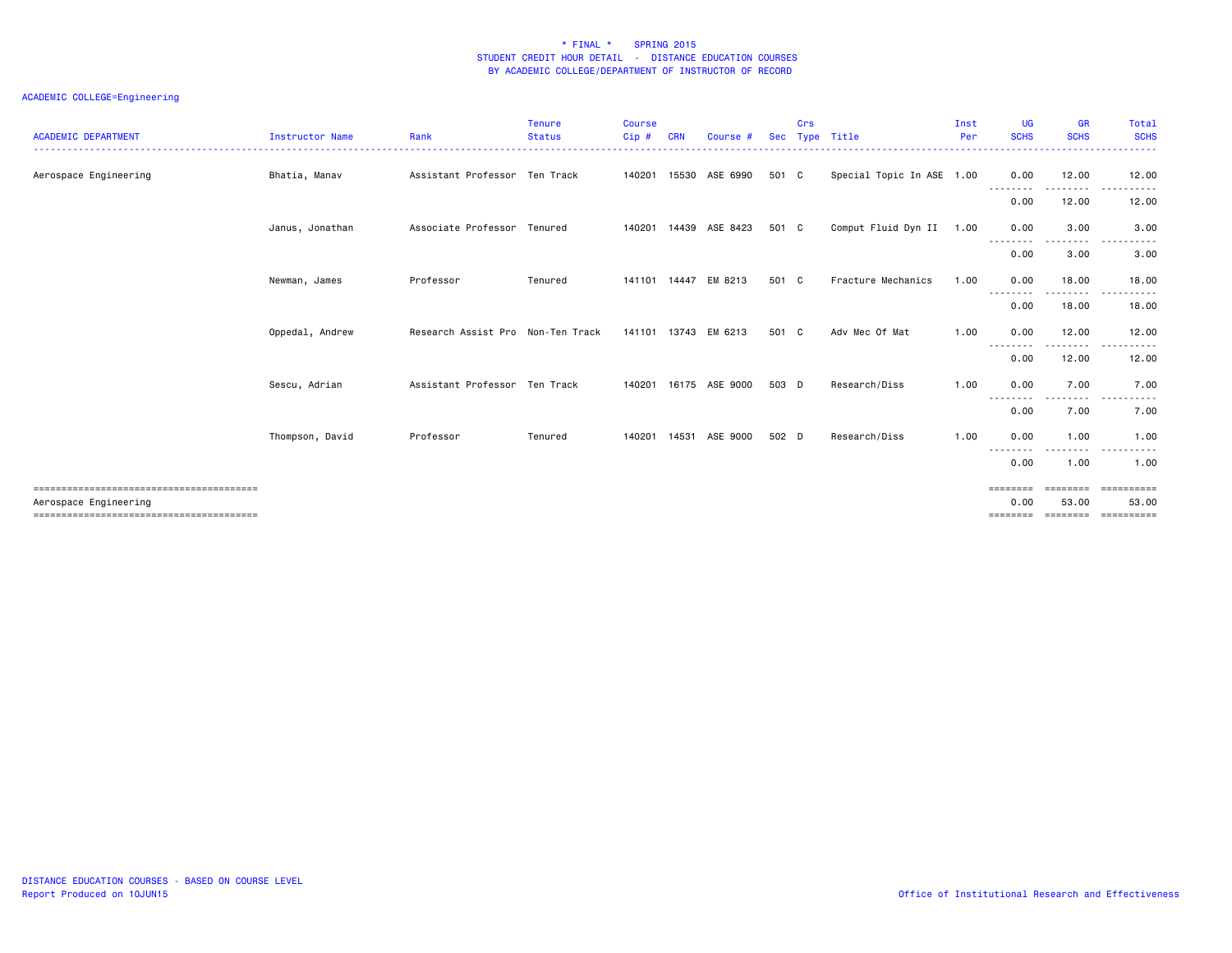| <b>ACADEMIC DEPARTMENT</b>        | Instructor Name     | Rank                              | <b>Tenure</b><br><b>Status</b> | <b>Course</b><br>Cip # | <b>CRN</b>     | Course #                              |                | Crs | Sec Type Title                                         | Inst<br>Per | <b>UG</b><br><b>SCHS</b>               | <b>GR</b><br><b>SCHS</b>                                                                                                                                     | Total<br><b>SCHS</b>                                                                                                                                         |
|-----------------------------------|---------------------|-----------------------------------|--------------------------------|------------------------|----------------|---------------------------------------|----------------|-----|--------------------------------------------------------|-------------|----------------------------------------|--------------------------------------------------------------------------------------------------------------------------------------------------------------|--------------------------------------------------------------------------------------------------------------------------------------------------------------|
| Civil & Environmental Engineering | Freyne, Seamus      | Assistant Professor Ten Track     |                                | 140801                 | 14417<br>14583 | CE 8503<br>CE 8000                    | 501 C<br>502 D |     | Data Analysis for CE 1.00<br>Research / Thesis         | 1.00        | 0.00<br>0.00                           | 36.00<br>3.00                                                                                                                                                | 36.00<br>3.00                                                                                                                                                |
|                                   |                     |                                   |                                |                        |                |                                       |                |     |                                                        |             | .<br>0.00                              | .<br>39.00                                                                                                                                                   | $\sim$ $\sim$ $\sim$ $\sim$ $\sim$<br>39.00                                                                                                                  |
|                                   | Gude, Veera         | Assistant Professor Ten Track     |                                | 140801                 | 14413          | 14411 CE 6863<br>CE 8823              | 501 C<br>501 C |     | Water & Waster Engr. 1.00<br>Un Pro-Op Env Eng II 1.00 |             | 0.00<br>0.00                           | 15.00<br>3.00                                                                                                                                                | 15.00<br>3.00                                                                                                                                                |
|                                   |                     |                                   |                                |                        | 14584          | CE 8000                               | 503 D          |     | Research / Thesis                                      | 1.00        | 0.00<br>.<br>$ -$                      | 3.00<br>.                                                                                                                                                    | 3.00<br>$\frac{1}{2}$                                                                                                                                        |
|                                   |                     |                                   |                                |                        |                |                                       |                |     |                                                        |             | 0.00                                   | 21.00                                                                                                                                                        | 21.00                                                                                                                                                        |
|                                   | Gullett, Philip     | Associate Professor Tenured       |                                | 140801 14414           |                | CE 6913                               | 501 C          |     | Matrix Struct Analy 1.00                               |             | 0.00                                   | 6.00                                                                                                                                                         | 6.00                                                                                                                                                         |
|                                   |                     |                                   |                                |                        | 14585          | CE 8000                               | 504 D          |     | Research / Thesis                                      | 1.00        | 0.00                                   | 3.00                                                                                                                                                         | 3.00                                                                                                                                                         |
|                                   |                     |                                   |                                |                        | 14597          | CE 9000                               | 504 D          |     | Research / Diss                                        | 1.00        | 0.00                                   | 2.00                                                                                                                                                         | 2.00                                                                                                                                                         |
|                                   |                     |                                   |                                |                        |                | 141101 13742 EM 6123                  | 501 C          |     | Intro Finite Element 1.00                              |             | 0.00<br>$\sim$ $\sim$ $\sim$<br>-----  | 9.00<br>$\frac{1}{2} \left( \frac{1}{2} \right) \left( \frac{1}{2} \right) \left( \frac{1}{2} \right) \left( \frac{1}{2} \right) \left( \frac{1}{2} \right)$ | 9.00<br>$\frac{1}{2} \left( \frac{1}{2} \right) \left( \frac{1}{2} \right) \left( \frac{1}{2} \right) \left( \frac{1}{2} \right) \left( \frac{1}{2} \right)$ |
|                                   |                     |                                   |                                |                        |                |                                       |                |     |                                                        |             | 0.00                                   | 20.00                                                                                                                                                        | 20.00                                                                                                                                                        |
|                                   | Howard, Isaac       | Associate Professor Tenured       |                                |                        | 140801 14586   | CE 8000                               | 505 D          |     | Research / Thesis                                      | 1.00        | 0.00                                   | 1.00                                                                                                                                                         | 1.00                                                                                                                                                         |
|                                   |                     |                                   |                                |                        | 14598          | CE 9000                               | 505 D          |     | Research / Diss                                        | 1.00        | 0.00                                   | 3.00                                                                                                                                                         | 3.00                                                                                                                                                         |
|                                   |                     |                                   |                                |                        |                | 140899 14412 CE 8303                  | 501 C          |     | Mat'l Characterizati 1.00                              |             | 0.00                                   | 15.00                                                                                                                                                        | 15.00                                                                                                                                                        |
|                                   |                     |                                   |                                |                        |                |                                       |                |     |                                                        |             | .<br>$ -$<br>0.00                      | .<br>19.00                                                                                                                                                   | <u>.</u><br>19.00                                                                                                                                            |
|                                   | Li, Xiaopeng        | Assistant Professor Ten Track     |                                |                        |                | 140801 14410 CE 8133                  | 501 C          |     | Traffic Flow Theory                                    | 1.00        | 0.00                                   | 12.00<br>.                                                                                                                                                   | 12.00<br>.                                                                                                                                                   |
|                                   |                     |                                   |                                |                        |                |                                       |                |     |                                                        |             | $\sim$ $\sim$ $\sim$<br>.<br>0.00      | 12.00                                                                                                                                                        | 12.00                                                                                                                                                        |
|                                   | Martin, James L.    | Professor                         | Tenured                        |                        |                | 140801 14589 CE 8000                  | 508 D          |     | Research / Thesis                                      | 1.00        | 0.00                                   | 1.00                                                                                                                                                         | 1.00                                                                                                                                                         |
|                                   |                     |                                   |                                |                        | 14600          | CE 9000                               | 508 D          |     | Research / Diss                                        | 1.00        | 0.00                                   | 3.00                                                                                                                                                         | 3.00                                                                                                                                                         |
|                                   |                     |                                   |                                |                        | 16009          | CE 7000                               | 501 I          |     | Directed Indiv Study 1.00                              |             | 0.00                                   | 3.00                                                                                                                                                         | 3.00                                                                                                                                                         |
|                                   |                     |                                   |                                |                        |                | 140805 14193 CE 8933                  | 501 C          |     | Water Quality Modeli 1.00                              |             | 0.00                                   | 12.00                                                                                                                                                        | 12.00                                                                                                                                                        |
|                                   |                     |                                   |                                |                        |                |                                       |                |     |                                                        |             | <u>.</u><br>$ -$<br>0.00               | .<br>19.00                                                                                                                                                   | .<br>19.00                                                                                                                                                   |
|                                   | Ramirez Avila, John | Research Assist Pro Non-Ten Track |                                | 140801                 | 14601          | CE 9000                               | 509 D          |     | Research / Diss                                        | 1.00        | 0.00                                   | 3.00                                                                                                                                                         | 3.00                                                                                                                                                         |
|                                   |                     |                                   |                                |                        | 16010          | CE 7000                               | 502 I          |     | Directed Indiv Study                                   | 1.00        | 0.00                                   | 3.00                                                                                                                                                         | 3.00                                                                                                                                                         |
|                                   |                     |                                   |                                |                        |                | 140805 14415 CE 6513                  | 501 C          |     | Engr. Hydrology                                        | 1.00        | 0.00                                   | 12.00                                                                                                                                                        | 12.00                                                                                                                                                        |
|                                   |                     |                                   |                                |                        |                |                                       |                |     |                                                        |             | $\sim$ $\sim$ .<br>$- - - - -$<br>0.00 | $- - - - - -$<br>18.00                                                                                                                                       | .<br>18.00                                                                                                                                                   |
|                                   | Truax, Dennis       | Professor                         | Tenured                        |                        |                | 140801 14602 CE 9000                  | 510 D          |     | Research / Diss                                        | 1.00        | 0.00                                   | 1.00                                                                                                                                                         | 1.00                                                                                                                                                         |
|                                   |                     |                                   |                                |                        |                |                                       |                |     |                                                        |             | .<br>$\sim$ $\sim$ $\sim$<br>0.00      | .<br>1.00                                                                                                                                                    | $- - - - -$<br>1.00                                                                                                                                          |
|                                   |                     |                                   |                                |                        |                |                                       |                |     |                                                        |             |                                        |                                                                                                                                                              |                                                                                                                                                              |
|                                   | Vahedifard, Farshid | Assistant Professor Ten Track     |                                | 140801                 | 14416          | CE 8443                               | 501 C          |     | Soil Behavior                                          | 1.00        | 0.00                                   | 21.00                                                                                                                                                        | 21.00                                                                                                                                                        |
|                                   |                     |                                   |                                |                        |                | 14592 CE 8000                         | 511 D          |     | Research / Thesis                                      | 1.00        | 0.00<br>.<br>$  -$                     | 3.00<br>$\cdots$                                                                                                                                             | 3,00<br>.                                                                                                                                                    |
|                                   |                     |                                   |                                |                        |                |                                       |                |     |                                                        |             | 0.00                                   | 24.00                                                                                                                                                        | 24.00                                                                                                                                                        |
|                                   | White, Thomas       | Professor                         | Tenured                        |                        |                | 140801 14593 CE 8000<br>16433 CE 7000 | 512 D<br>512 I |     | Research / Thesis<br>Directed Indiv Study 1.00         | 1.00        | 0.00<br>0.00                           | 4.00<br>6.00                                                                                                                                                 | 4.00<br>6.00                                                                                                                                                 |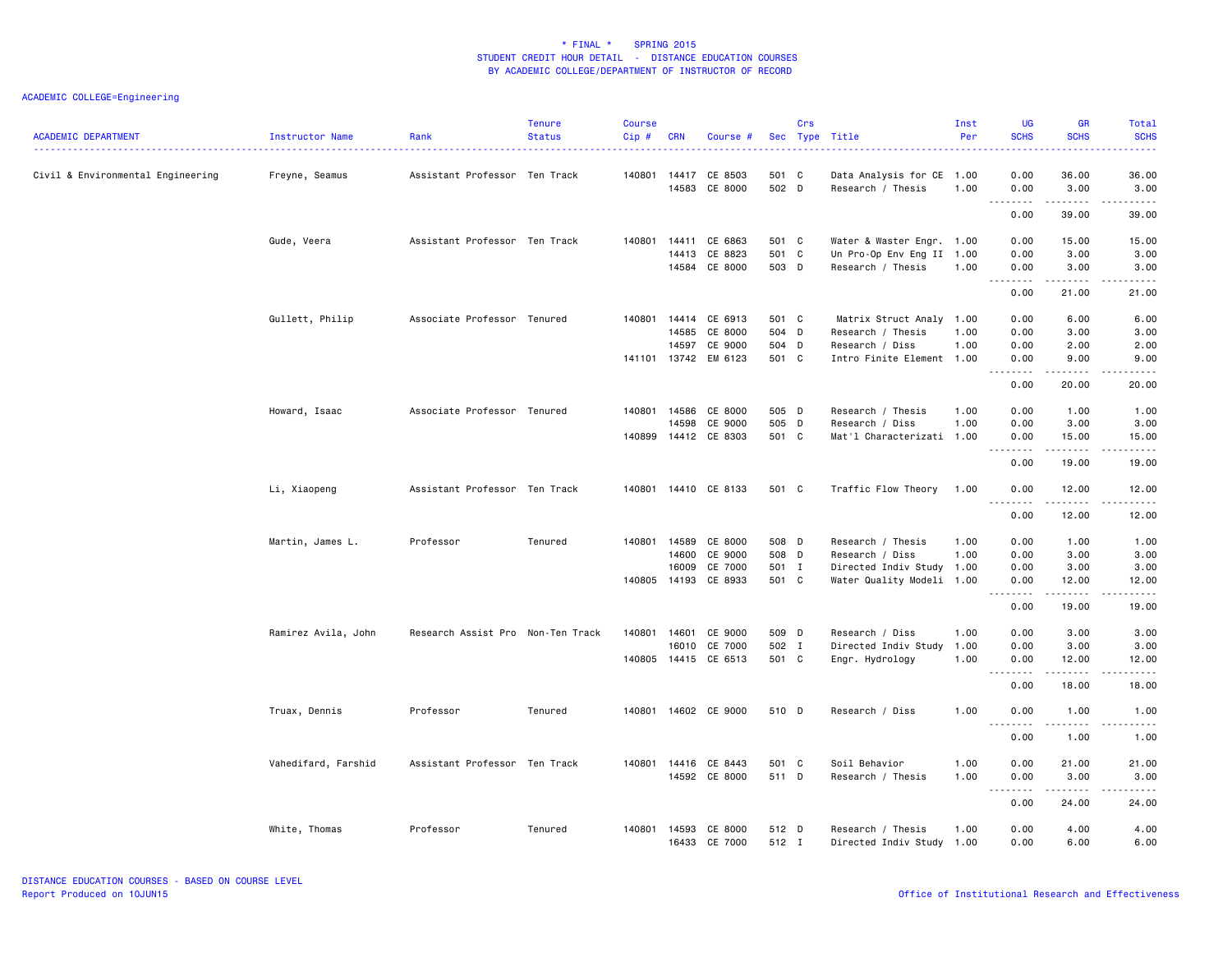| <b>ACADEMIC DEPARTMENT</b>        | Instructor Name | Rank                        | Tenure<br>Status | Course<br>Cip # | <b>CRN</b> | Course #                 |                | Crs | Sec Type Title                                   | Inst<br>Per | <b>UG</b><br><b>SCHS</b>              | <b>GR</b><br><b>SCHS</b>                | Total<br><b>SCHS</b>               |
|-----------------------------------|-----------------|-----------------------------|------------------|-----------------|------------|--------------------------|----------------|-----|--------------------------------------------------|-------------|---------------------------------------|-----------------------------------------|------------------------------------|
| Civil & Environmental Engineering | Zhang, Li       | Associate Professor Tenured |                  | 140801          |            | 16118 CE 9000            | 513 D          |     | Research / Diss                                  | 1.00        | ---------<br>0.00<br>0.00             | 10.00<br>9.00                           | 10.00<br>9.00                      |
|                                   |                 |                             |                  |                 | 16413      | CE 7000<br>16477 CE 6143 | 513 I<br>501 C |     | Directed Indiv Study 1.00<br>Traffic Engineering | 1.00        | 0.00<br>0.00<br>--------              | 3.00<br>3.00<br>.                       | 3.00<br>3,00<br>.                  |
|                                   |                 |                             |                  |                 |            |                          |                |     |                                                  |             | 0.00                                  | 15.00                                   | 15.00                              |
| Civil & Environmental Engineering |                 |                             |                  |                 |            |                          |                |     |                                                  |             | $=$ = = = = = = =<br>0.00<br>======== | $=$ = = = = = = =<br>198,00<br>======== | ==========<br>198.00<br>========== |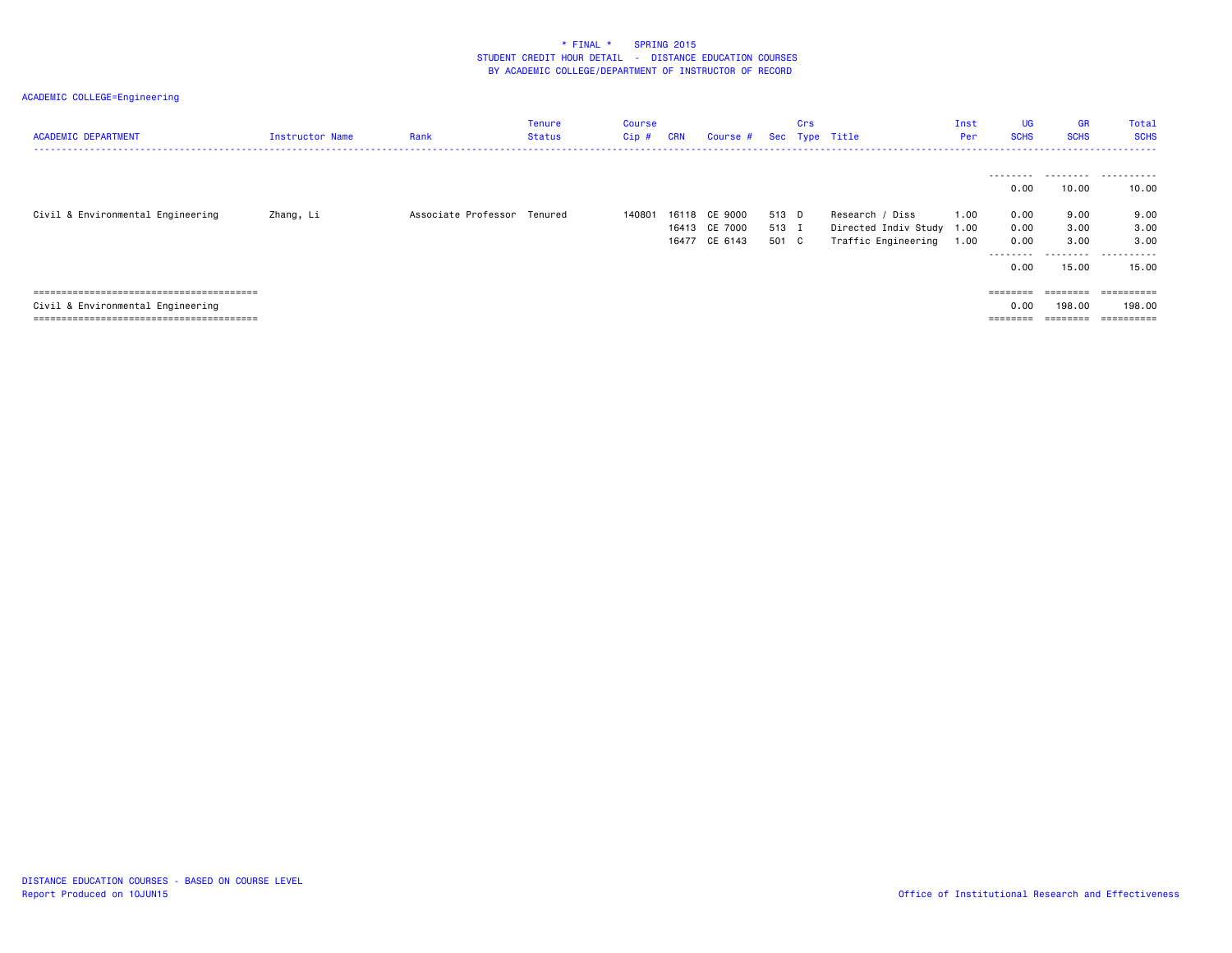| <b>ACADEMIC DEPARTMENT</b>     | Instructor Name | Rank                          | <b>Tenure</b><br>Status | Course<br>Cip# | <b>CRN</b> | Course # Sec Type Title |       | Crs |                     | Inst<br>Per | <b>UG</b><br><b>SCHS</b> | <b>GR</b><br><b>SCHS</b> | Total<br><b>SCHS</b> |
|--------------------------------|-----------------|-------------------------------|-------------------------|----------------|------------|-------------------------|-------|-----|---------------------|-------------|--------------------------|--------------------------|----------------------|
| Computer Science & Engineering | Bethel, Cindy   | Assistant Professor Ten Track |                         | 110101         | 14147      | CSE 8990                | 501 C |     | Special Topic in CS | 1.00        | 0.00<br>---------        | 3.00<br>.                | 3.00<br>.            |
|                                |                 |                               |                         |                |            |                         |       |     |                     |             | 0.00                     | 3.00                     | 3,00                 |
|                                | Dampier, David  | Non-Faculty                   | Tenured                 | 110101         | 15789      | CSE 8000                | 501 D |     | Research /Thesis    | 1.00        | 0.00<br>---------        | 1.00<br>.                | 1.00<br>.            |
|                                |                 |                               |                         |                |            |                         |       |     |                     |             | 0.00                     | 1.00                     | 1.00                 |
|                                |                 |                               |                         |                |            |                         |       |     |                     |             | ========                 | $=$ = = = = = = =        | ==========           |
| Computer Science & Engineering |                 |                               |                         |                |            |                         |       |     |                     |             | 0.00                     | 4.00                     | 4.00                 |
|                                |                 |                               |                         |                |            |                         |       |     |                     |             |                          | ---------                | ==========           |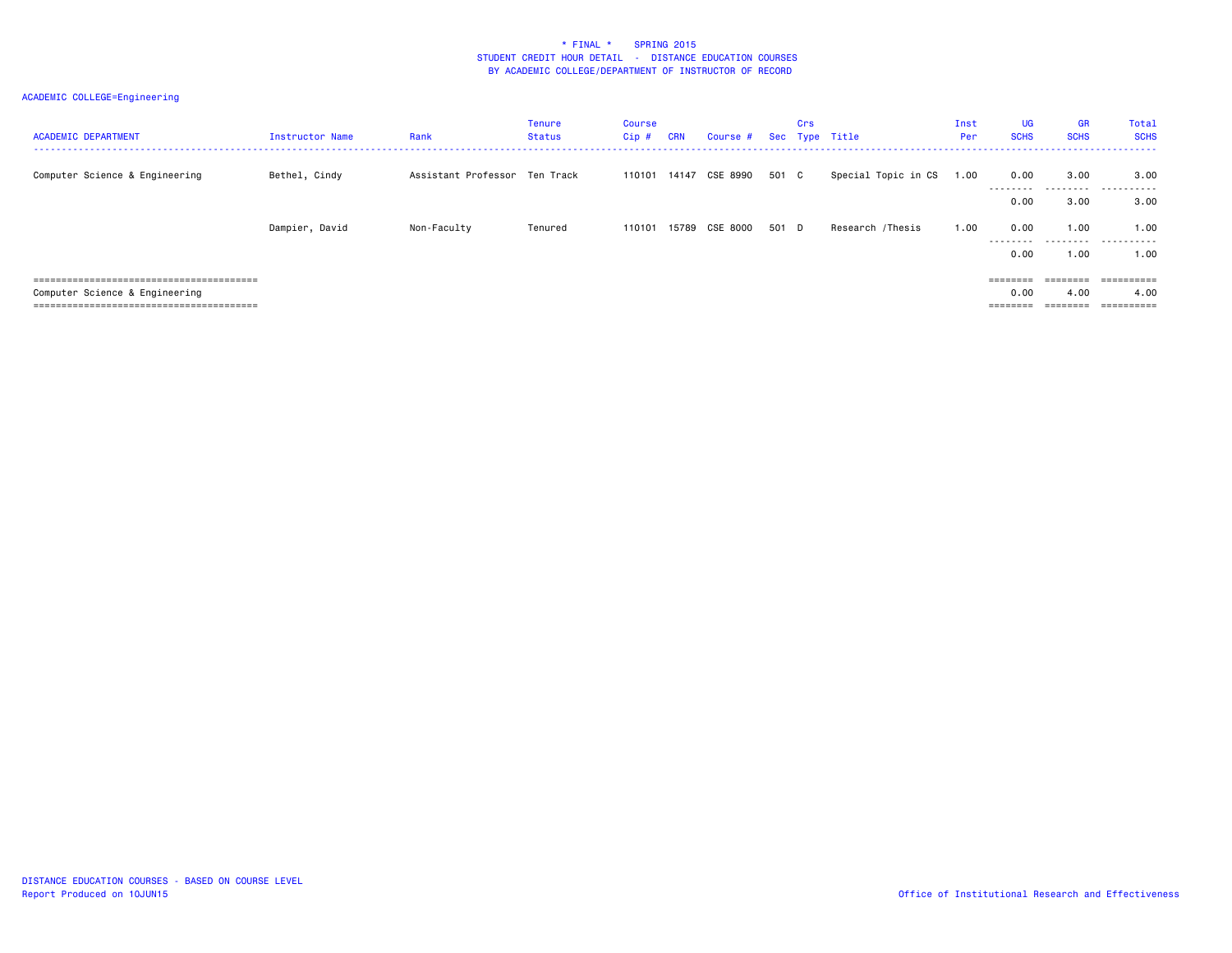| <b>ACADEMIC DEPARTMENT</b>        | Instructor Name    | Rank                          | <b>Tenure</b><br><b>Status</b> | <b>Course</b><br>Cip# | <b>CRN</b>     | Course #                   |                | Crs | Sec Type Title                               | Inst<br>Per  | <b>UG</b><br><b>SCHS</b>                                                                                                                                                      | <b>GR</b><br><b>SCHS</b>            | <b>Total</b><br><b>SCHS</b>                                                                                                                                   |
|-----------------------------------|--------------------|-------------------------------|--------------------------------|-----------------------|----------------|----------------------------|----------------|-----|----------------------------------------------|--------------|-------------------------------------------------------------------------------------------------------------------------------------------------------------------------------|-------------------------------------|---------------------------------------------------------------------------------------------------------------------------------------------------------------|
| Electrical & Computer Engineering | Abdelwahed, Sherif | Associate Professor Tenured   |                                |                       |                | 141001 15679 ECE 9000      | 501 D          |     | Research/Diss                                | 1.00         | 0.00<br>د د د د<br>$\sim$ $\sim$                                                                                                                                              | 3.00<br>----                        | 3.00<br>.                                                                                                                                                     |
|                                   |                    |                               |                                |                       |                |                            |                |     |                                              |              | 0.00                                                                                                                                                                          | 3.00                                | 3.00                                                                                                                                                          |
|                                   | Anderson, Derek    | Assistant Professor Ten Track |                                | 141001 15001          | 15666          | ECE 8990<br>ECE 8000       | 504 C<br>502 D |     | Special Topic in ECE 1.00<br>Research/Thesis | 1.00         | 0.00<br>0.00                                                                                                                                                                  | 9.00<br>9.00                        | 9.00<br>9.00                                                                                                                                                  |
|                                   |                    |                               |                                |                       |                |                            |                |     |                                              |              | $\frac{1}{2} \left( \frac{1}{2} \right) \left( \frac{1}{2} \right) \left( \frac{1}{2} \right) \left( \frac{1}{2} \right) \left( \frac{1}{2} \right)$<br>$\sim$ $\sim$<br>0.00 | .<br>18.00                          | $\frac{1}{2} \left( \frac{1}{2} \right) \left( \frac{1}{2} \right) \left( \frac{1}{2} \right) \left( \frac{1}{2} \right) \left( \frac{1}{2} \right)$<br>18.00 |
|                                   | Ball, John         | Assistant Professor Ten Track |                                |                       |                | 141001 14674 ECE 8333      | 501 C          |     | Radar Signal Process 1.00                    |              | 0.00<br>.                                                                                                                                                                     | 15.00<br>$- - - - -$                | 15.00<br>.                                                                                                                                                    |
|                                   |                    |                               |                                |                       |                |                            |                |     |                                              |              | 0.00                                                                                                                                                                          | 15.00                               | 15.00                                                                                                                                                         |
|                                   | Donohoe, John      | Professor                     | Tenured                        |                       |                | 141001 15902 ECE 8000      | 505 D          |     | Research/Thesis                              | 1.00         | 0.00<br>د د د د<br>$\sim$ $\sim$                                                                                                                                              | 3.00<br>.                           | 3.00<br>.                                                                                                                                                     |
|                                   |                    |                               |                                |                       |                |                            |                |     |                                              |              | 0.00                                                                                                                                                                          | 3.00                                | 3.00                                                                                                                                                          |
|                                   | Du, Qian           | Professor                     | Tenured                        | 141001                |                | 15680 ECE 9000             | 506 D          |     | Research/Diss                                | 1.00         | 0.00<br>.                                                                                                                                                                     | 1.00<br>.                           | 1.00<br>$- - - - -$                                                                                                                                           |
|                                   |                    |                               |                                |                       |                |                            |                |     |                                              |              | 0.00                                                                                                                                                                          | 1.00                                | 1.00                                                                                                                                                          |
|                                   | Fowler, James      | Professor                     | Tenured                        | 141001                |                | 14676 ECE 8813             | 501 C          |     | Information Theory                           | 1.00         | 0.00                                                                                                                                                                          | 3.00                                | 3.00                                                                                                                                                          |
|                                   |                    |                               |                                |                       |                |                            |                |     |                                              |              | $\frac{1}{2}$<br>0.00                                                                                                                                                         | $\sim$ $\sim$ $\sim$ $\sim$<br>3.00 | .<br>3.00                                                                                                                                                     |
|                                   | Fu, Yong           | Associate Professor Tenured   |                                | 141001                | 14675          | ECE 8683                   | 501 C          |     | Power Sys Opt & Cont 1.00                    |              | 0.00                                                                                                                                                                          | 9.00                                | 9.00                                                                                                                                                          |
|                                   |                    |                               |                                |                       | 15526<br>15667 | ECE 6633<br>ECE 9000       | 501 C<br>509 D |     | Pwer Distrib Systems 1.00<br>Research/Diss   | 1.00         | 0.00<br>0.00                                                                                                                                                                  | 21.00<br>3,00                       | 21.00<br>3.00                                                                                                                                                 |
|                                   |                    |                               |                                |                       |                |                            |                |     |                                              |              | $\sim$ $\sim$<br>.<br>0.00                                                                                                                                                    | .<br>33.00                          | .<br>33.00                                                                                                                                                    |
|                                   | Li, Pan            | Assistant Professor Ten Track |                                | 141001                | 14999          | ECE 8990                   | 502 C          |     | Special Topic in ECE 1.00                    |              | 0.00                                                                                                                                                                          | 9.00                                | 9.00                                                                                                                                                          |
|                                   |                    |                               |                                |                       | 15000          | ECE 8990                   | 503 C          |     | Special Topic in ECE 1.00                    |              | 0.00<br>$\sim$ $\sim$ $\sim$<br>$- - - - -$                                                                                                                                   | 3.00<br>.                           | 3.00<br>$- - - - -$                                                                                                                                           |
|                                   |                    |                               |                                |                       |                |                            |                |     |                                              |              | 0.00                                                                                                                                                                          | 12.00                               | 12.00                                                                                                                                                         |
|                                   | Mazzola, Michael   | Professor                     | Tenured                        | 141001                |                | 13697 ECE 6653             | 501 C          |     | Intro to Power Elect 1.00                    |              | 0.00<br>.<br>$\sim$ $\sim$                                                                                                                                                    | 15.00<br>$- - - - -$                | 15.00<br>.                                                                                                                                                    |
|                                   |                    |                               |                                |                       |                |                            |                |     |                                              |              | 0.00                                                                                                                                                                          | 15.00                               | 15.00                                                                                                                                                         |
|                                   | Morris, Thomas     | Associate Professor Tenured   |                                | 141001                | 15003          | ECE 8990                   | 505 C          |     | Special Topic in ECE 1.00                    |              | 0.00                                                                                                                                                                          | 15.00                               | 15.00                                                                                                                                                         |
|                                   |                    |                               |                                |                       | 15664          | ECE 8000                   | 517 D          |     | Research/Thesis                              | 1.00         | 0.00                                                                                                                                                                          | 1.00                                | 1.00                                                                                                                                                          |
|                                   |                    |                               |                                | 141701                | 15669<br>16351 | ECE 9000<br>IE 7000        | 517 D<br>501 I |     | Research/Diss<br>Directed Indiv Study        | 1.00<br>0.95 | 0.00<br>0.00                                                                                                                                                                  | 3.00<br>2.85                        | 3.00<br>2.85                                                                                                                                                  |
|                                   |                    |                               |                                |                       |                |                            |                |     |                                              |              | 0.00                                                                                                                                                                          | 21.85                               | .<br>21.85                                                                                                                                                    |
|                                   | Reese, Robert      | Associate Professor Tenured   |                                |                       |                | 140901 14664 ECE 6743      | 501 B          |     | Digital Sys Design                           | 1.00         | 0.00                                                                                                                                                                          | 6.00                                | 6.00                                                                                                                                                          |
|                                   |                    |                               |                                |                       |                |                            |                |     |                                              |              | .<br>0.00                                                                                                                                                                     | .<br>6.00                           | $- - - -$<br>6.00                                                                                                                                             |
|                                   |                    |                               |                                |                       |                |                            |                |     |                                              |              |                                                                                                                                                                               |                                     |                                                                                                                                                               |
|                                   | Younan, Nicolas    | Professor                     | Tenured                        | 141001                | 15668          | ECE 7000<br>15676 ECE 8000 | 504 I<br>521 D |     | Directed Indiv Study 1.00<br>Research/Thesis | 1.00         | 0.00<br>0.00                                                                                                                                                                  | 3.00<br>1.00                        | 3.00<br>1.00                                                                                                                                                  |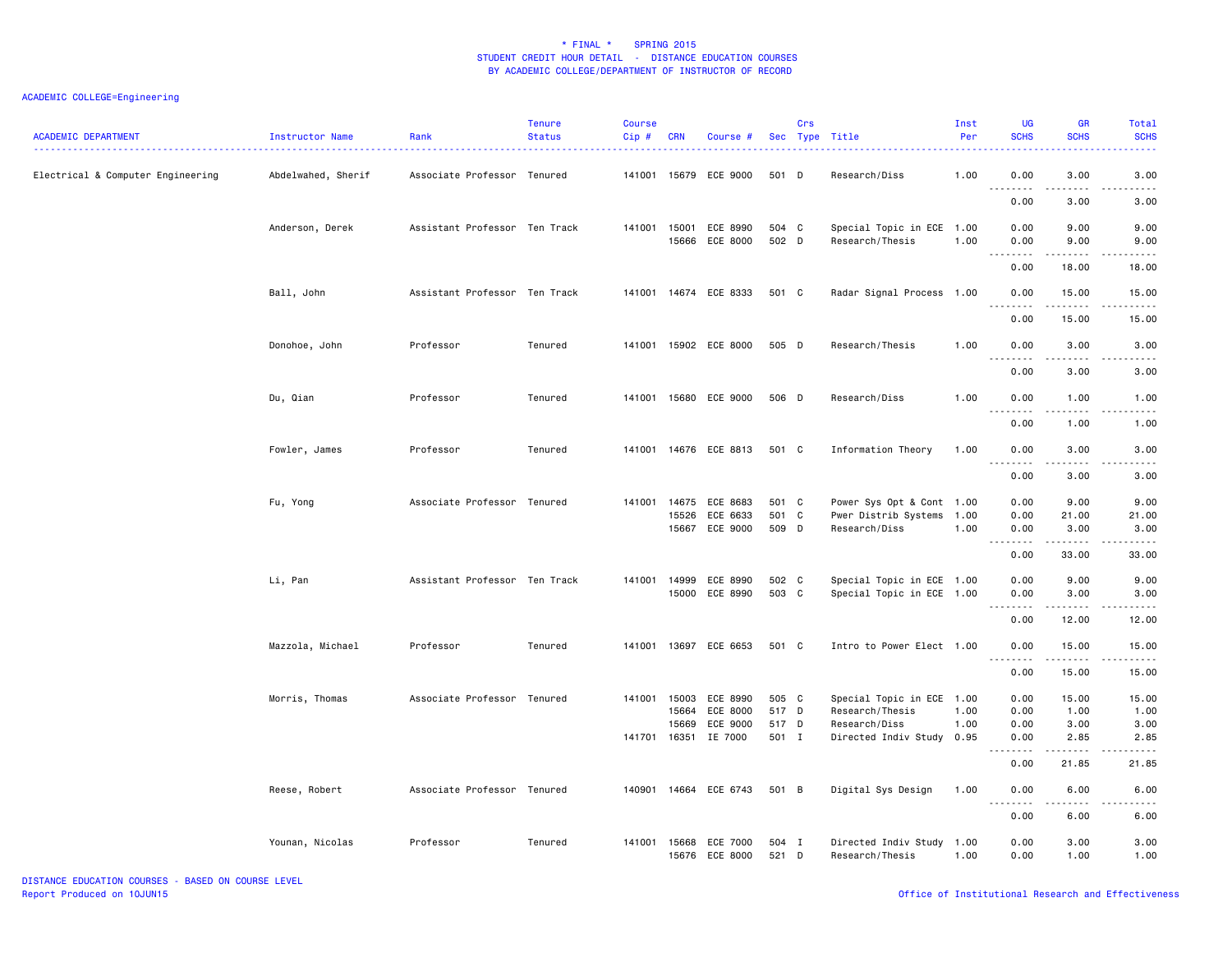| <b>ACADEMIC DEPARTMENT</b>          | Instructor Name | Rank      | <b>Tenure</b><br><b>Status</b> | Course<br>Cip# | <b>CRN</b> | Course # Sec Type Title |       | Crs |               | Inst<br>Per: | <b>UG</b><br><b>SCHS</b> | GR<br><b>SCHS</b> | Total<br><b>SCHS</b> |
|-------------------------------------|-----------------|-----------|--------------------------------|----------------|------------|-------------------------|-------|-----|---------------|--------------|--------------------------|-------------------|----------------------|
| Electrical & Computer Engineering   | Younan, Nicolas | Professor | Tenured                        | 141001         |            | 15678 ECE 9000          | 521 D |     | Research/Diss | 1.00         | 0.00<br>.                | 7.00<br>.         | 7.00<br>.            |
|                                     |                 |           |                                |                |            |                         |       |     |               |              | 0.00                     | 11.00             | 11.00                |
| =================================== |                 |           |                                |                |            |                         |       |     |               |              | ========                 |                   | ==========           |
| Electrical & Computer Engineering   |                 |           |                                |                |            |                         |       |     |               |              | 0.00                     | 141.85            | 141.85               |
|                                     |                 |           |                                |                |            |                         |       |     |               |              | ---------<br>========    | ========          | ==========           |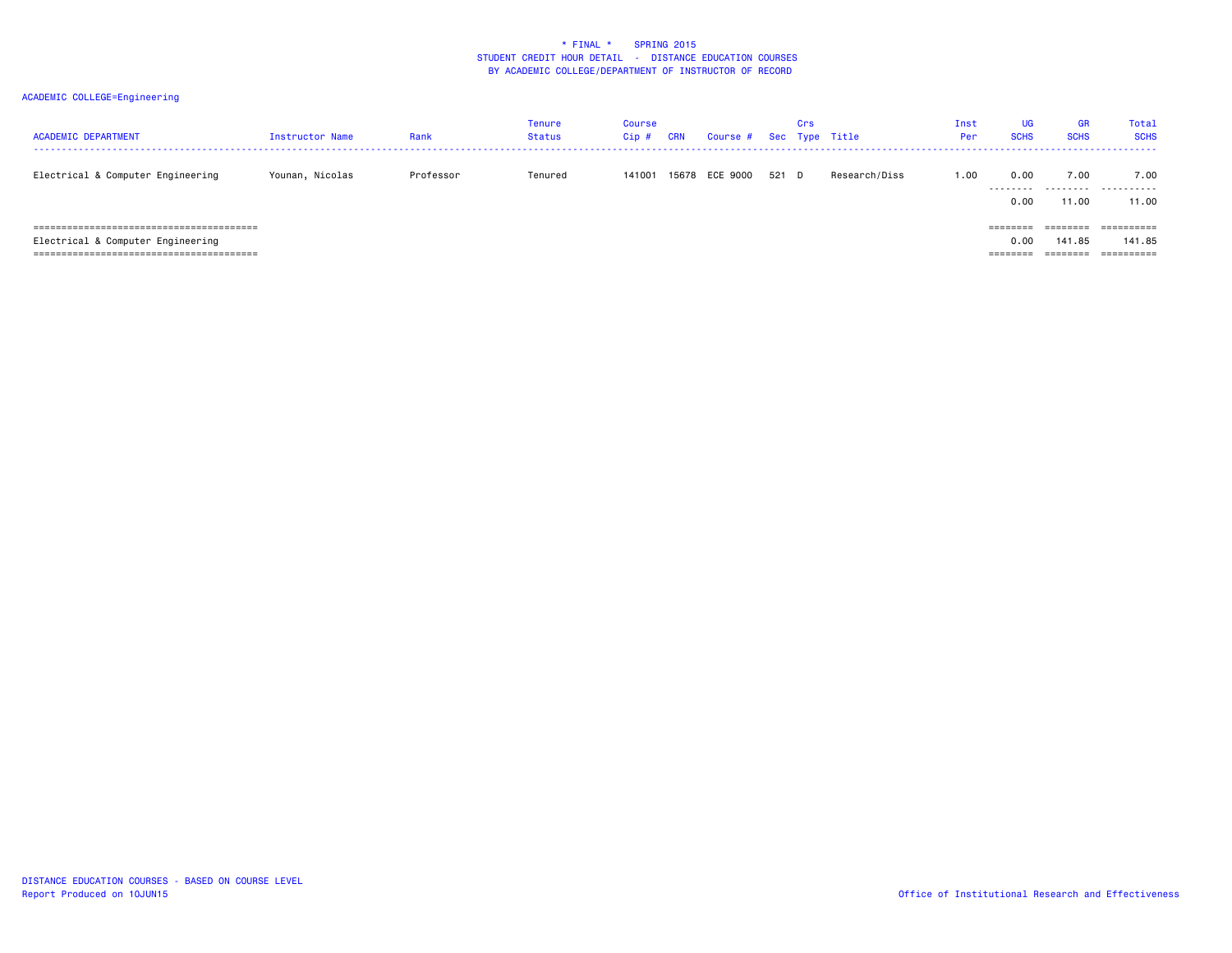| <b>ACADEMIC DEPARTMENT</b>       | Instructor Name     | Rank                              | <b>Tenure</b><br><b>Status</b> | <b>Course</b><br>Cip# | <b>CRN</b> | Course #                 |                | Crs | Sec Type Title                     | Inst<br>Per  | <b>UG</b><br><b>SCHS</b> | <b>GR</b><br><b>SCHS</b>                                                                                                                             | Total<br><b>SCHS</b>         |
|----------------------------------|---------------------|-----------------------------------|--------------------------------|-----------------------|------------|--------------------------|----------------|-----|------------------------------------|--------------|--------------------------|------------------------------------------------------------------------------------------------------------------------------------------------------|------------------------------|
|                                  |                     |                                   |                                |                       |            |                          |                |     |                                    |              |                          |                                                                                                                                                      |                              |
| Industrial & Systems Engineering | Bian, Linkan        | Assistant Professor Ten Track     |                                |                       |            | 141701 14574 IE 6623     | 501 C          |     | Eng Statistics II                  | 1.00         | 0.00                     | 33.00                                                                                                                                                | 33.00                        |
|                                  |                     |                                   |                                | 270301                |            | IE 9000<br>16054 IE 4623 | 502 D<br>501 C |     | Research/DIss<br>Eng Statistics II | 1.00<br>1.00 | 0.00<br>3.00             | 8.00<br>0.00                                                                                                                                         | 8.00<br>3.00                 |
|                                  |                     |                                   |                                |                       |            |                          |                |     |                                    |              | .                        |                                                                                                                                                      |                              |
|                                  |                     |                                   |                                |                       |            |                          |                |     |                                    |              | 3.00                     | 41.00                                                                                                                                                | 44.00                        |
|                                  | Bullington, Stanley | Professor                         | Tenured                        | 141701                |            | 13828 IE 6573            | 501 C          |     | Process Imprvmnt Eng 1.00          |              | 0.00                     | 45.00                                                                                                                                                | 45.00                        |
|                                  |                     |                                   |                                |                       |            | 14575 IE 9000            | 503 D          |     | Research/DIss                      | 1.00         | 0.00                     | 2.00                                                                                                                                                 | 2.00                         |
|                                  |                     |                                   |                                | 143501                | 14425      | IE 8333                  | 501 C          |     | Prod Control Sys II                | 1.00         | 0.00                     | 27.00                                                                                                                                                | 27.00                        |
|                                  |                     |                                   |                                | 149999                |            | 15955 IE 4000            | 501 I          |     | Directed Indiv Study 1.00          |              | 3.00<br>.                | 0.00                                                                                                                                                 | 3.00                         |
|                                  |                     |                                   |                                |                       |            |                          |                |     |                                    |              | 3.00                     | 74.00                                                                                                                                                | 77.00                        |
|                                  | Greenwood, Allen    | Professor                         | Tenured                        | 141701                |            | 14539 IE 8000            | 504 D          |     | Research / Thesis                  | 1.00         | 0.00                     | 3.00                                                                                                                                                 | 3.00                         |
|                                  |                     |                                   |                                |                       |            | 14577 IE 9000            | 504 D          |     | Research/DIss                      | 1.00         | 0.00                     | 8.00                                                                                                                                                 | 8.00                         |
|                                  |                     |                                   |                                |                       |            |                          |                |     |                                    |              | . <b>.</b><br>0.00       | 11.00                                                                                                                                                | 11.00                        |
|                                  | Hu, Mengqi          | Assistant Professor Ten Track     |                                |                       |            | 141701 14578 IE 9000     | 505 D          |     | Research/DIss                      | 1.00         | 0.00                     | 6.00                                                                                                                                                 | 6.00                         |
|                                  |                     |                                   |                                |                       |            | 143501 14426 IE 8990     | 501 C          |     | Special Topic In IE                | 1.00         | 0.00                     | 18.00                                                                                                                                                | 18.00                        |
|                                  |                     |                                   |                                |                       |            |                          |                |     |                                    |              | .                        | .                                                                                                                                                    | .                            |
|                                  |                     |                                   |                                |                       |            |                          |                |     |                                    |              | 0.00                     | 24.00                                                                                                                                                | 24.00                        |
|                                  | Medal, Hugh         | Assistant Professor Ten Track     |                                |                       |            | 141701 14579 IE 9000     | 506 D          |     | Research/DIss                      | 1.00         | 0.00                     | 11.00                                                                                                                                                | 11.00                        |
|                                  |                     |                                   |                                |                       |            | 16351 IE 7000            | 501 I          |     | Directed Indiv Study               | 0.05         | 0.00                     | 0.15                                                                                                                                                 | 0.15                         |
|                                  |                     |                                   |                                |                       |            |                          |                |     |                                    |              | <u> - - - - - - - -</u>  | -------                                                                                                                                              | .                            |
|                                  |                     |                                   |                                |                       |            |                          |                |     |                                    |              | 0.00                     | 11.15                                                                                                                                                | 11.15                        |
|                                  | Reeves, Kari        | Associate Professor Non-Ten Track |                                |                       |            | 141701 14421 IE 6173     | 501 C          |     | Occup Safety Eng                   | 1.00         | 0.00                     | 51.00                                                                                                                                                | 51.00                        |
|                                  |                     |                                   |                                |                       |            | 14533 IE 8000            | 501 D          |     | Research / Thesis                  | 1.00         | 0.00                     | 2.00                                                                                                                                                 | 2.00                         |
|                                  |                     |                                   |                                |                       |            | 14544 IE 9000            | 501 D          |     | Research/DIss                      | 1.00         | 0.00<br>--------         | 12.00                                                                                                                                                | 12.00                        |
|                                  |                     |                                   |                                |                       |            |                          |                |     |                                    |              | 0.00                     | 65.00                                                                                                                                                | 65.00                        |
|                                  | Strawderman, Lesley | Associate Professor Tenured       |                                | 141701                |            | 14542 IE 8000            | 507 D          |     | Research / Thesis                  | 1.00         | 0.00                     | 3.00                                                                                                                                                 | 3.00                         |
|                                  |                     |                                   |                                |                       |            | 143501 14424 IE 8153     | 501 C          |     | Cognitive Engr                     | 1.00         | 0.00                     | 42.00                                                                                                                                                | 42.00                        |
|                                  |                     |                                   |                                |                       |            |                          |                |     |                                    |              | --------                 | $\frac{1}{2} \left( \frac{1}{2} \right) \left( \frac{1}{2} \right) \left( \frac{1}{2} \right) \left( \frac{1}{2} \right) \left( \frac{1}{2} \right)$ |                              |
|                                  |                     |                                   |                                |                       |            |                          |                |     |                                    |              | 0.00                     | 45.00                                                                                                                                                | 45.00                        |
|                                  | Usher, John         | Professor                         | Tenured                        |                       |            | 141701 14581 IE 9000     | 508 D          |     | Research/DIss                      | 1.00         | 0.00<br>---------        | 3.00<br>.                                                                                                                                            | 3.00<br>$\frac{1}{2}$        |
|                                  |                     |                                   |                                |                       |            |                          |                |     |                                    |              | 0.00                     | 3.00                                                                                                                                                 | 3.00                         |
|                                  |                     |                                   |                                |                       |            |                          |                |     |                                    |              | ========                 |                                                                                                                                                      | ======== =========           |
| Industrial & Systems Engineering |                     |                                   |                                |                       |            |                          |                |     |                                    |              | 6.00<br>========         | 274.15                                                                                                                                               | 280.15<br>======== ========= |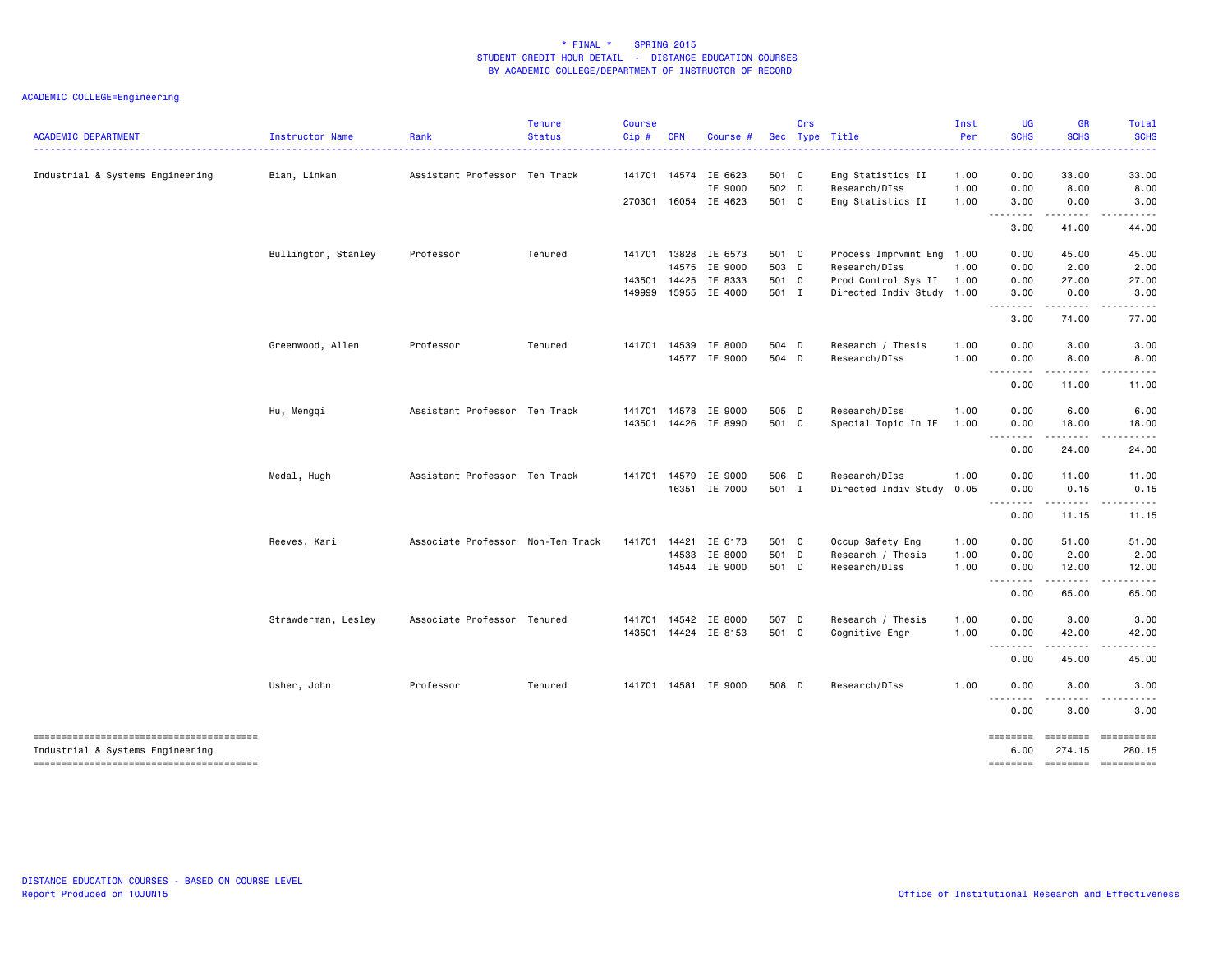# ACADEMIC COLLEGE=Engineering

| <b>ACADEMIC DEPARTMENT</b> | Instructor Name   | Rank                          | <b>Tenure</b><br><b>Status</b> | <b>Course</b><br>Cip# | <b>CRN</b> | Course #                 |                | Crs | Sec Type Title                                 | Inst<br>Per | UG<br><b>SCHS</b> | <b>GR</b><br><b>SCHS</b> | Total<br><b>SCHS</b>    |
|----------------------------|-------------------|-------------------------------|--------------------------------|-----------------------|------------|--------------------------|----------------|-----|------------------------------------------------|-------------|-------------------|--------------------------|-------------------------|
| Mechanical Engineering     | Horstemeyer, Mark | Professor                     | Tenured                        | 141901                | 14420      | ME 8373<br>15965 ME 8000 | 501 C<br>501 D |     | Integrate Comp Mat?1 1.00<br>Research / Thesis | 1.00        | 0.00<br>0.00      | 15.00<br>6.00            | 15.00<br>6.00           |
|                            |                   |                               |                                |                       |            |                          |                |     |                                                |             | --------<br>0.00  | .<br>21.00               | .<br>$ -$<br>21.00      |
|                            | Shamsaei, Nima    | Assistant Professor Ten Track |                                | 141901                | 16434      | ME 9000                  | 502 D          |     | Research / Diss                                | 1.00        | 0.00              | 3.00                     | 3.00                    |
|                            |                   |                               |                                |                       |            |                          |                |     |                                                |             | --------<br>0.00  | .<br>3.00                | ------<br>-----<br>3.00 |
|                            | Walters, Dibbon   | Associate Professor Tenured   |                                | 141901                |            | 14419 ME 8813            | 501 C          |     | Viscous Flow I                                 | 1.00        | 0.00              | 9.00                     | 9.00                    |
|                            |                   |                               |                                |                       |            |                          |                |     |                                                |             | 0.00              | .<br>9.00                | .<br>------<br>9.00     |
|                            |                   |                               |                                |                       |            |                          |                |     |                                                |             |                   | ========                 | ==========              |
| Mechanical Engineering     |                   |                               |                                |                       |            |                          |                |     |                                                |             | 0.00              | 33.00                    | 33.00                   |

======================================== ======== ======== ==========